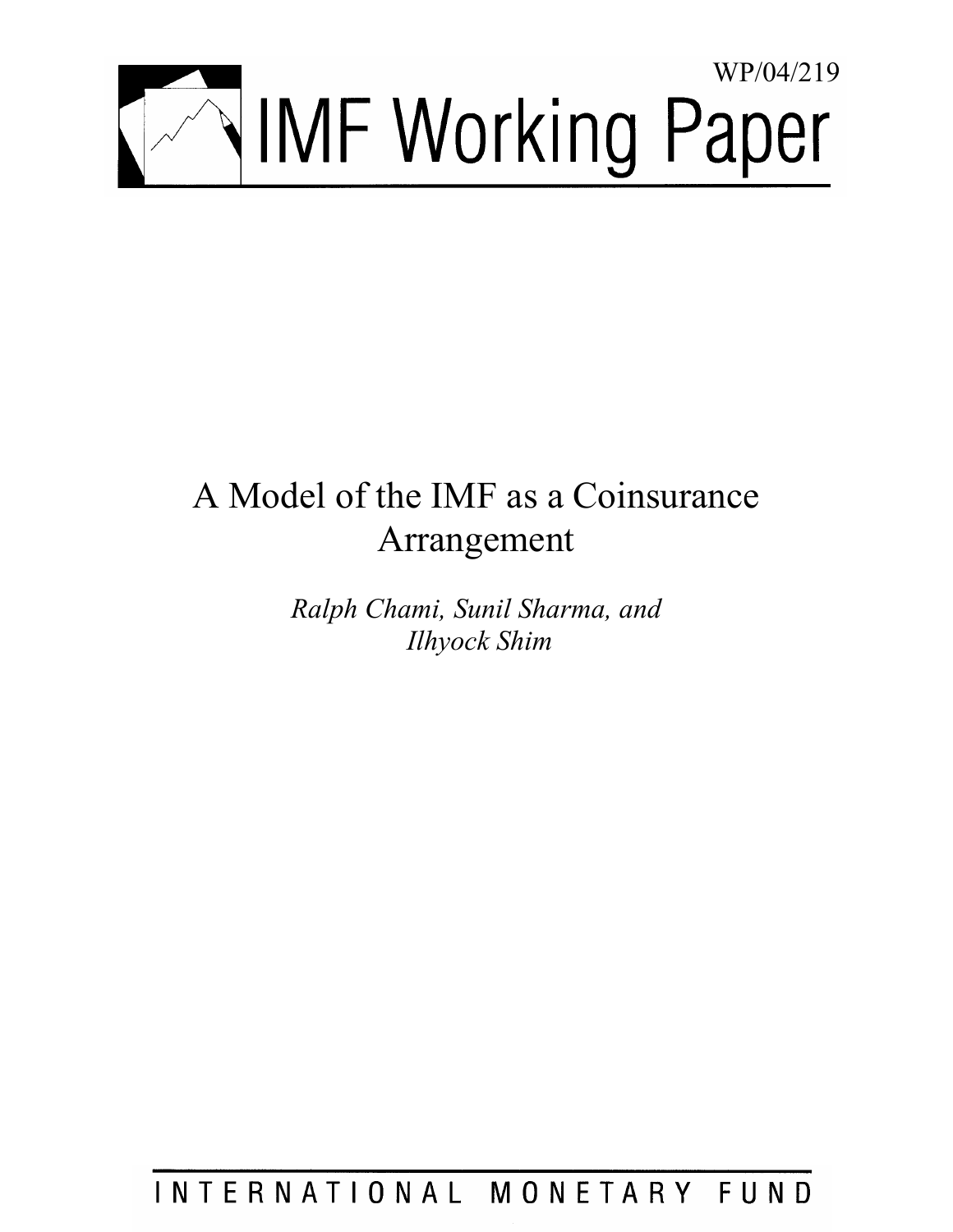© 2004 International Monetary Fund WP/04/219

## **IMF Working Paper**

## IMF Institute

## **A Model of the IMF as a Coinsurance Arrangement**

Prepared by Ralph Chami, Sunil Sharma, and Ilhyock Shim<sup>1</sup>

November 2004

## **Abstract**

**This Working Paper should not be reported as representing the views of the IMF or the BIS.** The views expressed in this Working Paper are those of the author(s) and do not necessarily represent those of the IMF, the BIS, or the policy of these institutions. Working Papers describe research in progress by the author(s) and are published to elicit comments and to further debate.

The paper shows that a coinsurance arrangement among countries can, in principle, play a useful role in helping countries bear the risks involved in developing their economies and integrating into the global financial system. The operation of the coinsurance arrangement is examined under different loan contracts offered by the IMF. The analysis suggests that, if the IMF's objective is to safeguard its resources *and* be concerned about the welfare of the borrower, an ex ante loan contract is more likely to create the right incentives—induce higher effort by member countries to avoid and overcome crises—than an ex-post loan contract. Such ex ante contracts highlight the need for precommitment to contend with the Samaritan's dilemma and time inconsistency. The paper also shows that state-contingent repayment schemes are needed to deal with King Lear's dilemma.

JEL Classification Numbers: D82, F02, F33, G22

Keywords: IMF, coinsurance arrangement, conditionality, moral hazard, Samaritan's dilemma, King Lear's dilemma

Author(s) E-Mail Address: rchami@imf.org; ssharma@imf.org; ilhyock.shim@bis.org

<sup>&</sup>lt;sup>1</sup> Ralph Chami and Sunil Sharma are with the IMF Institute and Ilhyock Shim is at the BIS. The paper has benefited from the input of many colleagues, and the comments of participants at the conference on "Dollars, Debt, and Deficits: 60 Years After Bretton Woods" organized by the Bank of Spain and the IMF in June 2004. In particular, the authors would like to thank Lorenzo Bini Smaghi, Sajjid Chinoy, Tom Cosimano, Burkhard Drees, Jeff Fischer, Connel Fullenkamp, Rex Ghosh, Hervé Hannoun, Mohsin Khan, Tim Lane, Jaewoo Lee, Leslie Lipschitz, Alan MacArthur, and Miguel Messmacher. Tala Khartabil provided superb research assistance. The usual disclaimer applies.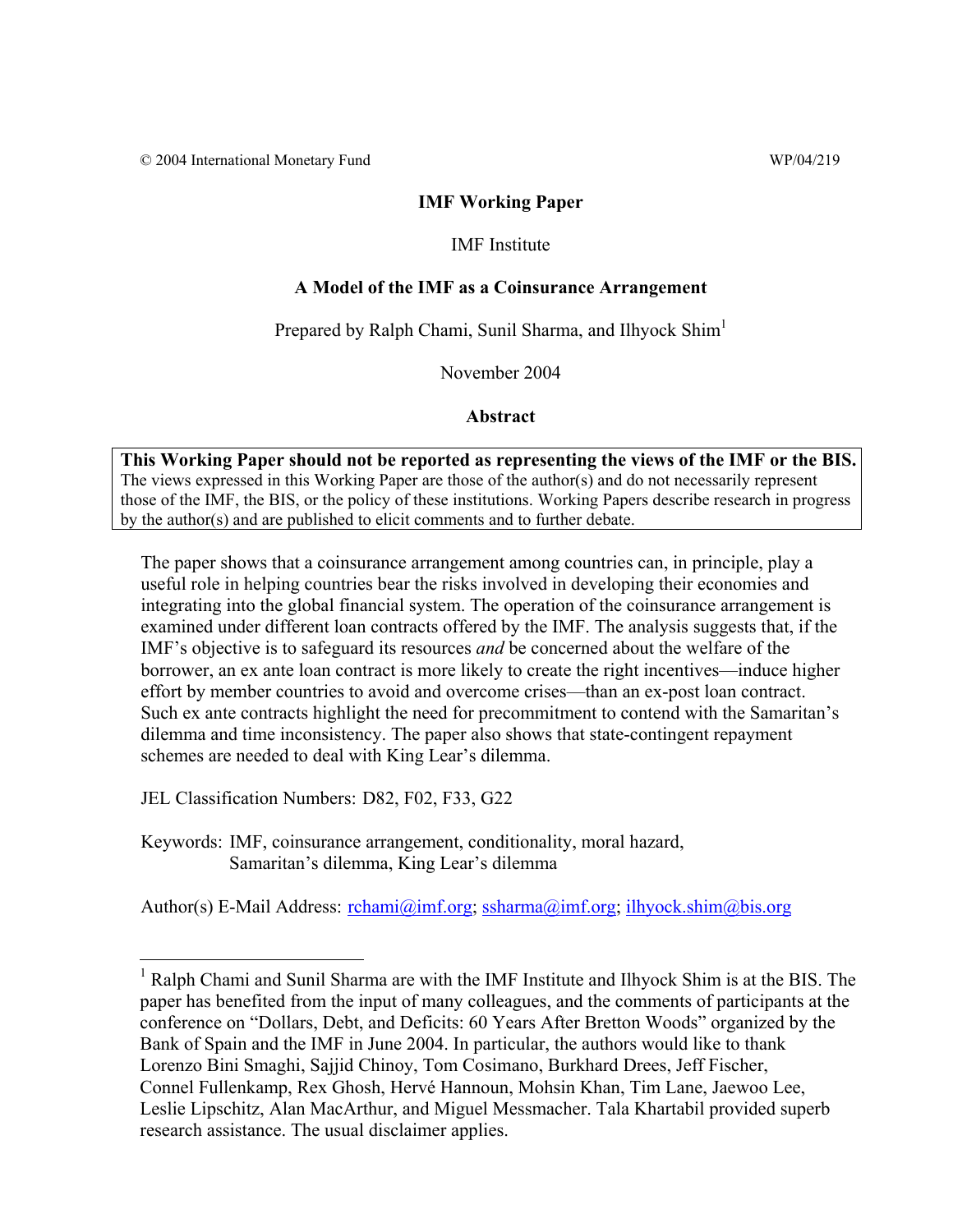|         | 28 |
|---------|----|
| Figures |    |
|         |    |
|         |    |
|         |    |
|         | 41 |

## Page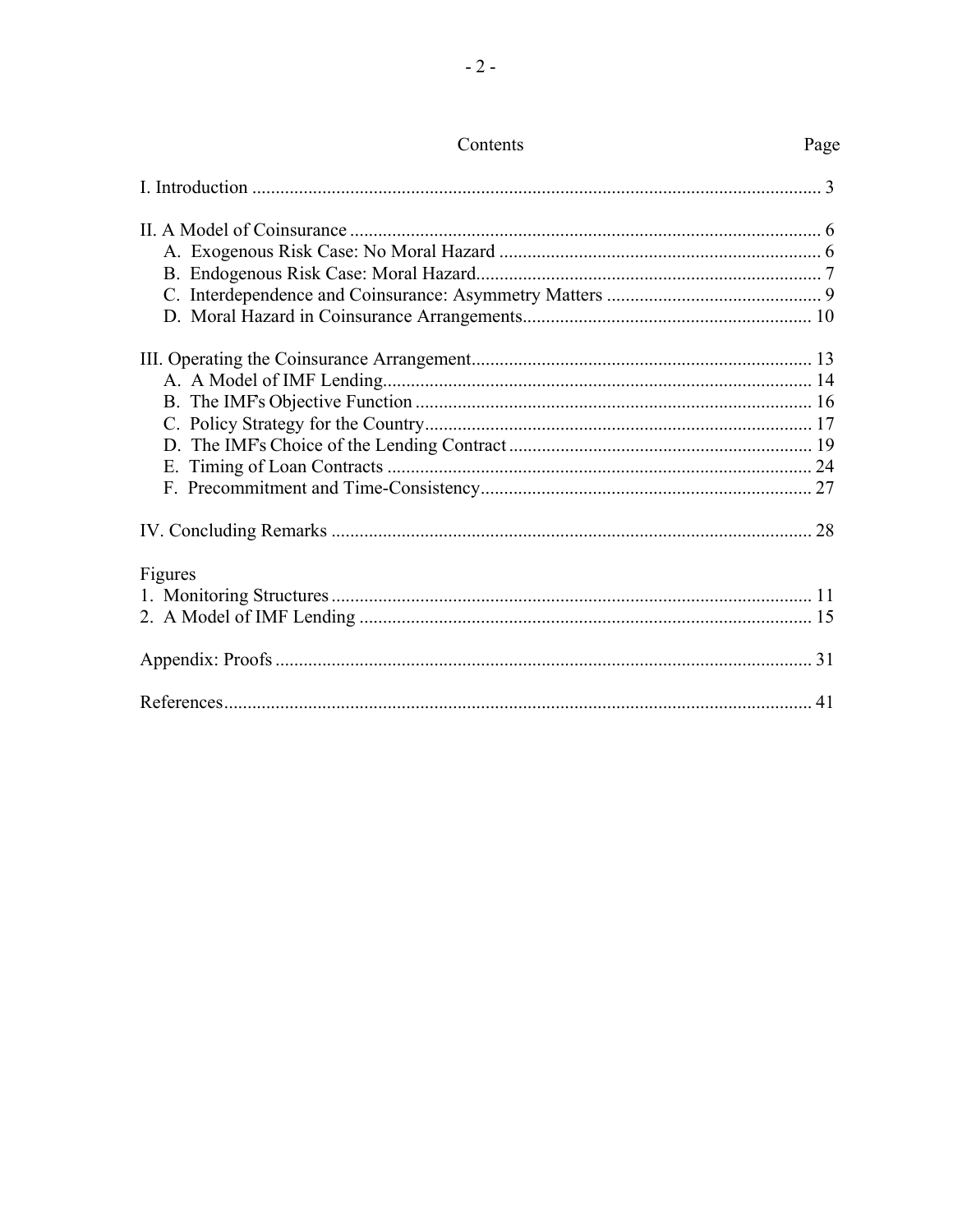## I. Introduction

Financial liberalization, capital account convertibility, and the increasing importance of private capital flows have dramatically changed the international environment in which the IMF operates. For many countries, access to international capital markets has brought opportunities for loosening funding constraints and underpinning more ambitious growth strategies, as well as developing financial institutions that can hold their own in the international financial arena. However, these opportunities have come with new attendant hazards–a greater exposure to international liquidity cycles, changes in the moods and expectations of foreign investors, contagion, and external shocks in general. And the financial crises of the last decade–Mexico (1994), Thailand (1997), Korea (1997), Indonesia (1997), Russia (1998), Brazil (1999), and Argentina (2001-02)–have shown that when there is a massive withdrawal of external financing, the cost to the economy can be punitive, and the demand for IMF resources can be huge by the standards of earlier decades.<sup>2</sup>

These large IMF programs have reopened the debate on the nature and role of IMF financing. Some observers argue that recourse to IMF financing generates moral hazard on the part of both borrowers and lenders–leading to less due diligence by private lenders, and allowing borrowers to incur larger debts and get by with weaker policies and institutions. Hence, IMF financing, though offering a cushion in times of financial crises, increases the likelihood of such events occurring. Others argue that the moral hazard associated with international financial support is limited and that the focus should be on containing the real hazards generated by the structural and policy deficiencies of emerging markets and their pernicious interaction with the global financial system. Markets do not always work to provide appropriate discipline, the extent of access and the lending terms may not be justified by fundamentals, and when problems are eventually recognized, markets may impose punishments that are overly severe.<sup>3</sup>

The rationale for IMF financing has remained the same–overcoming market imperfections and enhancing the world's ability to provide international public goods that would otherwise be in short supply.<sup>4</sup> There are a number of factors that lead to countries being rationed or excluded from international financial markets: imperfect information about country prospects and institutions, problems related to enforcing sovereign loan contracts, and coordination problems among lenders. On the supply of public goods, just as openness to trade is considered an international public

 $2$ See, for example, Jeanne and Zettlemeyer (2001), Ghosh et al. (2002), Haldane and Taylor (2003), and Independent Evaluation Office (2003).

 ${}^{3}$  For a discussion see Bordo and Schwartz (1999), Calomiris (1999), Mussa (1999), Meltzer *et al.* (2000), Jeanne and Zettlemeyer (2001), the recent review by Haldane and Taylor (2003) and references therein.

<sup>4</sup>See, for example, Masson and Mussa (1995) and Krueger (1998). Also, see Cordella and Levy Yeyati (2004) who argue that the insurance provided to countries by the presence of the IMF may encourage long-term reforms in developing economies.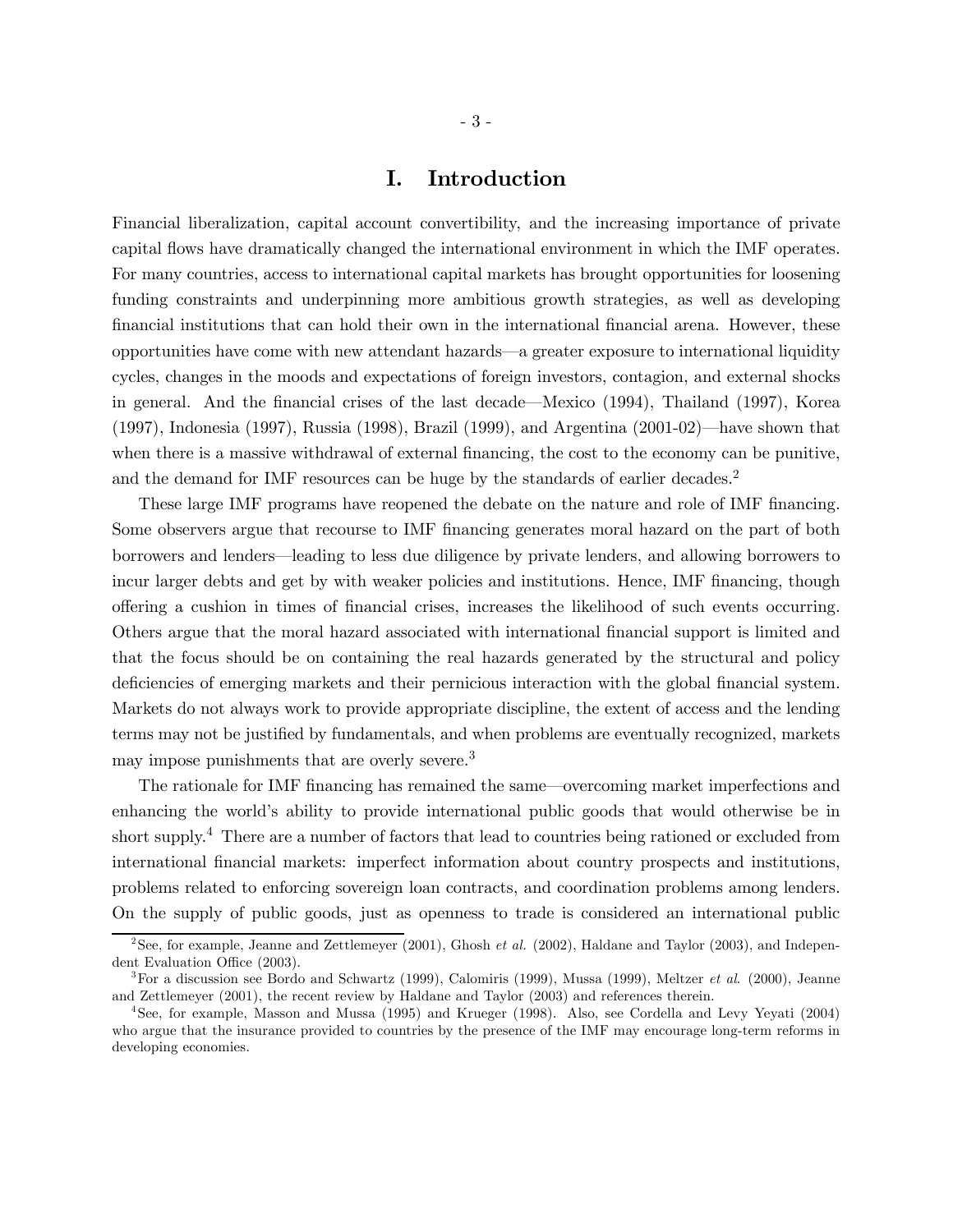good worth cultivating, a cautious openness to international financial markets also contributes to the development of countries and to the common good. By providing funds temporarily to deal with external payment difficulties so that countries do not adopt policies that are destructive of national and international prosperity, the IMF supplements private markets when necessary, and helps countries to become more open to trade and capital. It enables countries to bear the risks associated with reforming and developing their financial systems and economies, and opening them to achieve a more efficient global allocation of resources.

This paper uses a stylized framework to examine the role of an IMF-like institution in the world financial system. First, it shows that a coinsurance arrangement among countries can, in principle, play a useful role in helping countries bear the risks involved in developing their economies and becoming part of the global financial system.  $5\,6\,$  The moral hazard inherent in such an insurance arrangement can be reduced by peer monitoring, but given the coordination and administrative costs of peer monitoring, countries may decide to create an institutional monitor like the IMF. The IMF, along with administering the common pool of funds created for making loans to members, undertakes country surveillance to limit moral hazard in the system.

Second, the paper tries to model the operation of the coinsurance arrangement by examining the nature and timing of interventions. The question asked is: how should the loan contract between a borrowing country and the IMF be structured and when should the contractual details be decided to create the right incentives–encourage countries to take prudent risks, do their best to prevent external payment imbalances from emerging, and should they run into trouble take the policies to rectify the situation. Should the IMF precommit to a predetermined contract or should the contractual details be decided ex post after the country is in crisis?

To examine these issues, we use a two-period repeated moral hazard setting in a principal-agent framework (with the IMF being the principal and the borrowing country the agent).7 The problem is examined under two objectives for the IMF: safeguarding of its resources and a concern for the

<sup>&</sup>lt;sup>5</sup>In this paper, we use the term "coinsurance" synonymously with "mutual insurance." The coinsurance arrangement can be thought of as an emergency lender envisaged in Fischer (1999), who makes the case that such an institution need not have the power to create money, as long as it has the resources to play a useful role as crisis lender and manager. For a more traditional interpretation of the lender-of-last-resort see, for example, Capie (1998).

<sup>&</sup>lt;sup>6</sup>The Chiang Mai Intitiative among the ASEAN countries, China, Japan, and Korea can be thought of as a coinsurance arrangement designed to alleviate temporary liquidity shortages. Member central banks can swap their own currencies for certain international currencies for a short period of time. The size of the "borrowing" can be some multiple of the amount committed by the member under the arrangement. Note also that the original conception of the IMF was based on the idea that most countries would be both creditors and debtors to the IMF over time. In the 1950s and 1960s, with the exception of Germany and the United States, most members fit this description and at some point used IMF resources to help fix external payment imbalances. However, by the 1980s most industrial countries had begun to rely exclusively on private capital flows, and the IMF membership became divided into creditor and debtor groups (see, Boughton (2004)).

<sup>&</sup>lt;sup>7</sup>See, for example, Laffont and Martimort  $(2002)$  and references therein.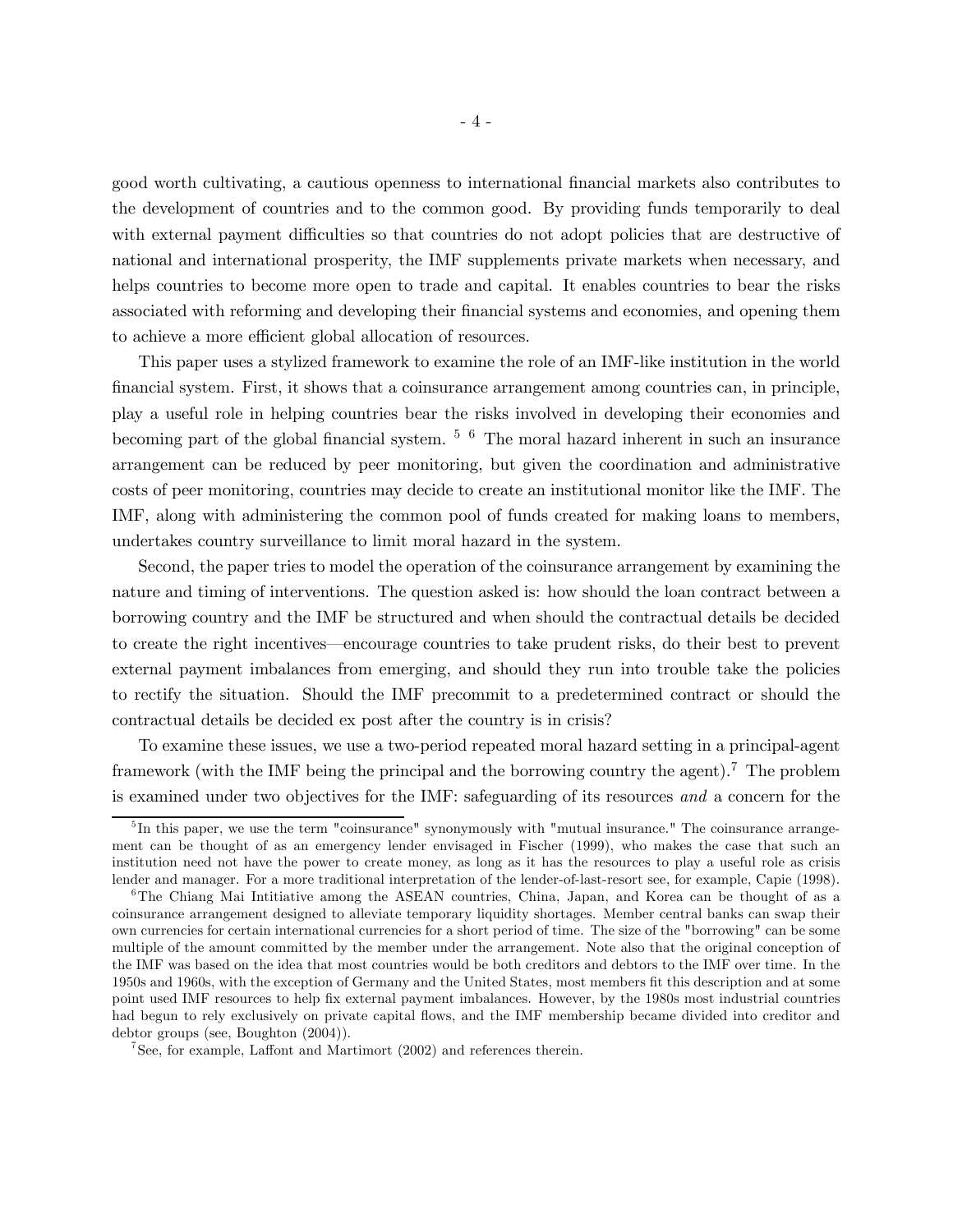borrowing country's welfare. If the country runs into trouble, the IMF provides funding over the two periods–a tranche in each period. After the two periods the IMF is paid back by the country. The IMF cannot observe the policy effort but can observe the country's output performance. A higher policy effort in the first period increases the probability of avoiding a crisis, and should the country get into one, a higher policy effort in the second period increases the probability of recovery.

In our model, the IMF and the member country take sequential decisions to maximize their respective utilities. Three cases are considered for the timing of IMF intervention: (i) the ex ante contract, where the IMF precommits to a contingent loan contract for the two periods–the contract specifies the first and second tranches before the country has chosen its policy in the first period; (ii) an ex post contract, where the IMF chooses the contract after the country has chosen its policy effort in the first period and fallen into a crisis—the contract specifies the first and second loan tranches after observing the outcome in the first period; and (iii) a variation on the preceeding ex post contract, where the IMF chooses the first tranche after observing that the country is in a crisis and then chooses the second tranche after observing the output of the program country.

The size and design of the IMF loan contract turns out to depend crucially on the objectives of the Fund and the timing of Fund intervention. If the Fund were to be concerned only with safeguarding its resources, then it would demand full repayment irrespective of the country's situation. However, if in addition to safeguarding its resources, the Fund also cares about the welfare of its borrowers, the contractual repayment scheme in the second period is in general contingent on the economic situation of the country.

The size of the first tranche lowers the policy effort both for avoiding a crisis as well as for overcoming one. This is because the first tranche has to deal with two dilemmas in our setting, the Samaritan's dilemma and King Lear's dilemma.8 The first tranche, which is given after a country chooses its effort in the first period, lowers the incentives for preventing a crisis because the country knows that the IMF cares about its welfare and will provide a cushion in a crisis–the Samaritan's Dilemma (Buchanan,1975). On the other hand, providing the first tranche before the country decides on policy in the second period does not create the right incentives for a program country to solve the crisis. Once the first tranche is delivered, the country's choice of policy in the second period need not be optimal from the IMF's perspective–King Lear's dilemma (Hirshleifer, 1977). We argue that to deal with these dilemmas it is best for the IMF to commit to an ex ante contract—that is, design and offer the contract before a crisis arises. Such a contract specifies the first tranche and the state-contingent second tranche, penalizing the country for low output, but

 $8$  For a discussion of these dilemmas and related issues, see for example, Becker (1974), Buchanan (1975), Hirshleifer (1977), Bernheim, Shleifer and Summers (1985), Cox (1987), Bergstrom (1989), Bruce and Waldman (1990), Chami (1996, 1998) and Jurges (2000).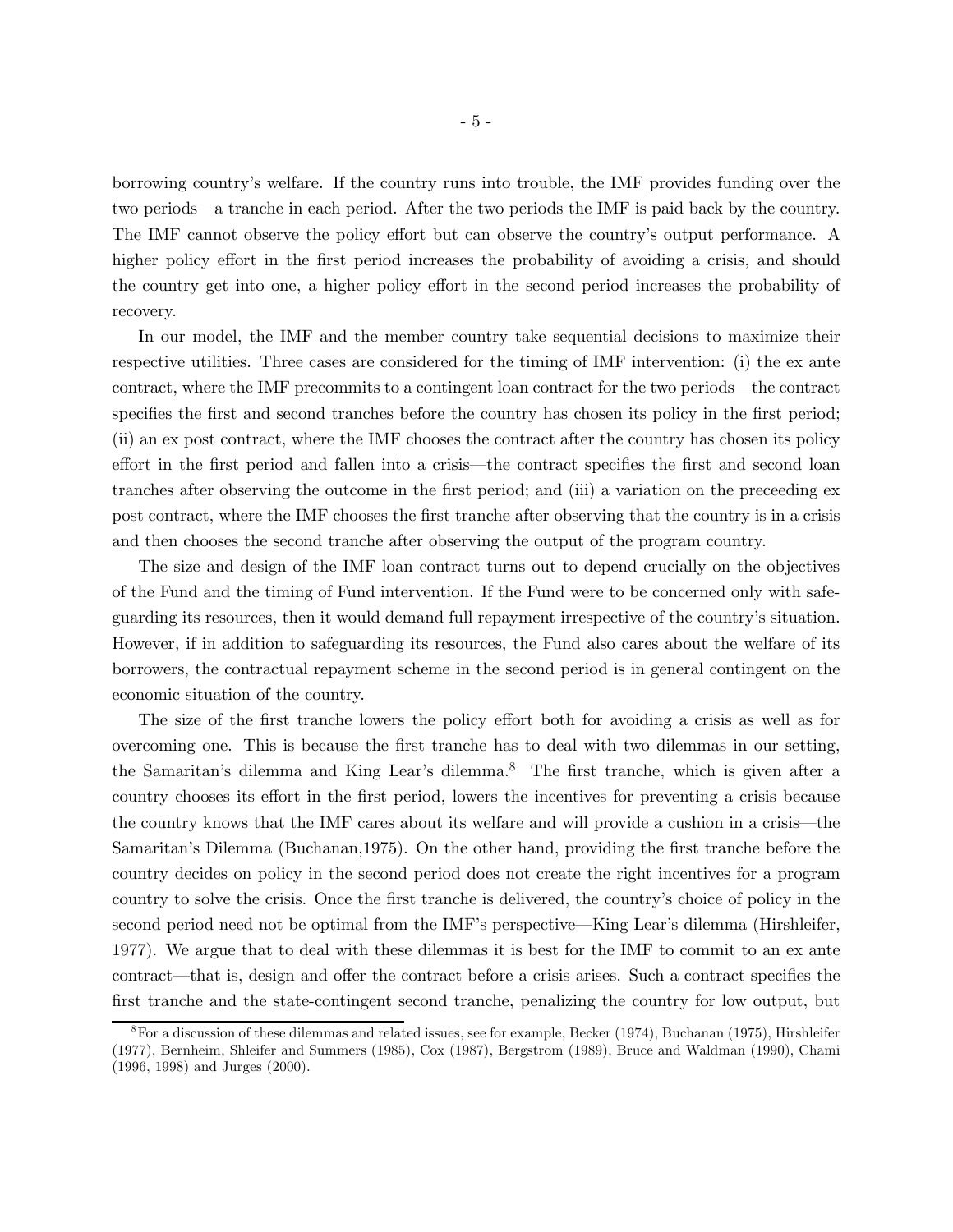rewarding it if the output is high and the country emerges from crisis.

In the presence of information asymmetries and given the mandate of the IMF to safeguard its resources and care about the welfare of members, the timing of a Fund program has a critical effect on the country's effort to avoid a crisis, and on its effort to recover from a crisis. We show that ex post contracts–that is, IMF intervention after a country has fallen into crisis–does not elicit the highest policy effort from a country. In such cases, the program country is likely to reduce its effort to recover from the crisis, knowing that if it does not recover, a suitable loan will be available from a "caring" Fund. In contrast, deciding on the IMF program ex ante tends to result in higher effort by the country to avoid and to recover from a crisis. However, we show that such a contract is subject to time-inconsistency problems, as the Fund and the country may both find it in their interest to renegotiate the Fund's ex ante contract, once the country enters into a crisis. Hence, it may be best for the Fund to precommit to a loan contract, raising the interesting question of how such a precommitment can be enforced.

The rest of the paper is organized as follows: Section 2 develops a model of coinsurance, first with exogenous risks and then with endogenous risks. It then examines the issue of moral hazard in coinsurance and how it can be reduced through monitoring arrangements. Section 3 deals with the operation of the coinsurance arrangement and the optimal choice of loan contracts for the IMF and member countries. The last section concludes. Proofs of all results are given in the Appendix.

## II. A Model of Coinsurance

Consider the possibility of voluntary coinsurance between two countries. Suppose each country is subjected to a shock (for example, a crisis) with probability  $\pi$  and that the shock results in a (fixed) loss of output. The probability  $\pi$  of being subjected to an adverse shock can be either exogenous or a function of the country's policy efforts to decrease vulnerability to shocks—that is, policies conducive to economic growth, macroeconomic and political stability, and a healthy financial sector.

#### A. Exogenous Risk Case: No Moral Hazard

We consider two countries i and j that face income shocks that are exogenous and i.i.d. A shock leads to a fixed loss in income,  $\delta$ , where  $\delta > 0$ . Two states of nature, good (G) and bad (B), occur with probability  $(1 - \pi)$  and  $\pi$ , respectively, where  $0 < \pi < 1$ . If the good state prevails, country i receives income  $y_i(G) = y_i$ , and if a country suffers an adverse shock, country i receives income  $y_i(B) = y_i - \delta_i$ . Thus, country *i*'s expected income is  $(1 - \pi_i)y_i + \pi_i(y_i - \delta_i)$ .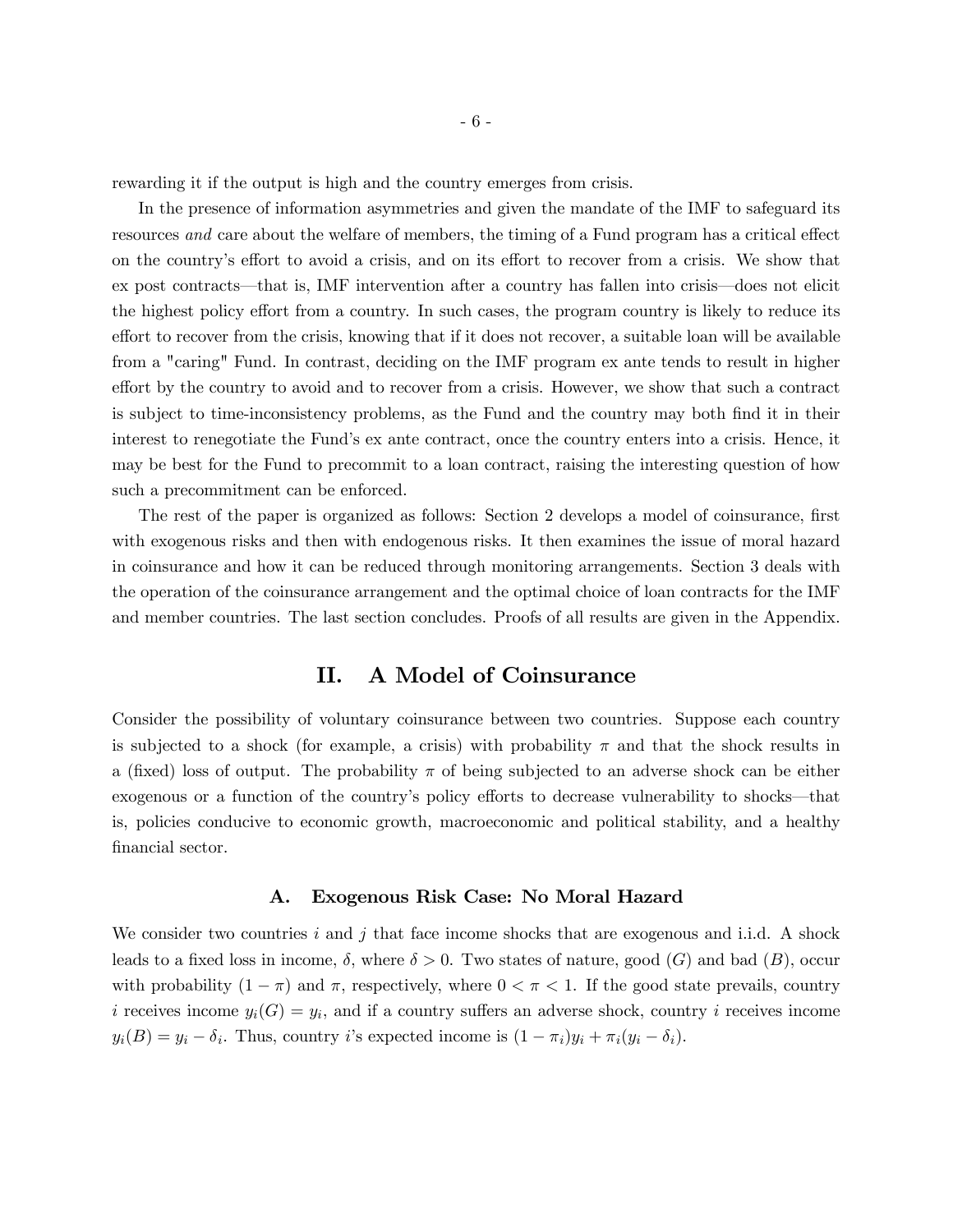For simplicity, we assume that each country has a Von Neumann-Morgenstern utility function, which is event-independent:

$$
U_i(y_i) = u_i(y_i) \tag{1}
$$

where  $u(\cdot)$  is a continuously differentiable concave function with  $u' > 0$  and  $u'' < 0$ . Thus, in the absence of coinsurance, country  $i$  receives the expected utility

$$
E(U_i) = (1 - \pi_i)u_i(y_i) + \pi_i u_i (y_i - \delta_i).
$$
\n(2)

Now, suppose the two countries coinsure each other: if country  $i$  is hit by a shock but country j is not, then j transfers  $\beta$  to i, and the reverse happens when j suffers a shock and i does not. If both countries are hit by shocks, then there is no net transfer. As a result, there are four possible outcomes under this coinsurance arrangement, and the expected utility for country  $i$  is given by:

$$
E(U_i) = (1 - \pi_i)(1 - \pi_j)u_i(y_i) + (1 - \pi_i)\pi_j u_i (y_i - \beta) + \pi_i(1 - \pi_j)u_i (y_i - \delta_i + \beta) + \pi_i \pi_j u_i (y_i - \delta_i)
$$
(3)

In addition to symmetry  $(\pi_i = \pi_j = \pi, u_i = u_j = u, y_i = y_j = y, \delta_i = \delta_j = \delta)$ , we make two assumptions:

(i)  $\beta \geq 0$ , that is, when one country suffers a shock and the other does not, the former receives a positive transfer from the latter;

(ii)  $y - \delta + \beta \leq y - \beta$ , that is, under the coinsurance arrangement each country has at least as much income in the good state compared to that in the bad state. In the symmetric case, this implies that  $\beta \leq \delta/2$ .

The result below shows that coinsurance is utility enhancing.

Lemma 1 In the presence of income risk, a country will prefer to have a coinsurance arrangement:  $\left\lceil \frac{\partial E(U)}{\partial \beta} \right\rceil > 0, \, \forall \beta \in [0, \delta/2).$ 

In the symmetric case, when the income risk is purely exogenous, the optimal transfer is  $\beta^* =$  $\delta/2$ . Therefore, in this case, coinsurance which equalizes the income across the good and the bad states is optimal.

#### B. Endogenous Risk Case: Moral Hazard

Now suppose that the probability  $\pi$  of a country suffering an income shock depends on the policy effort or actions taken by a country. The policy effort is represented by the symbol  $e$ , with higher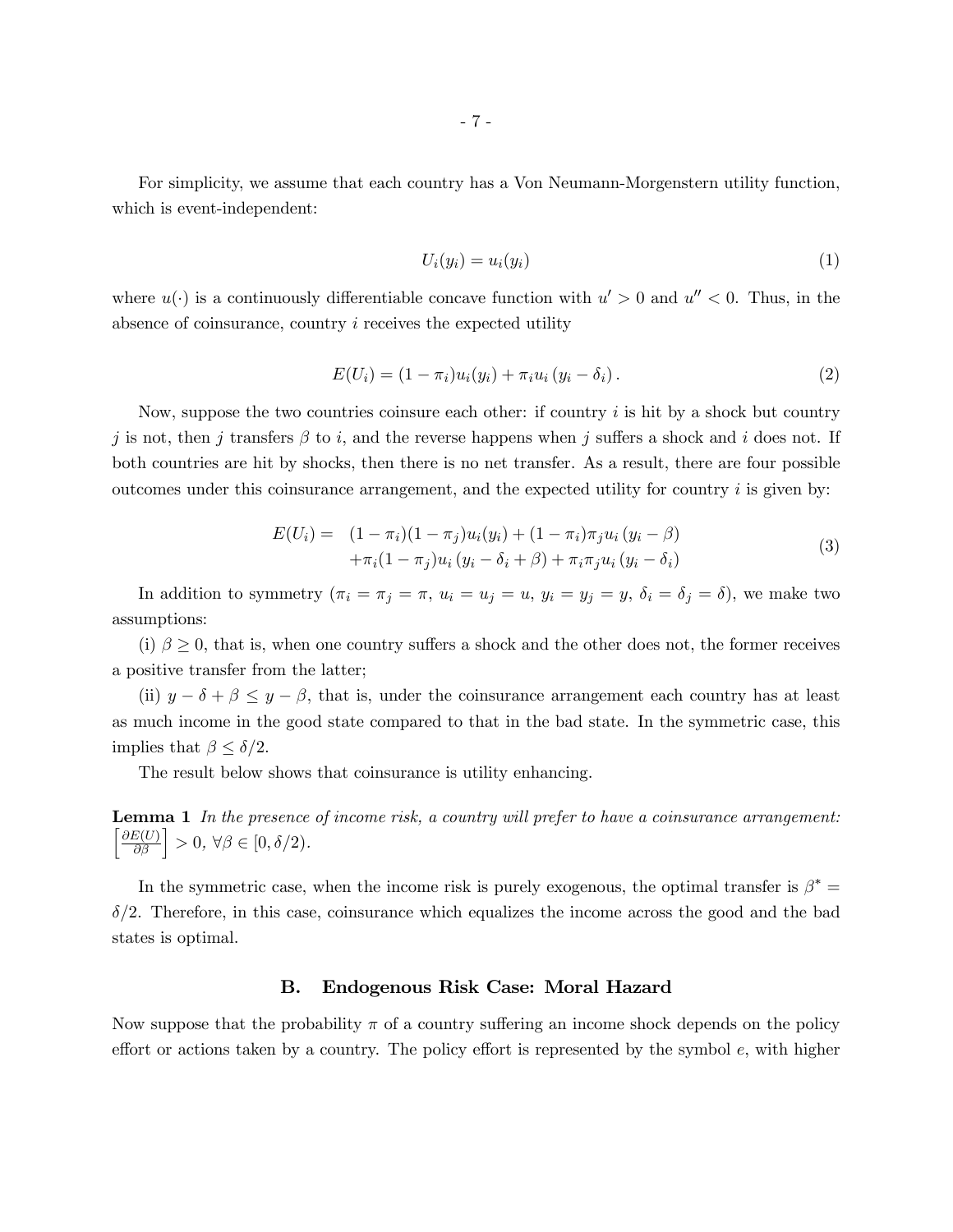policy effort reducing the probability of the bad outcome. We assume such effort is private information, which is not fully revealed to an outside observer (or the other country). Let the effect of policy on the probability of the bad outcome be given by  $\pi(e)$ , a convex function, i.e.  $\pi' < 0$ ,  $\pi'' > 0$ . However, policy actions that can lower the probability of a bad outcome are "costly" for a country, and the disutility from undertaking such actions is denoted by  $v(e)$ , where  $v(\cdot)$  is a convex function, i.e.  $v' > 0$ ,  $v'' > 0$ . For simplicity, a country's utility function is assumed to be additive and separable, and given by

$$
U_i(y_i, e_i) = u_i(y_i) - v_i(e_i)
$$
\n(4)

The expected utility of country  $i$  is

$$
E(U_i) = (1 - \pi_i(e_i))(1 - \pi_j(e_j))u_i(y_i) + (1 - \pi_i(e_i))\pi_j(e_j)u_i(y_i - \beta) + \pi_i(e_i)(1 - \pi_j(e_j))u_i(y_i - \delta_i + \beta) + \pi_i(e_i)\pi_j(e_j)u_i(y_i - \delta_i) - v_i(e_i).
$$
(5)

When we adopt the Nash assumption, each country maximizes utility taking  $\beta$  and the effort of the other country as given. For country i, the first order condition with respect to  $e_i$  is

$$
-\pi'_{i}(1-\pi_{j})u_{i}(y_{i}) - \pi'_{i}\pi_{j}u_{i}(y_{i}-\beta) + \pi'_{i}(1-\pi_{j})u_{i}(y_{i}-\delta_{i}+\beta) + \pi'_{i}\pi_{j}u_{i}(y_{i}-\delta_{i}) - v'_{i} = 0
$$
 (6)

and a similar condition holds for country j. Together, these two reaction functions provide the optimal (Nash) policy efforts for the countries:  $e_i = e_i (\beta, e_j)$  and  $e_j = e_j (\beta, e_i)$ . By symmetry, we get the equilibrium policy effort levels:  $e_i^* = e_j^* = e^*(\beta)$ .

The next question to ask is whether providing coinsurance exacerbates the moral hazard problem. The following lemma answers that affirmatively.

Lemma 2 If income risk is endogenous, larger income transfers under the coinsurance arrangement reduce the policy effort to prevent the bad outcome i.e.  $\left[\frac{\partial e^*}{\partial \beta}\right] < 0$ .

The change in  $\beta$  affects the expected utility through two channels: the direct effect of  $\beta$ , and the indirect effect of  $\beta$  through e. The proposition below shows that countries value coinsurance even in the presence of moral hazard.

**Proposition 1** Even if the income risk is endogenous, countries may prefer to have a coinsurance arrangement, that is,  $\left[\frac{\partial E(U)}{\partial \beta}\right]_{\beta=0} > 0$  However, in the presence of moral hazard, the optimal income transfer is smaller than in the absence of moral hazard, i.e.  $0 < \beta^* < \delta/2$ .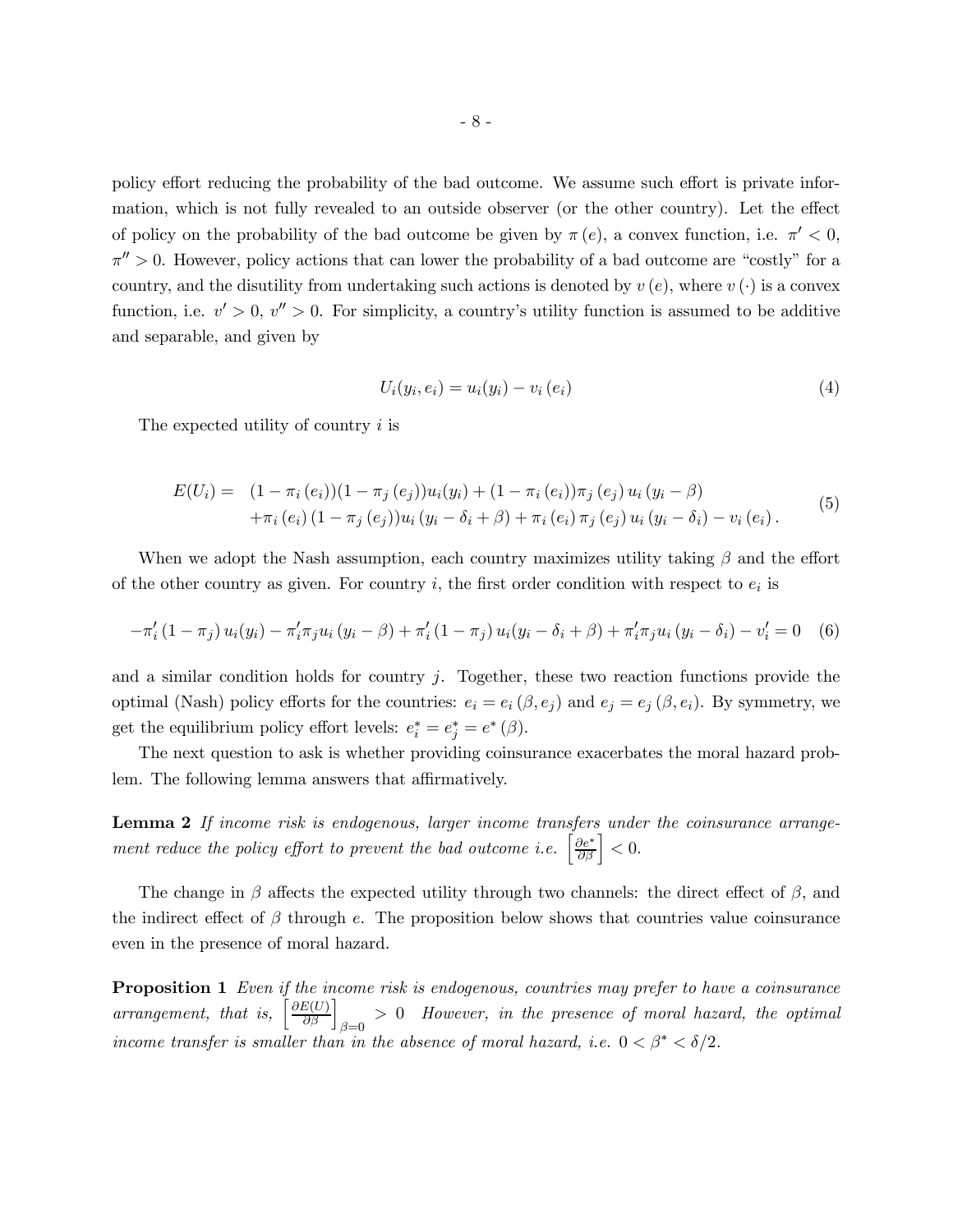#### C. Interdependence and Coinsurance: Asymmetry Matters

In the above discussion, a country cared only about its own utility under the coinsurance arrangement. Now let's posit that a country also cares about what happens to the other country in a coinsurance arrangement. The interdependence of countries in international trade, financial markets, and through the coinsurance arrangement may make them concerned about the macroeconomic and financial health of the other country. Thus, country  $i$  may care about the utility of country  $j$ and vice versa.

To capture the interdependence among countries, we specify the utility function as

$$
U_i(y_i, e_i, U_j) = u_i(y_i) - v_i(e_i) + \lambda_i U_j(y_j, e_j)
$$
  
\n
$$
U_j(y_j, e_j, U_i) = u_j(y_j) - v_j(e_j) + \lambda_j U_i(y_i, e_i)
$$
\n(7)

where  $\lambda_i$  and  $\lambda_j$  are parameters that depict the concern countries have for each other.

The natural question to ask is what effect the interdependence of country utilities has on the extent of moral hazard.<sup>9</sup> The following two propositions show under what circumstances moral hazard can be mitigated.

Proposition 2 Suppose the two countries in the coinsurance arrangement are identical in all respects, including  $\lambda_i = \lambda_j = \lambda$ . Then, as  $\lambda \to 1$ ,  $\left[\frac{\partial e^*}{\partial \beta}\right]_{\lambda \to 1} = 0$ .

Hence, when countries are perfectly altruistic  $(\lambda = 1)$  and show the same amount of concern for the other country as they do for themselves, a coinsurance arrangement does not create moral hazard. Each country fully internalizes the externality imposed on the other country. This result, however, crucially depends on the symmetry of the problem.

**Proposition 3** Suppose the two countries in the coinsurance arrangement are identical in all respects, except for the size of their current income (i.e.  $y_i > y_j$ ). Then, even as  $\lambda \to 1$ ,  $\left[\frac{\partial e^*}{\partial \beta}\right]_{\lambda \to 1} \neq 0$ .

Thus, the externality generated by the coinsurance arrangement cannot be fully internalized if the two countries have different sizes, even if they are identical in all other respects, including the extent of their concern for each other.<sup>10</sup> Propositions 2 and 3 show that the moral hazard problem can be reduced if the countries in a coinsurance arrangement are concerned about each other's welfare, but that it is difficult to eliminate it. Hence, absent such concern for each other's welfare, we may need other mechanisms to mitigate the moral hazard problem in a coinsurance scheme between countries. The following section deals with these issues. It also considers why a

 $9$ See, Chami and Fischer (1996) for a similar result in the context of insurance markets.

 $10$ Rajan and Zingales (2000) also make a similar point when they show that the existence of inequalities in opportunities or endowments reduces cooperation.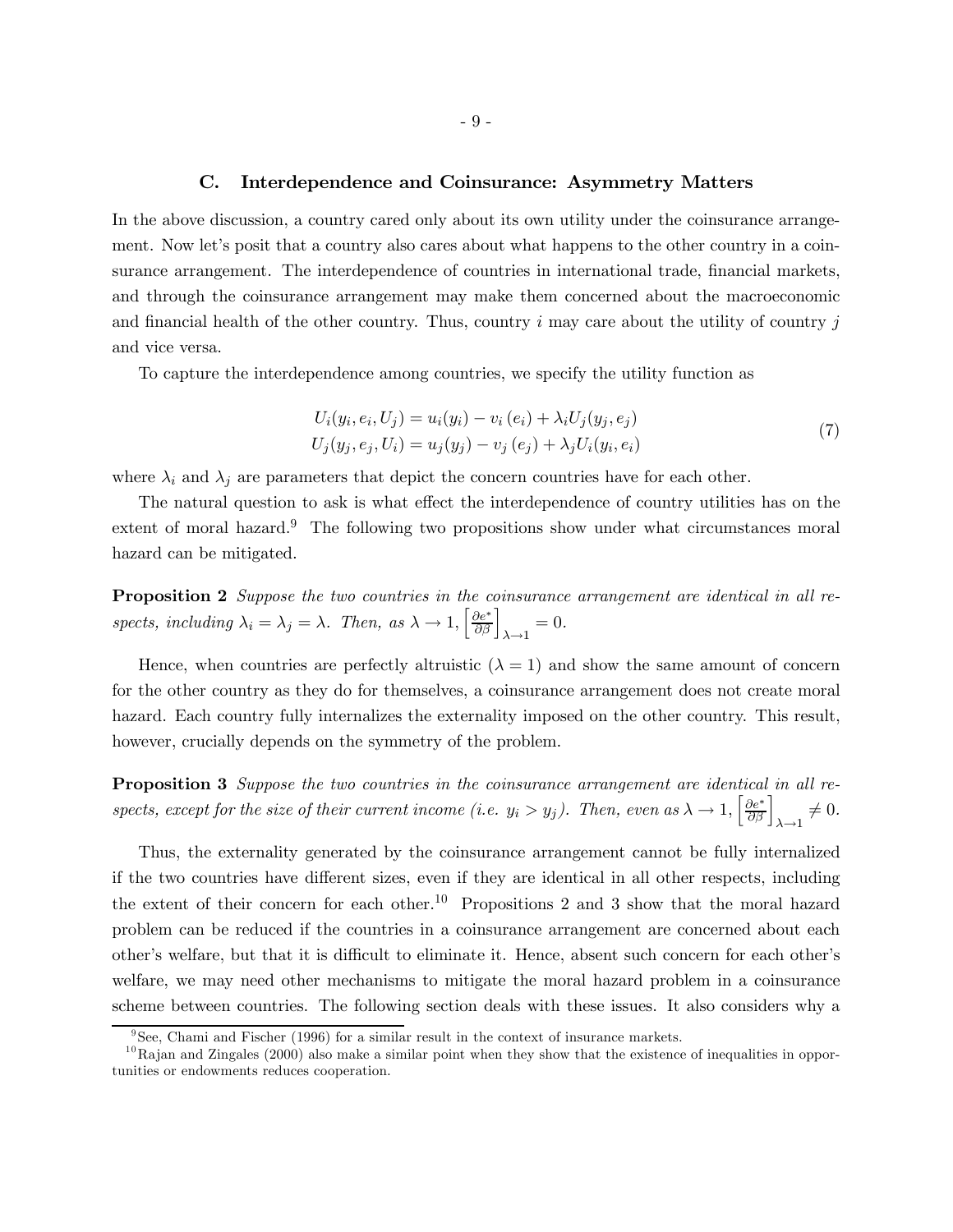multilateral institution, such as the IMF, that acts as a delegated monitor, and can provide loans to countries facing external imbalances, may be able to achieve this goal more efficiently.

#### D. Moral Hazard in Coinsurance Arrangements

#### 1. Peer Monitoring

One way to reduce the moral-hazard problem in coinsurance arrangements is peer monitoring (see, for example, Arnott and Stiglitz (1991)). If countries monitor each other, it is less likely that a country will be able to take advantage of the insurance that is collectively offered. Arnott and Stiglitz (1991) also propose that an indirect monitoring system will encourage peer monitoring through the creation of interdependence, i.e., the dependence of one country's utility on the policy effort of the other. If monitoring by peers is costless, then the moral hazard problem disappears and the first-best coinsurance, i.e. full coinsurance, can be achieved.

Although peer monitoring can lessen the costs of surveillance in a coinsurance arrangement, it is hard to eliminate such costs entirely. As the group of countries grows, peer monitoring tends to become more costly because: (i) it is hard for each member to simultaneously monitor all the other members, even if the countries are located close to each other and considerably interact among themselves; (ii) as the group expands, it is more likely that a new member that is relatively remote and unknown to the incumbents, reducing the efficiency of peer monitoring; (iii) sharing information about each member in the group is costly and sometimes strategic subcoalitions may emerge; (iv) the expansion of the group of countries tends to exacerbate the problem of free riding.

There are three basic schemes in peer monitoring.<sup>11</sup>

1. Mutual Monitoring (MU): under this system each member in the group is simultaneously monitored by all of her peers. This structure is commonly observed in practice. Obviously, when the number of members in a group exceeds two, duplication of monitoring effort is inevitable.

2. Rotating Pyramid (RP): under this scheme, in each time period, a different member of the group is placed at the top of the pyramid and bears the responsibility for monitoring her peers. This structure saves on the fixed monitoring cost and avoids duplication of the variable monitoring costs.

3. Circular Monitoring (CI): each member monitors only one member and is in turn monitored by only one member, so that the duplication of monitoring effort is avoided.

Figure 1 shows how each structure works–assuming a group of three members M1, M2 and M3.

When the variable cost of monitoring is small and the fixed per-period cost of monitoring is

 $11$  For a discussion of peer monitoring structures, see Armendariz de Aghion (1999).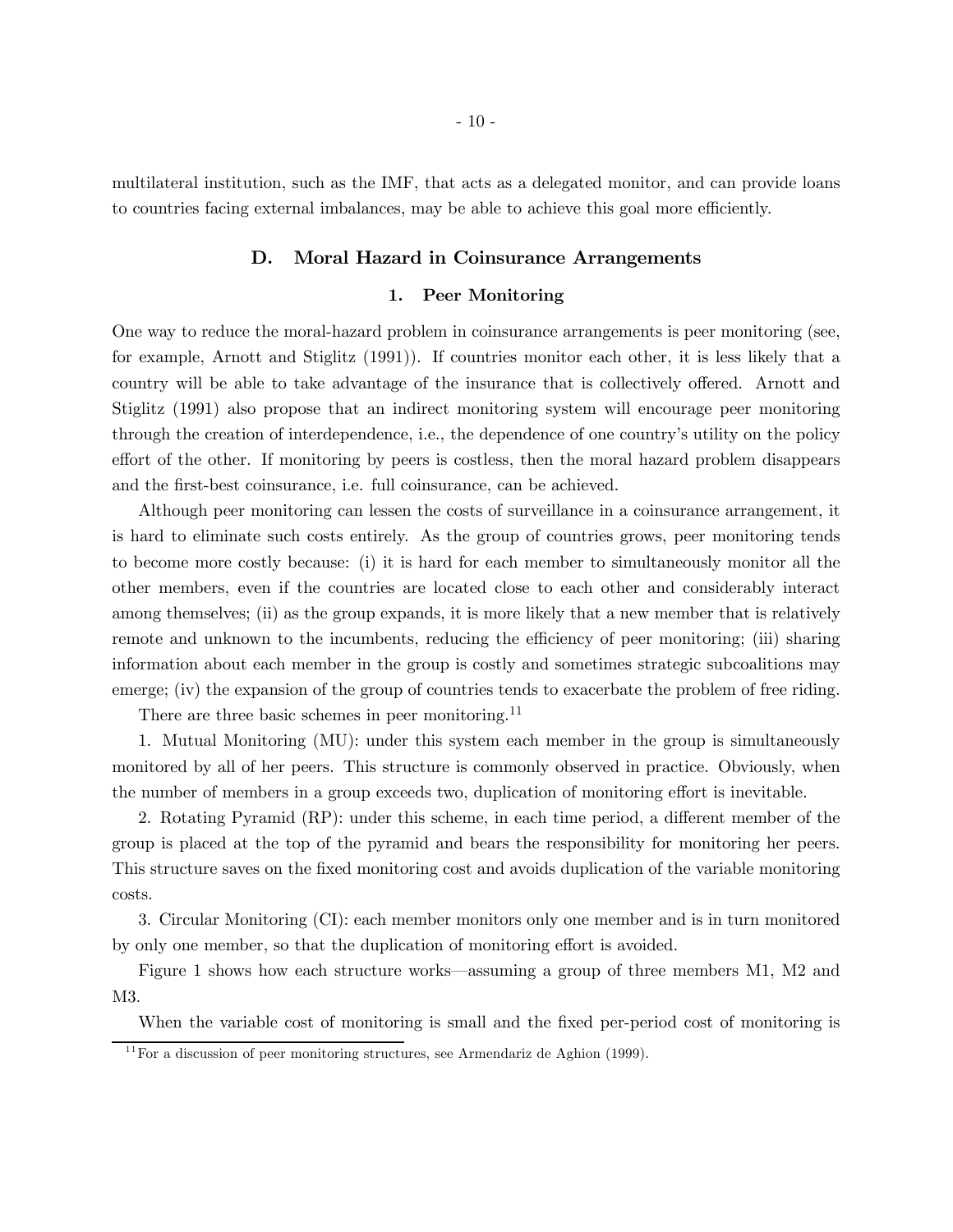

## **Figure 1. Monitoring Structures**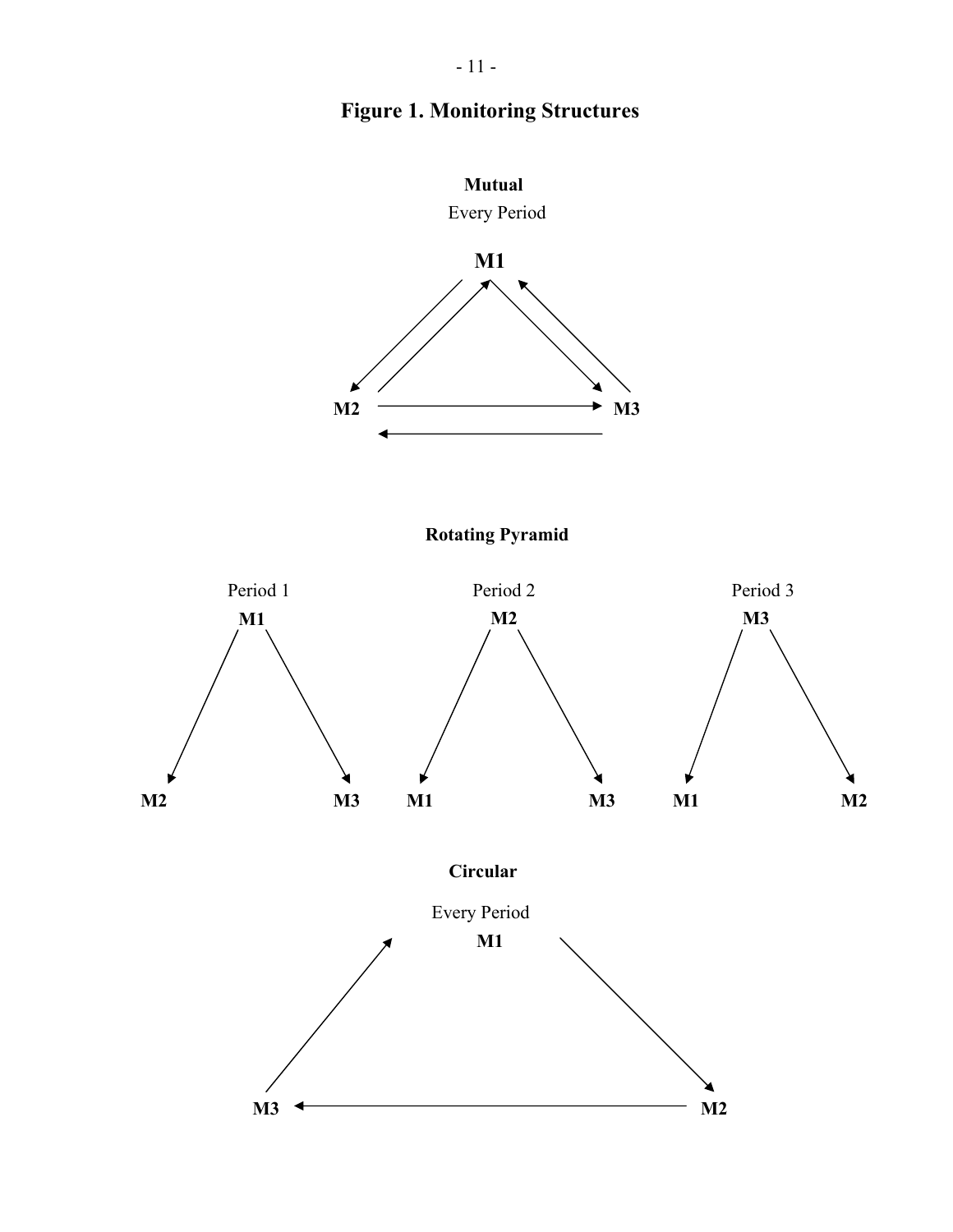large, members may favor the Rotating Pyramid structure over Mutual Monitoring. While the Circular and Rotating Pyramid structures can avoid some duplication of monitoring effort, they are more vulnerable to pair-wise collusion; under Mutual Monitoring, pair-wise collusion is likely to be detected by another member.

Arguments in favor of peer monitoring over central monitoring stem from a reduction in information costs. However, peer monitoring has its drawbacks. First, there is the issue of free-riding in monitoring the members. Peer monitoring levies a cost on a member for acquiring and analyzing information on others in the group, and this may tempt some members to decrease the amount or intensity of monitoring. Second, there is the possibility of weak punishment or forbearance in peer monitoring. Under peer monitoring arrangements, members have some incentive to punish a member if that member is taking too much risk, but this punishment may not be stringent enough compared to the optimal level. DeMarzo, Fishman and Hagerty (2001) show that self-regulatory organizations choose more lax enforcement policies compared to those preferred by the public: investigations for cheating are less frequent and penalties are lower than what a customer would choose.

Since peer monitoring is imperfect and costly, and each of the structures examined has some drawbacks, group members may prefer to create an institutional monitor that can reduce both the fixed and variable costs of monitoring and also prevent inefficiencies arising from the formation of subcoalitions and collusion.

#### 2. Centralized Monitoring and Provision of Resources

As argued above, the group of countries in the coinsurance arrangement may find it in their interest to form an institution, say the IMF, that functions as a delegated monitor. The moral hazard problem implicit in a collective insurance arrangement can be contained by a rigorous system of surveillance of all members by the IMF. The more intense and accurate the monitoring, the better the functioning of the coinsurance scheme.

The IMF, besides monitoring the countries, can also provide temporary liquidity to countries who have suffered an adverse income shock. In this sense, the IMF may have to function as a financial intermediary. The difference is that the IMF does not take deposits but uses resources from a fund created by contributions from member countries. Since the fund is meant to be a revolving one, the IMF provides resources only under adequate safeguards.

Coinsurance is based on a mutual agreement to insure each other against shocks or crises. Hence, it is natural to ask whether an insurance fund needs to be established ex-ante with upfront member contributions or quotas. Creating such a fund ex ante can have certain advantages:

1. Time inconsistency or enforcement issues in forming a fund ex post: Even though countries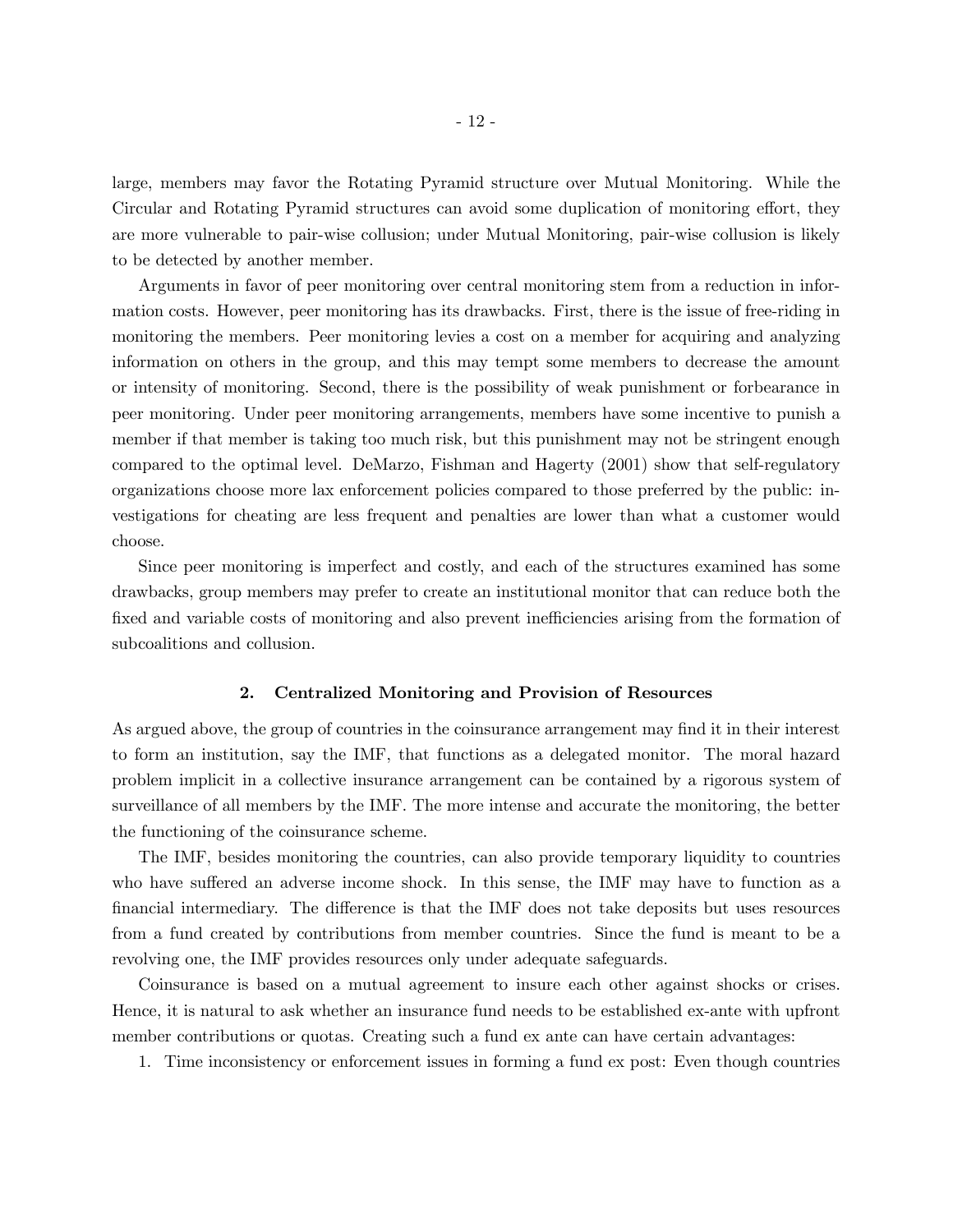agree to insure each other ex ante, those countries that are not subjected to a shock may, ex post, delay or refuse to pay the contributions they promised. More importantly, since this coinsurance arrangement is between sovereigns, the international community has only limited means to make a country pay its promised contribution. Under an ex-post coinsurance scheme, the only punishment would be to exclude a non-paying member from the coinsurance group and deprive it of insurance in the future. Hence, setting up a fund ex ante, with insurance only available to participating members, would make clear the resources available.

2. Quick response to the liquidity needs of member countries: Contagion from countries in crises to others is a central issue in international financial markets. Containing such contagion is important, since otherwise a localized or regional shock may spread and lead to systemic problems in the international financial system. Thus, to prevent contagion and maintain confidence in the system, the coinsurance scheme should be able to take prompt actions in the aftermath of a country or regional crisis. To this end, it makes sense to have sufficient liquid funds available to intervene promptly if it is deemed necessary.

3. Reduction in transaction costs: If there is no fund available ex ante, then every time a crisis occurs the collection of contributions from member countries could entail huge transaction costs. On the other hand, if countries set up a fund ex ante, when a country runs into trouble, liquidity can be provided from this fund directly, reducing the costs of putting together emergency financing packages.

## III. Operating the Coinsurance Arrangement

In the previous section, we showed that countries may find it in their interest to operate a global coinsurance scheme, with the IMF functioning both as a delegated monitor and as a provider of temporary liquidity to countries with external payment imbalances. Clearly, the success of this coinsurance arrangement depends critically on ensuring that recourse to IMF funds does not allow countries to slacken their efforts in making their economies more resistant to shocks, or should crises occur, allow policy makers to postpone measures necessary for a speedy recovery, and hence repayment to the IMF. This section deals with the question of designing loan programs to provide the appropriate incentives to member countries. To answer this question, first we must be clear about the IMF's objectives. Having specified the objective function, we examine different lending contracts for IMF loans. Should the IMF precommit to a loan contract ex ante? Or should the loan amount and contract be assessed and formulated ex post, that is, when the country approaches the IMF for resources?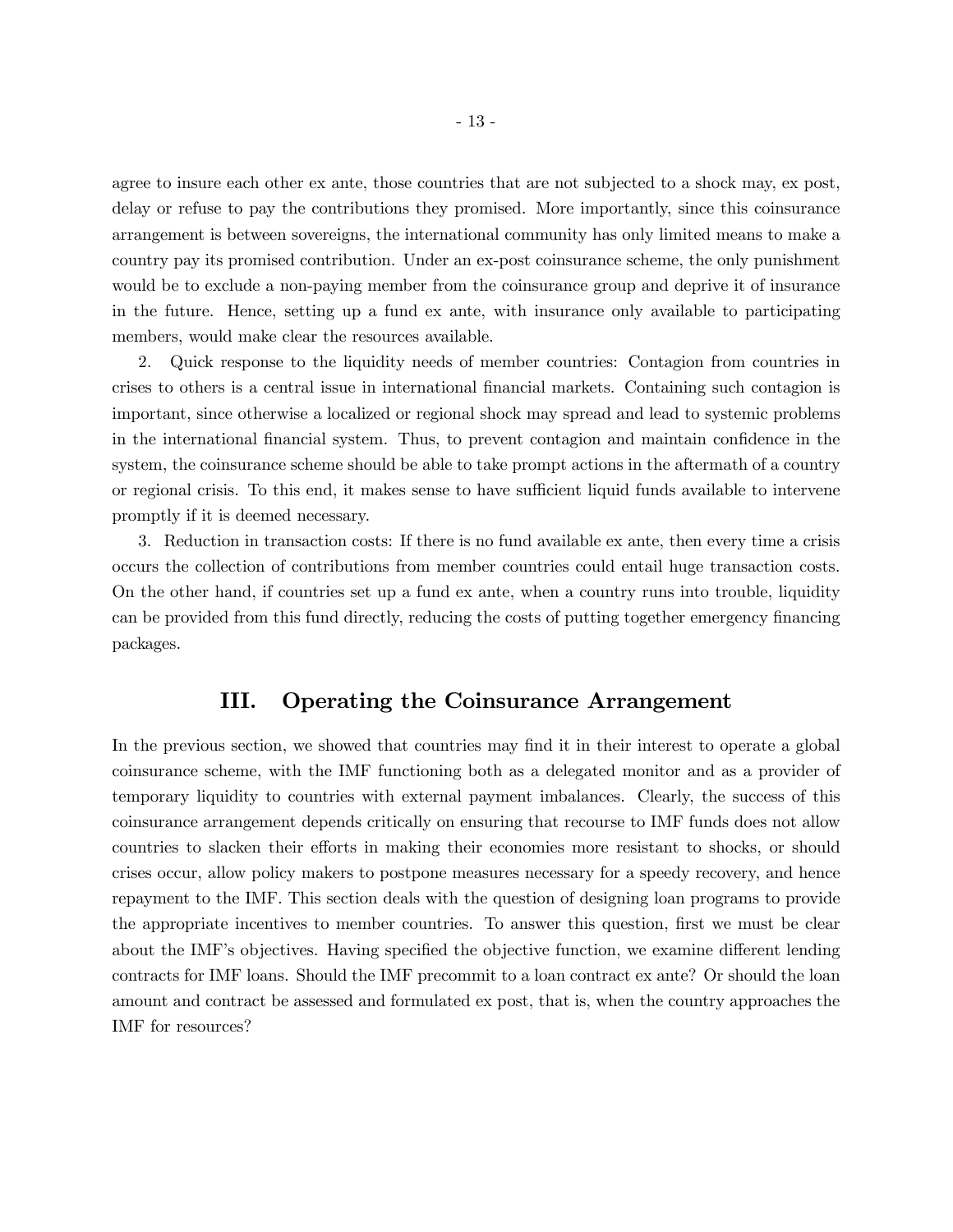#### A. A Model of IMF Lending

In our model, the IMF and the member countries take sequential decisions as shown in Figure 2.

1. The IMF offers a state-contingent lending contract  $\{I_1, I_2^L, I_2^H, Z^L, Z^H\}$  consisting of five elements:  $I_1$  is the first tranche of the IMF loan made available if a country enters a crisis;  $I_2^L, I_2^H$ are the values of the second loan tranche conditional on whether (post-crisis) output is low (state L) or high (state H);  $Z^L$ ,  $Z^H$  are the state-dependent repayments to the IMF at the end of period 2.

2. A country chooses policy actions  $e_1$  to foster growth, macroeconomic stability and prevent crises.

3. Nature roles the dice and a country enters a crisis with probability  $\pi(e_1)$  that is dependent on the country's policy actions  $e_1$ . The probability function  $\pi(e_1)$  is a decreasing convex function of  $e_1$ . The income level is  $y_1^H$  when there is no crisis, but falls to  $y_1^L$  if there is a crisis and the country does not seek IMF help. It is assumed that the country's policy effort is private information and not observed by the IMF, which relies on the outcome to make a judgement of the policy actions.

4. If the country faces a crisis and seeks IMF help, it is given the first loan tranche  $I_1$ . After receiving the first tranche, the country chooses policy actions  $e_2$  to remedy the country's economic situation.

5. Nature plays again, and the country has either a low output  $y_2^L$  with probability  $\pi(e_2)$  or a high output  $y_2^H$  with probability  $[1 - \pi(e_2)]^{12}$  After the output is observed, the IMF releases the second tranche—  $I_2^L$  if the output is low and  $I_2^H$  if the output is high.

6. At the end, the country pays back the IMF— $Z^L$  if low output was observed and  $Z^H$  if the output was high. $^{13}$ 

In the above setup, given the state-contingent contract offered by the IMF, the country makes two sequential policy decisions to maximize its utility: it chooses  $e_1$  when it is, to use the common parlance, a surveillance country, and it chooses  $e_2$ , if it suffers an income shock and becomes a program country.

Note that in this problem, since the country has to make repayment at the end, the contract can be simplified by focusing on the *net* repayments. Let  $z^L \equiv Z^L - I_2^L$  and  $z^H \equiv Z^H - I_2^H$  be the net repayments by the country at the end of the second period. Hence, the IMF's state-contingent contract can be defined in terms of three variables  $\{I_1, z^L, z^H\}$ 

To simplify matters, the following assumptions are made without loss of generality:

<sup>&</sup>lt;sup>12</sup> Note that for notational simplicity we use the same probability function  $\pi(\cdot)$  for both efforts. Of course, we could specify the functions as differing over countries and efforts, but this merely adds to notational complexity without providing any additional insight.

<sup>&</sup>lt;sup>13</sup>The IMF could choose a fixed repayment scheme rather than a state-contingent one. Such a scheme would be a special case of the contract considered.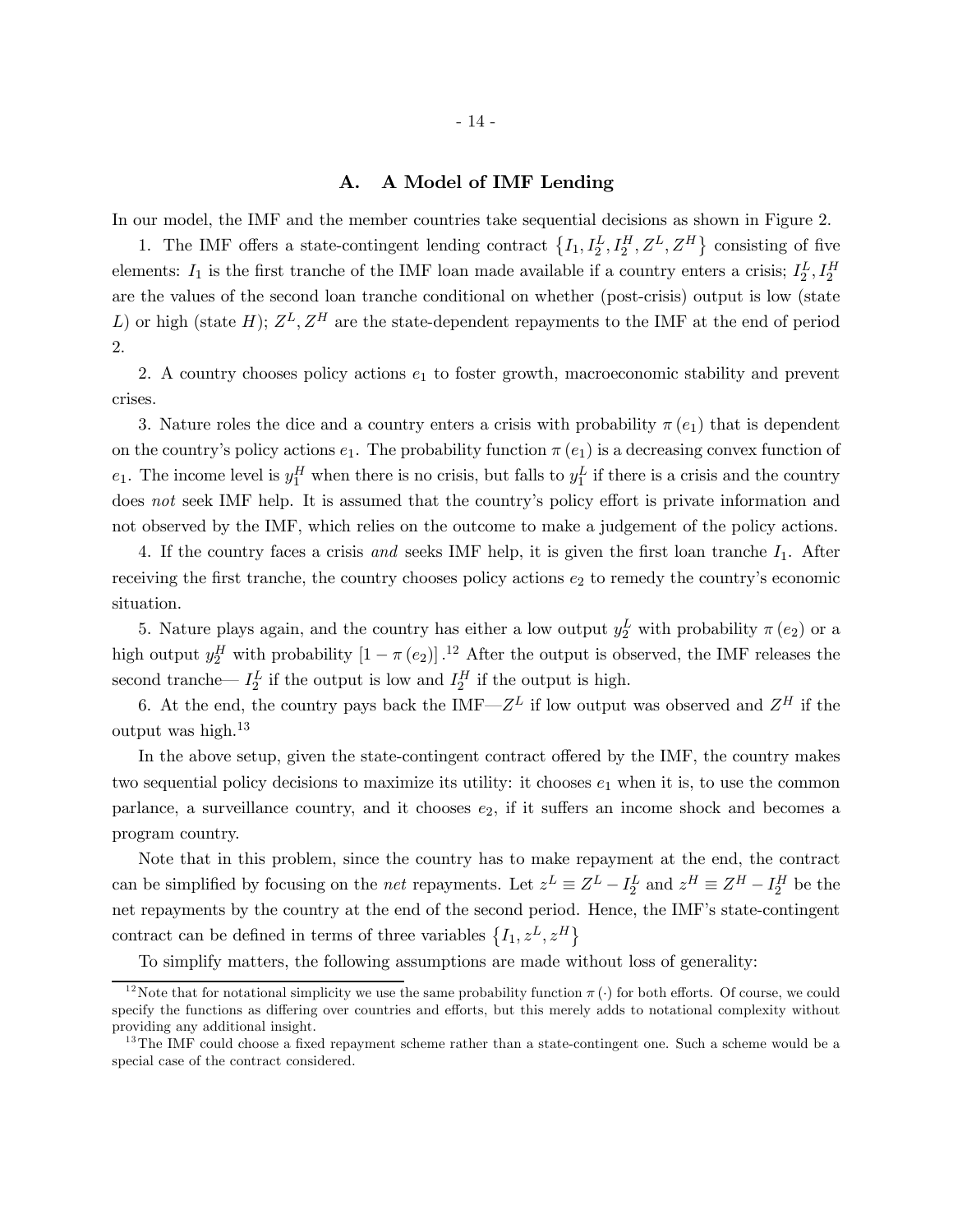## **Figure 2. A Model of IMF Lending**

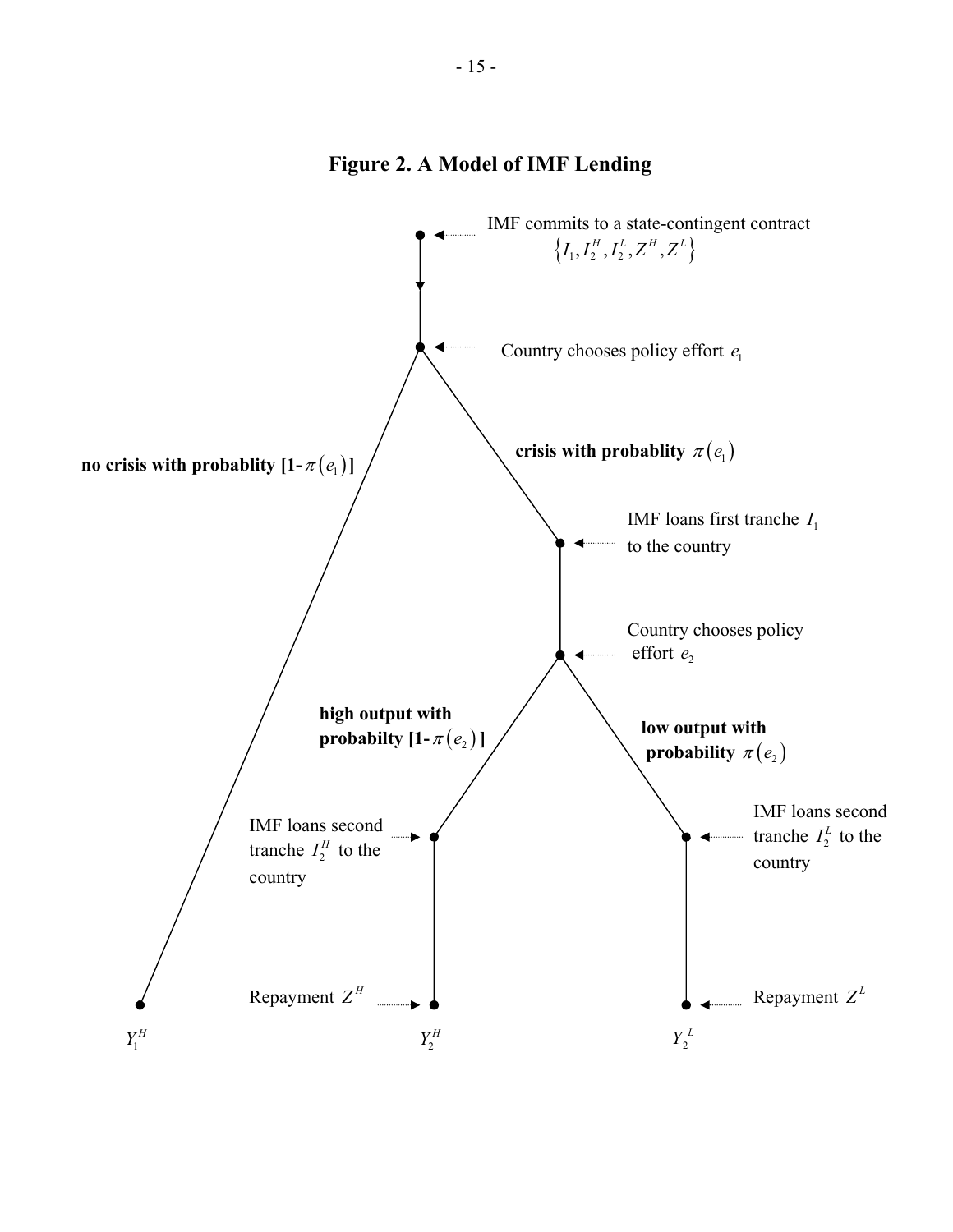1. A zero interest rate is charged on the IMF loans.<sup>14</sup>

2.  $y_2^L \geq z^L$ ;  $y_2^H \geq z^H$ . In the second period, the country is able to the make the net repayment only if it has sufficient income.

3. The first tranche  $I_1$  is bounded below by q, and bounded above by a multiple of q, say  $nq$ , or the resources available to the IMF,  $x$ . We can interpret q as the country's quota (contribution to the coinsurance fund).

4.  $y_1^L \ll y_2^L$ . This is a sufficient condition for a country that experiences a crisis to seek IMF help.

5.  $y_1^H$  > max  $[y_2^L + I_1 - z^L, y_2^H + I_1 - z^H]$  This condition implies that a country prefers not to fall into a crisis and seek IMF resources.

#### B. The IMF's Objective Function

The IMF is endowed with a fixed amount of resources,  $x$ , that it can use to make contingent loans to the members of the coinsurance arrangement.<sup>15</sup> The design of the loan contracts and the associated conditionality will depend critically on the objectives of the IMF.

First, the IMF being the guardian of a revolving coinsurance fund is mandated to lend resources only under adequate safeguards–that the borrowing country will make appropriate use of the funds and, as a consequence, be in a position to repay the IMF over a stipulated time period. This objective implies that the IMF's utility function depends positively on the size of its own resources. We represent this utility function  $as^{16}$ :

$$
U_{IMF}(x) = \hat{u}(x) \tag{8}
$$

and the expected utility of the IMF under this specification is given by:

$$
EU_{IMF} = [1 - \pi (e_1)] \hat{u}(x) + \pi (e_1) \{ \pi (e_2) \hat{u}(x - I_1 + z^L) + [1 - \pi (e_2)] \hat{u}(x - I_1 + z^H) \}
$$
(9)

Second, one could argue that the IMF should also show direct concern for the welfare of the

 $14$ This assumption is made to simplify the exposition. We could assume that the IMF imposes a levy on its loans to cover its costs of lending. Most IMF lending is subject to a rate of charge, which includes a market-related interest rate and a component to cover the IMF's operational costs. Introducing a rate of charge that allows the IMF to recoup its costs, would not change the qualitative nature of our results. Determining the appropriate rate of charge is beyond the scope of this paper.

<sup>&</sup>lt;sup>15</sup>Note that the first tranche cannot exceed the amount of resources available to the IMF, so  $x \ge I_1 \ge \max(z^H, z^L) \ge$ 0.

<sup>&</sup>lt;sup>16</sup>The utility function of the IMF,  $\hat{u}(\cdot)$ , and of the country,  $u(\cdot)$ , are assumed to be strictly concave and satisfy the Inada conditions.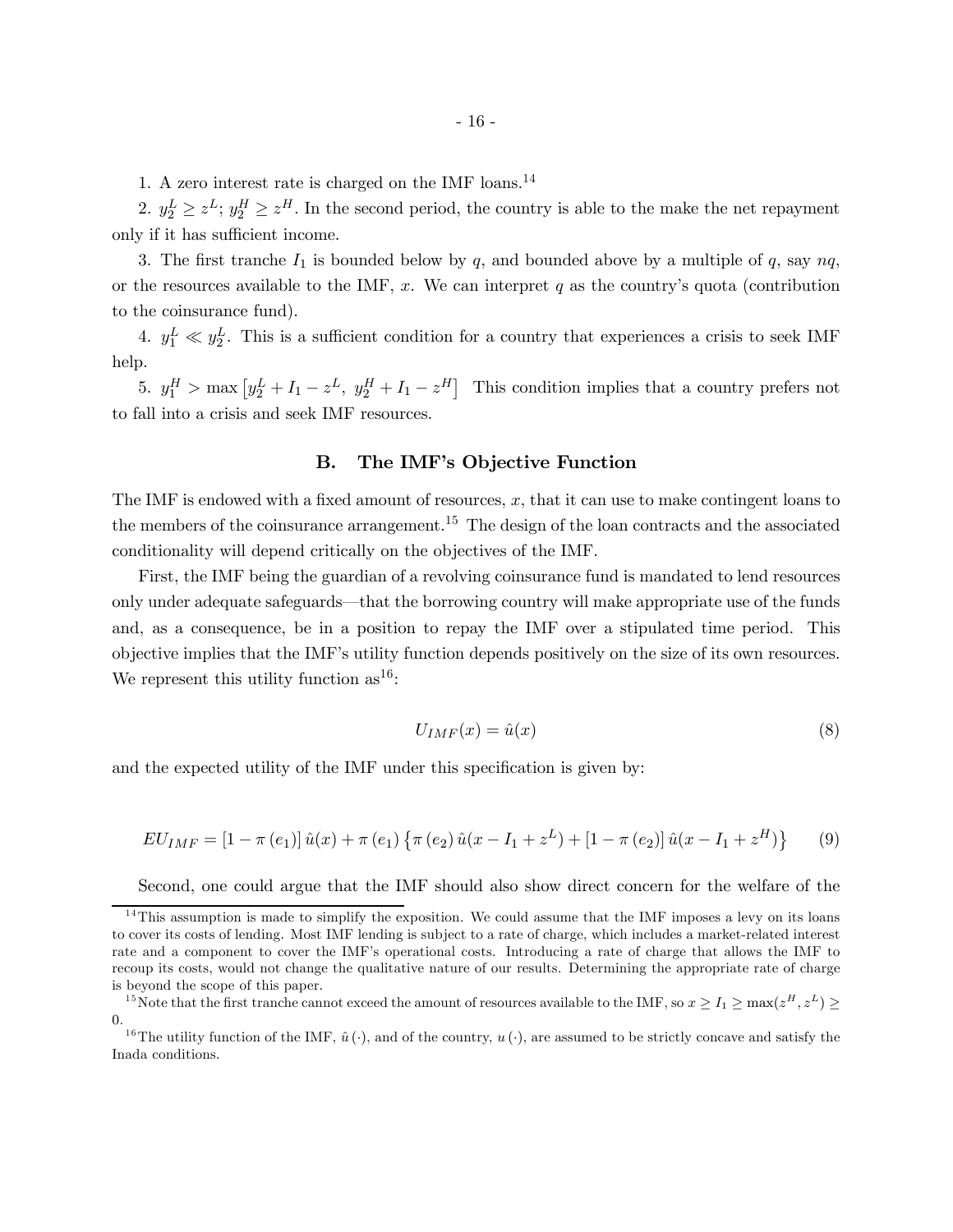borrowing country. Such direct concern of the IMF with the utility of the borrowing country is represented by

$$
U_{IMF}(x,y) = \hat{u}(x) + \theta u(y) \tag{10}
$$

where  $u(y)$  is the country's utility function and  $\theta$  is the relative weight the IMF attaches to the utility of a borrowing country compared to safeguarding its own resources. The resulting expected utility function is

$$
EU_{IMF} = [1 - \pi (e_1)] [\hat{u}(x) + \theta u(y_1^H)] - \theta v (e_1) - \theta \pi (e_1) v (e_2)
$$
  
+ 
$$
\pi (e_1) {\pi (e_2) [\hat{u}(x - I_1 + z^L) + \theta u(y_2^L + I_1 - z^L)]}
$$
  
+ 
$$
[1 - \pi (e_2)] [\hat{u}(x - I_1 + z^H) + \theta u(y_2^H + I_1 - z^H)]
$$
 (11)

### C. Policy Strategy for the Country

Assuming that a country's utility depends only on its income, the standard von Neumann-Morgenstern expected utility functions for a surveillance country (country  $S$  in period 1) and program country (country  $P$  in period 2) are:

$$
EU_S = [1 - \pi(e_1)] u (y_1^H) + \pi(e_1) \{\pi(e_2) u (y_2^L + I_1 - z^L) + [1 - \pi(e_2)] u (y_2^H + I_1 - z^H) - v(e_2)\} - v(e_1)
$$
(12)

$$
EU_P = \pi(e_2) u(y_2^L + I_1 - z^L) + [1 - \pi(e_2)] u (y_2^H + I_1 - z^H) - v(e_2)
$$
\n(13)

where the v function representing the cost or disutility of the policy effort satisfies  $v(0) = 0$ ,  $v'(0) = 0$ , and  $v'(\cdot) > 0$ ,  $v''(\cdot) > 0$ ,  $\forall e > 0$ .

Under our assumptions, the IMF is able to induce a strictly positive policy effort  $e_2^*$  from a program country in period 2, where  $e_2^*$  satisfies the following first-order condition:

$$
\pi'(e_2) \left[ u(y_2^L + I_1 - z^L) - u\left( y_2^H + I_1 - z^H \right) \right] - v'(e_2) = 0 \tag{14}
$$

Equation  $(14)$  equates the marginal utility and the marginal cost of the policy effort to overcome the crisis. Since for  $e_2^* > 0$ ,  $v'(e_2^*) > 0$  and  $\pi'(e_2) < 0$ , we have  $u(y_2^L + I_1 - z^L) < u(y_2^H + I_1 - z^H)$ and  $u'(y_2^L + I_1 - z^L) > u'(y_2^H + I_1 - z^H)$ . This implies that, as long as  $e_2^* > 0$ , under a statecontingent repayment scheme the country's income need not be equalized across the high and the low-income states, i.e.  $(y_2^L - z^L) \neq (y_2^H - z^H)$ . From (14), using the implicit function theorem we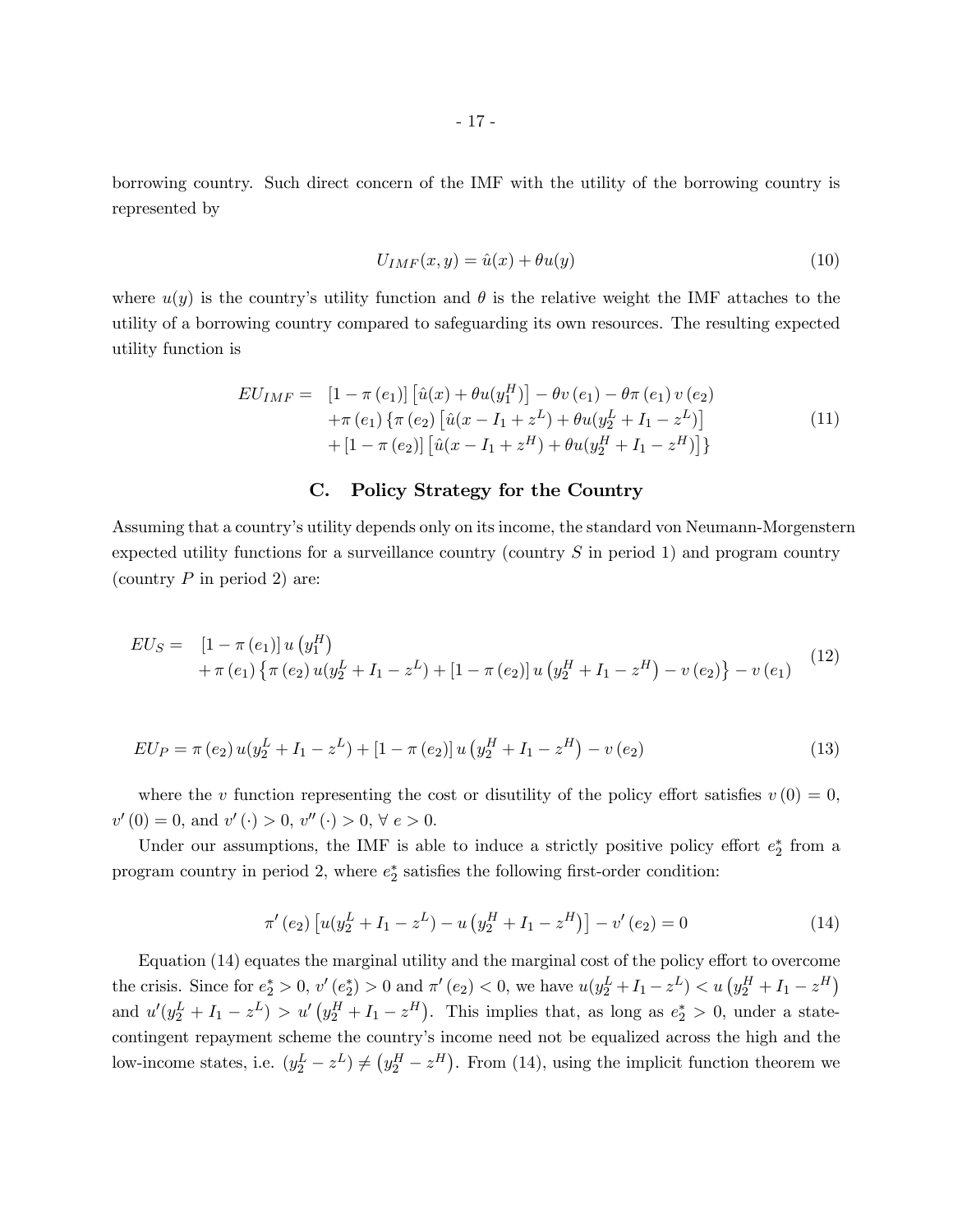derive the effect of each of the contract variables  $\{I_1, z^L, z^H\}$  on the policy effort,  $e_2^*$ .

**Proposition 4** The larger the first tranche, the smaller is  $e_2^*$ :  $e_{2I_1}^* \equiv \left(\frac{\partial e_2^*}{\partial I_1}\right)$  $\Big)$  < 0; the larger the net repayment when the income is low, the higher is  $e_2^*$ :  $e_{2z^L}^* \equiv \left(\frac{\partial e_2^*}{\partial z^L}\right)$  $= 0$ ; the larger the net repayment when the income is high, the smaller is  $e_2^*$ :  $e_{2z}^*$  =  $\left(\frac{\partial e_2^*}{\partial z^H}\right)$  $\Big) < 0.$ 

Proposition 4 implies that a relatively higher repayment when output is low, provides an incentive for the country to exert higher effort to get out of a crisis. On the other hand, if output is high, requiring a higher repayment from the country, acts like a tax and discourages effort. Another way to interpret the proposition is that an IMF loan contract that accommodates low output but penalizes high output is not likely to provide the right incentives for the country's policymakers. The implication for the design of IMF conditionality is that to induce higher effort to overcome the crisis, such conditionality should "bite" when the country's economic performance is low and should be weaker when the performance is better

Note that  $e_{2z}^* + e_{2z}^* = -e_{2I_1}^*$  holds, and that  $e_{2z}^* > |e_{2z}^*|$  implies that, at the margin, the incentive effect of a higher repayment exceeds the disincentive effect. This is because the size of the incentive effect depends on the marginal utility at the lower income,  $y_2^L + I_1 - z^L$ , whereas the disincentive effect depends on the marginal utility at the higher income,  $y_2^H + I_1 - z^H$ .

Now, given the optimal strategy  $e_2^*$  for a program country, we examine the optimal policy effort  $e_1^*$  for a surveillance country. Again, assuming the optimal effort  $e_1^*$  is strictly positive, the first order condition equates the marginal utility with the cost of the policy effort to prevent a crisis:

$$
\pi'(e_1) \left[ -u \left( y_1^H \right) + \pi \left( e_2^* \right) u \left( y_2^L + I_1 - z^L \right) + \left[ 1 - \pi \left( e_2^* \right) \right] u \left( y_2^H + I_1 - z^H \right) - v \left( e_2^* \right) \right] - v'(e_1) = 0
$$
\n(15)

Equation (15) implicitly defines the optimal strategy  $e_1^*$  in terms of  $(y_1^H, y_2^L, y_2^H, I_1, z^L, z^H; e_2^*)$ . Using the envelope theorem, we derive the effect of each of the contract variables  $\{I_1, z^L, z^H\}$  on the optimal policy effort  $e_1^*$ .

**Proposition 5** The larger the first tranche, the smaller is  $e_1^*$ :  $e_{1I_1}^* \equiv \left(\frac{\partial e_1^*}{\partial I_1}\right)$  $\Big) < 0$ ; the larger the net repayment when the income is low, the higher is  $e_1^*$ :  $e_{1z^L}^* \equiv \left(\frac{\partial e_1^*}{\partial z^L}\right)$  $= 0$ ; the larger the net repayment when the income is high, the higher is  $e_1^*$ :  $e_{1z}^* = \left(\frac{\partial e_1^*}{\partial z^H}\right)$  $\Big) > 0.$ 

Proposition 5 shows that higher net repayments at the end, elicit a greater policy effort  $e_1^*$  from member countries to prevent crises. Note that in contrast to the results for  $e_2^*$ , higher values of both  $z^L$  and  $z^H$  tend to induce a larger policy response  $e_1^*$  from surveillance countries.

Two corollaries follow directly from Propositions 4 and 5.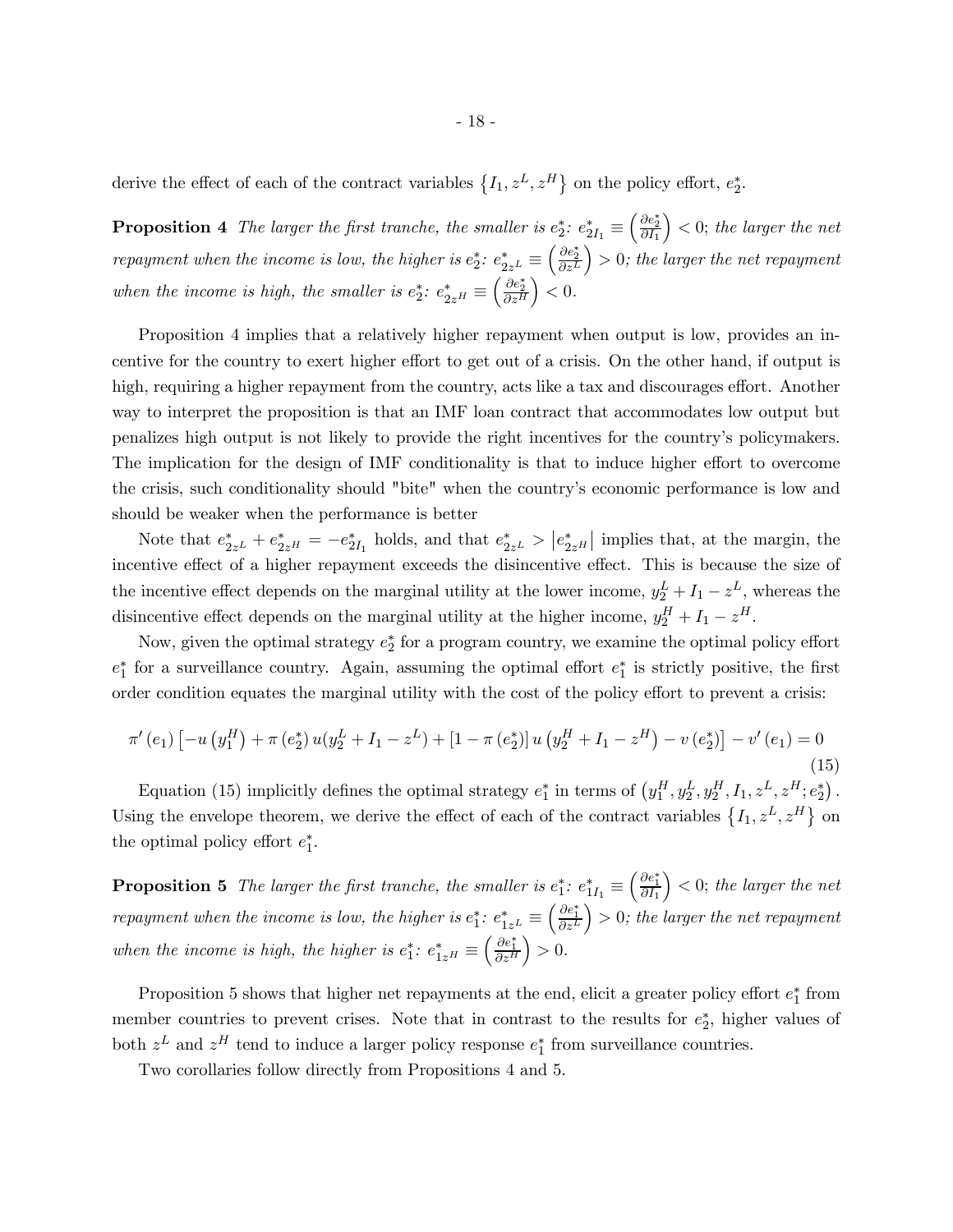Corollary 1 The larger the promised first tranche, the higher is the probability of a crisis situation developing, i.e.  $\left(\frac{\partial \pi(e_1^*)}{\partial L}\right)$  $\partial I_1$  $\setminus$  $> 0.$ 

**Corollary 2** The larger the first tranche, the higher is the probability of staying in a crisis, i.e.  $\int \partial \pi (e_2^*)$  $\partial I_1$  $\setminus$  $>0.$ 

These results suggest that, ceteris paribus, the IMF should minimize the size of the first tranche to provide member countries with the appropriate incentives, firstly, for preventing crises, and secondly, should they enter one, for expending the right amount of effort to get out of the crisis.

#### D. The IMF's Choice of the Lending Contract

Now, knowing a member country's optimal policy strategies  $e_1^*$  and  $e_2^*$ , we examine the problem of designing the IMF's optimal contract. We classify a repayment scheme as compensatory if  $z^{L*} < z^{H*}$ , that is the net repayment by the country is lower in the low income state than in the high income state. If  $z^{L*} > z^{H*}$  we will call the scheme non-compensatory.

The IMF's problem of choosing the optimal loan contract can be specified as follows:

$$
\max_{I_1, z^L, z^H} EU_{IMF}(x, y_1^H, y_2^H, y_2^L; I_1, z^L, z^H, e_1^*, e_2^*)
$$
\n
$$
s.t \t e_1^* = \arg \max E U_S(y_1^H, y_1^L, y_2^H, y_2^L; I_1, z^L, z^H, e_2^*)
$$
\n
$$
e_2^* = \arg \max E U_P(y_2^H, y_2^L; I_1, z^L, z^H)
$$
\n
$$
EU_S(y_1^H, y_1^L, y_2^H, y_2^L, I_1, z^L, z^H; e_1^*, e_2^*)
$$
\n
$$
\geq \text{expected utility if country S stays outside the coinsurance arrangement}
$$
\n
$$
\equiv [1 - \pi (e_1^{**})] u (y_1^H) + \pi (e_1^{**}) u (y_1^L) - v(e_1^{**})
$$
\n
$$
EU_P(y_2^H, y_2^L, I_1, z^L, z^H; e_2^*)
$$
\n
$$
\geq \text{expected utility for a crisis country P that does not use the IMF contract} \equiv u(y_1^L)
$$

The first two constraints are incentive compatibility constraints for a surveillance country and a program country. The last two constraints are participation constraints for a surveillance country and a program country. In order to set the participation constraints, we need to specify the expected utility of a country that stays outside the coinsurance arrangement and the expected utility of a member country in crisis that does not use the IMF contract . Note that once a country is hit by a crisis, it can either choose to be a program country and exert policy effort  $e_2^*$  or remain in crisis and get  $y_1^L$ . From assumption 4 above, a surveillance country will choose to be a program country, and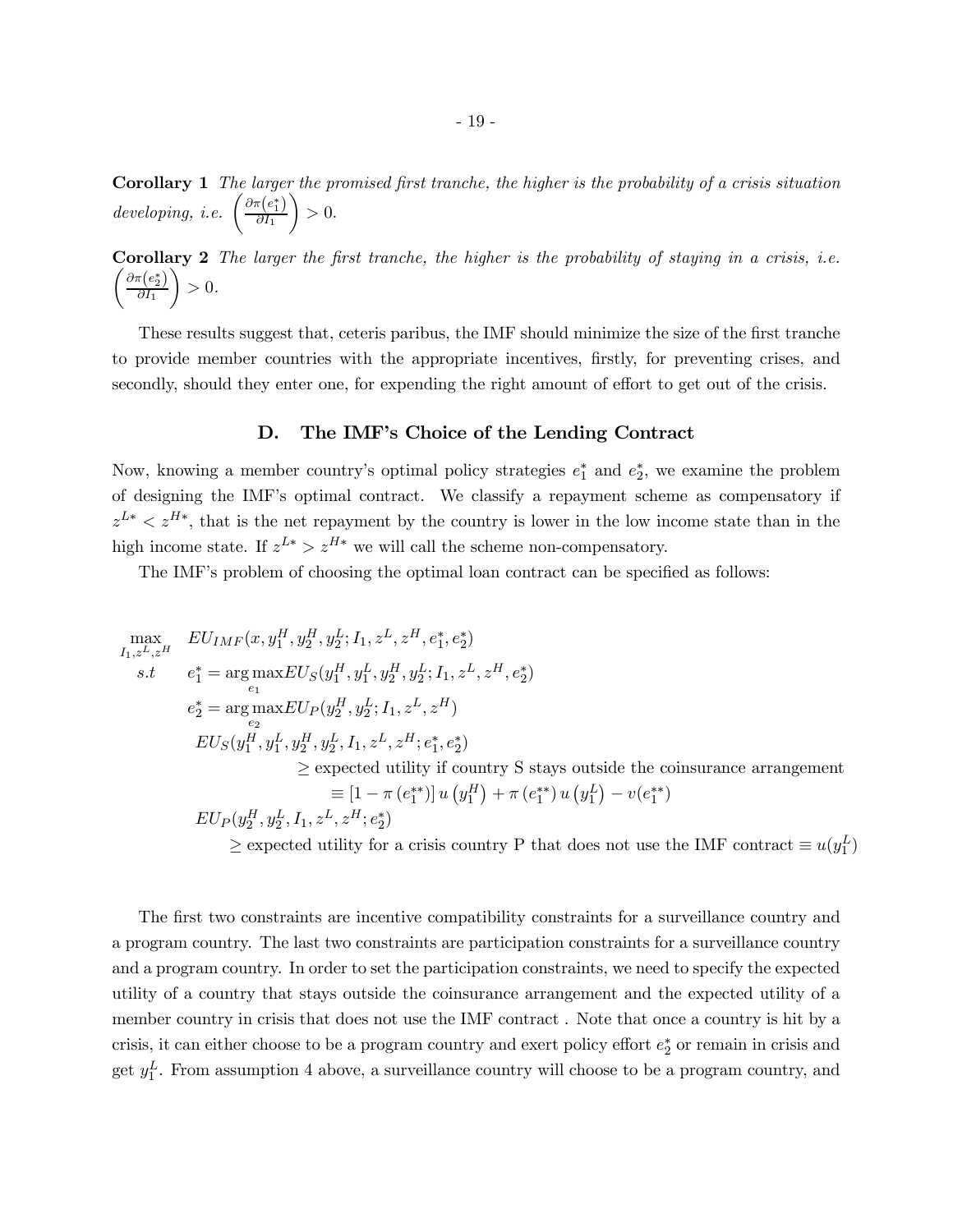the participation constraint for a program country is satisfied. Before a country is hit by a crisis, the country can either accept the contract and become a surveillance country or reject the contract and stay outside the IMF. Again, from assumption 4 above, a country will prefer to be a member of the IMF and join the coinsurance arrangement. Note that  $e_1^{**}$  represents the policy effort of a country that decides not to become an IMF member. From assumption 4 above, we have

$$
EU_P(y_2^H, y_2^L, I_1, z^L, z^H; e_2^*) = \left\{ \pi \left( e_2^* \right) u \left( y_2^L + I_1 - z^L \right) + \left[ 1 - \pi \left( e_2^* \right) \right] u \left( y_2^H + I_1 - z^H \right) - v \left( e_2^* \right) \right\} > u(y_1^L).
$$

Thus, it is clear that  $e_1^{**} > e_1^*$ , and as long as  $u(y_1^L)$  is less than

$$
\{[v(e_1^{**})-v(e_1^*)]+u(y_1^H)[\pi(e_1^{**})-\pi(e_1^*)]+\pi(e_1^*)EUp(y_2^H,y_2^L,I_1,z^L,z^H;e_2^*)\}/\pi(e_1^{**}),
$$

a country will participate in the loan contract the IMF proposes.

The IMF's contract design problem can be solved by backward induction. First, we solve the expected utility maximization problem for a program country given  $(e_1, I_1, z^L, z^H)$ . The solution yields the strategy  $e_2^* = e_2^* (I_1, z^L, z^H; e_1)$ . Next, the expected utility maximization problem for a surveillance country is solved, given that it will adopt the strategy  $e_2^*$ , if it suffers a shock and becomes a program country. Finally, we find the optimal contract  $(I_1^*, z^{L*}, z^{H*})$  that the IMF should offer the countries in the coinsurance arrangement. Below, we will examine the IMF's problem of choosing the optimal contract, under each specification of its mandate.

## 1. IMF Objective: Safeguarding Resources

In this section, we assume that the IMF's objective function is given by (9). We denote the optimal contract for this objective of the IMF as  $A^* = \{I_{1A}^*, z_A^{L*}, z_A^{H*}\}\.$  The following proposition shows that if the IMF's sole concern is with safeguarding its resources, then it chooses a scheme requiring the country to pay it back in full.

**Proposition 6** If the IMF's only objective is to safeguard its resources, then the optimal contract  $A^*$  satisfies:  $q \le I_{1A}^* = z_A^{L*} = z_A^{H*} \le \min(y_2^L, nq)$ .

In this case, the size of the loan is bounded above either by the country's output in the worst case scenario<sup>17</sup> or by the maximum possible amount of the initial tranche. As long as  $I_{1A}^* = z_A^{L*} = z_A^{H*}$ , the IMF is not affected by the policy efforts of the country since in both, the high and low income

 $17$ Note that for simplicity we are assuming that the country's entire output is pledgeable to pay back the IMF's debt. The model can be easily modified to distinguish between tradeable and nontradebale output, with only the tradeable output being used to pay off the external debt.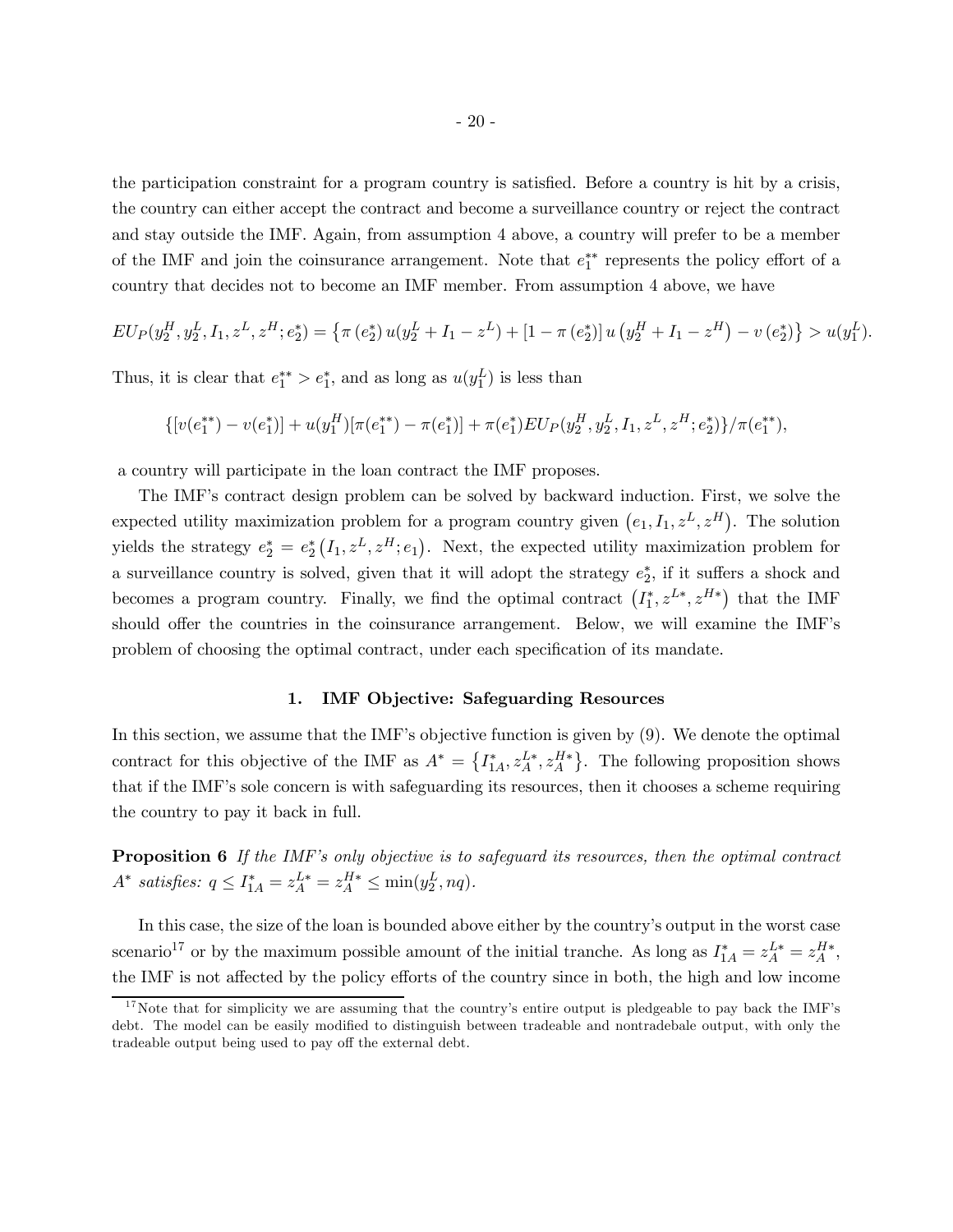states, the optimal level of the IMF's utility is  $\hat{u}(x)$  Also, note that the problem has multiple solutions, and  $I_{1A}^*$  can take any value between q and  $\min(y_2^L, nq)$ .

It is interesting to see the effect of the optimal contract on the policy effort levels of a surveillance country and a program country. First, from the special structure of the utility function of the IMF where the effort of a country only affects the probability of crisis, if a country will repay in full with certainty, the IMF does not care about policy effort. Then, the next question is whether the surveillance country or the program country will exert a positive level of effort or zero effort. Full repayments in both states imply that the contract variables  $(I_1, z^L, z^H)$  do not appear in the expected utility of both the surveillance country and the program country. Thus, we can show that even under full repayment, the surveillance country and the program country generally make a positive level of effort.

#### 2. IMF Objective: Balancing Country Welfare and Safeguarding of Resources

For the objective function given in (11), the first order conditions for the IMF's utility maximization with respect to the contract variables  $\{I_1, z^L, z^H\}$  are:

$$
0 = -\pi (e_1^*) \{ \pi (e_2^*) \left[ \hat{u}'(x - I_1 + z^L) - \theta u'(y_2^L + I_1 - z^L) \right] + [1 - \pi (e_2^*)] \left[ \hat{u}'(x - I_1 + z^H) - \theta u'(y_2^H + I_1 - z^H) \right] \} + \left( \frac{\partial e_1^*}{\partial I_1} \right) \pi' (e_1^*) \{ \pi (e_2^*) \hat{u}(x - I_1 + z^L) + [1 - \pi (e_2^*)] \hat{u}(x - I_1 + z^H) - \hat{u}(x) \} + \left( \frac{\partial e_2^*}{\partial I_1} \right) \pi (e_1^*) \pi' (e_2^*) \left[ \hat{u}(x - I_1 + z^L) - \hat{u}(x - I_1 + z^H) \right]
$$
\n(16)

$$
0 = \pi (e_1^*) \pi (e_2^*) [\hat{u}'(x - I_1 + z^L) - \theta u'(y_2^L + I_1 - z^L)] + \left(\frac{\partial e_1^*}{\partial z^L}\right) \pi' (e_1^*) \left\{ \pi (e_2^*) \hat{u}(x - I_1 + z^L) + [1 - \pi (e_2^*)] \hat{u}(x - I_1 + z^H) - \hat{u}(x) \right\} + \left(\frac{\partial e_2^*}{\partial z^L}\right) \pi (e_1^*) \pi' (e_2^*) [\hat{u}(x - I_1 + z^L) - \hat{u}(x - I_1 + z^H)]
$$
(17)

$$
0 = \pi (e_1^*) [1 - \pi (e_2^*)] [ \hat{u}'(x - I_1 + z^H) - \theta u'(y_2^H + I_1 - z^H) ] + \left( \frac{\partial e_1^*}{\partial z^H} \right) \pi' (e_1^*) \{ \pi (e_2^*) \hat{u}(x - I_1 + z^L) + [1 - \pi (e_2^*)] \hat{u}(x - I_1 + z^H) - \hat{u}(x) \} + \left( \frac{\partial e_2^*}{\partial z^H} \right) \pi (e_1^*) \pi' (e_2^*) [ \hat{u}(x - I_1 + z^L) - \hat{u}(x - I_1 + z^H) ]
$$
\n(18)

Equations (16), (17) and (18) are used to solve for the optimal contract  $B^* = \{I_{1B}^*, z_B^{L*}, z_B^{H*}\}.$ In this general model, depending on the values of the parameters, the optimal repayment can be either compensatory or noncompensatory. The following proposition shows that, depending on  $x$ ,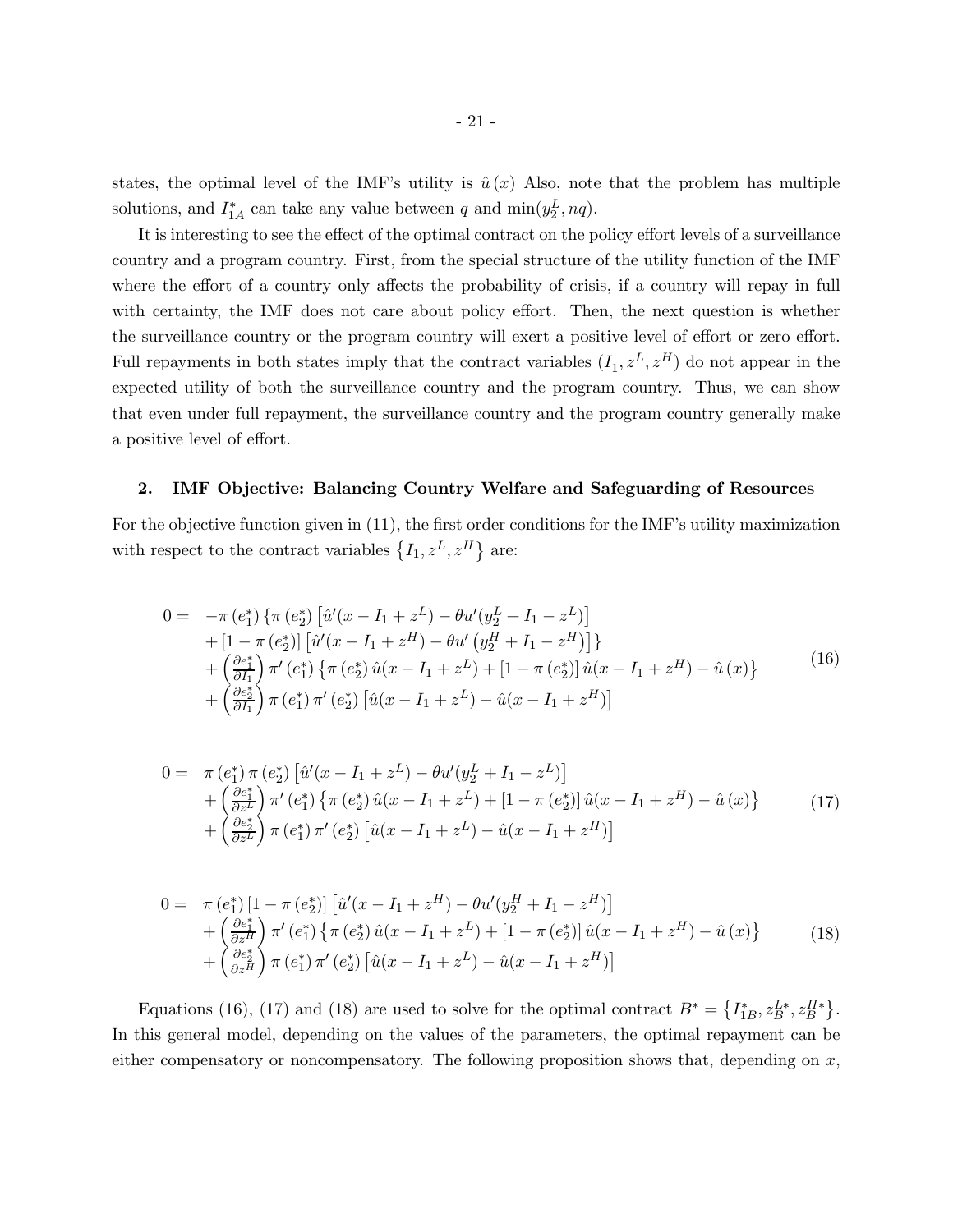the amount of resources available to the IMF, and  $\theta$ , the extent of concern the IMF has for the country's utility, the optimal repayment scheme can vary from zero repayment in both the high and low income states in the second period to full repayment in both states.

**Proposition 7** If the IMF's objective function is given by (11), then the following holds: (i) If  $x$ is small, say,  $x \ll y_2^L$ , and  $\theta \gg 0$ , then the IMF's optimal contract  $B^* = \left\{I_{1B}^*, z_B^{L*}, z_B^{H*}\right\}$  satisfies  $I_{1B}^* = z_B^{H*} = z_B^{L*} = q$ . (ii) If x is large, say,  $x \gg y_2^H$ , and  $\theta \gg 0$ , then the IMF's optimal contract  $B^* = \{I_{1B}^*, z_B^{L*}, z_B^{H*}\}$  satisfies  $z_B^{L*} = z_B^{H*} = 0$  and  $I_{1B}^* = \min(nq, x) = nq$ .

With explicit concern for the country's utility, the IMF faces a trade-off between safeguarding its resources and enhancing a country's utility. If  $\theta$  is close to 0, then, the problem reduces to that solved in the previous section; the IMF focuses on safeguarding resources and the optimal repayment scheme requires full repayment. On the other hand, if  $\theta$  is large, the IMF puts more emphasis on a country's utility. Thus, the IMF lends as much as possible to the country, and even no repayment by the country may be optimal.

Now, the amount of resources available to the IMF also matters. The intuition is straightforward. Suppose that the IMF's resources are small compared to the size of the country. Then, given the concavity of the utility function, the IMF's utility increases by a large amount when it receives repayment from the country, while the country's utility decreases by a relatively small amount. Thus, the IMF's utility increases overall by demanding higher repayment. Moreover, the higher repayment increases the policy effort, which will generally increase the utility of the IMF. Therefore, it is optimal for the IMF to get as large a repayment as possible.

Suppose, on the other hand, the resources of the IMF are "large" compared to the income of a recipient country. Then, the IMF's utility decreases by a small amount when it gives up receiving payment from the program country. On the other hand, the country's utility increases substantially due to the higher second-period income as a result of the IMF's net transfer. Since the IMF's utility is in turn affected by that of the borrowing country, depending on the value of  $\theta$ , some degree of debt forgiveness may be optimal.<sup>18</sup> Note that for the IMF's utility to increase overall, the utility increase from caring about the country has to be larger than the decrease in the IMF's utility stemming from the lower policy effort due to debt forgiveness.

An interesting question is whether the IMF's mandate has any implications for the policy effort of countries. Is it the case that an IMF which only cares about safeguarding its resources induces

 $1<sup>8</sup>$ It is important to point out that in our framework, contracts have only a single dimension—the size of the loan– and hence the only incentivizing device is "debt forgiveness." Introducing richer contracts with more dimensions, such as conditionality, would give the IMF more instruments to achieve its objectives without having to resort to "debt forgiveness."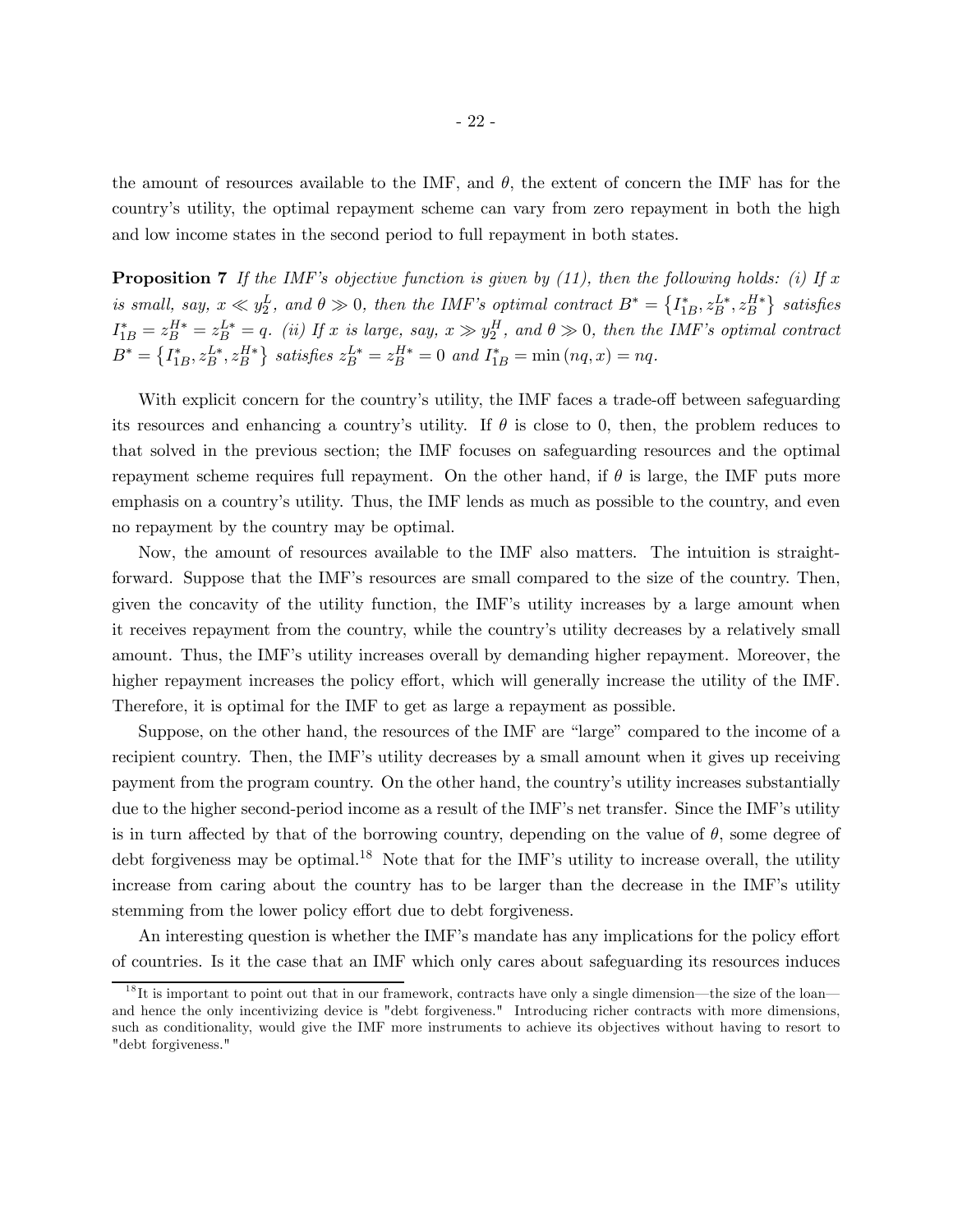higher policy effort than an IMF which also cares about country welfare? The following proposition shows that it is not necessarily so.

**Proposition 8** Assume that the optimal policy actions,  $e_1^*$  and  $e_2^*$ , are interior solutions. Then, if

$$
u(y_2^H + I_{1A}^* - z_A^{H*}) - u(y_2^L + I_{1A}^* - z_A^{L*}) > \text{(<)} u(y_2^H + I_{1B}^* - z_B^{H*}) - u(y_2^L + I_{1B}^* - z_B^{L*}),
$$

the optimal policy actions satisfy  $e_2^{\ast A} > ($ 

$$
EU_P^{*A} \equiv \pi \left( e_2^{*A} \right) u(y_2^L + I_{1A}^* - z_A^{L*}) + \left[ 1 - \pi \left( e_2^{*A} \right) \right] u \left( y_2^H + I_{1A}^* - z_A^{H*} \right) - v \left( e_2^{*A} \right) > \left( \langle \rangle EU_P^{*B} \equiv \pi \left( e_2^{*B} \right) u \left( y_2^L + I_{1B}^* - z_B^{L*} \right) + \left[ 1 - \pi \left( e_2^{*B} \right) \right] u \left( y_2^H + I_{1B}^* - z_B^{H*} \right) - v \left( e_2^{*B} \right) ,
$$

we have  $e_1^*^A < (>)e_1^*^B$ .

The first part of the proposition states that, if the difference of the utility levels corresponding to the good and the bad outcomes gets smaller when the IMF starts to consider country welfare, then the program country exerts less effort to overcome the crisis. The second part states that, if the expected utility of the program country becomes larger when the IMF objective changes from only safeguarding resources to considering both safeguarding of resources and country welfare, then the surveillance country exerts less effort to avoid the crisis.

Consider the following examples based on three different sets of optimal loan contracts.

## **Example 1**  $A^* \equiv \{I_{1A}^* = z_A^{L*} = z_A^{H*}\}\$  and  $B^* \equiv \{z_B^{H*} < z_B^{L*} = I_{1B}^*\}.$

This is a case where the repayment of the IMF is non-compensatory. Now  $u(y_2^H) - u(y_2^L)$  $u(y_2^H + I_{1B}^* - z_B^{H*}) - u(y_2^L)$ . Thus,  $e_2^{*A} < e_2^{*B}$ . The intuition is that a subsidy in the good state increases the level of effort to avoid the bad outcome. In this case, depending on the relative size of  $EU_P^{*A}$  and  $EU_P^{*B}$ , we can get either  $e_1^{*A} > e_1^{*B}$  or  $e_1^{*A} < e_1^{*B}$ .

**Example 2**  $A^* \equiv \{I_{1A}^* = z_A^{L*} = z_A^{H*}\}\$  and  $B^* \equiv \{z_B^{L*} < z_B^{H*} = I_{1B}^*\}.$ 

This is a case when the repayment scheme of the IMF is compensatory. Now  $u(y_2^H) - u(y_2^L)$  $u(y_2^H) - u(y_2^L + I_{1B}^* - z_B^{L*})$ . Thus,  $e_2^{*A} > e_2^{*B}$ . Here, the forgiveness in the bad state lowers the level of effort to avoid the bad outcome. Again in this case, depending on the relative size of  $EU_P^{*A}$  and  $EU_P^{*B}$ , we can get either  $e_1^{*A} > e_1^{*B}$  or  $e_1^{*A} < e_1^{*B}$ .

**Example 3**  $A^* \equiv \{I_{1A}^* = z_A^{L*} = z_A^{H*}\}\$  and  $B^* \equiv \{z_B^{L*} = z_B^{H*} = 0, I_{1B}^* = nq\}.$ 

This is the case where the resources of the IMF are very large, as in Proposition  $\gamma(i)$ . Due to the strict concavity of the utility function,  $u(y_2^H) - u(y_2^L) > u(y_2^H + nq) - u(y_2^L + nq)$ . Thus,  $e_2^*^A > e_2^*^B$ . This result shows that when a country receives a large subsidy or debt forgiveness irrespective of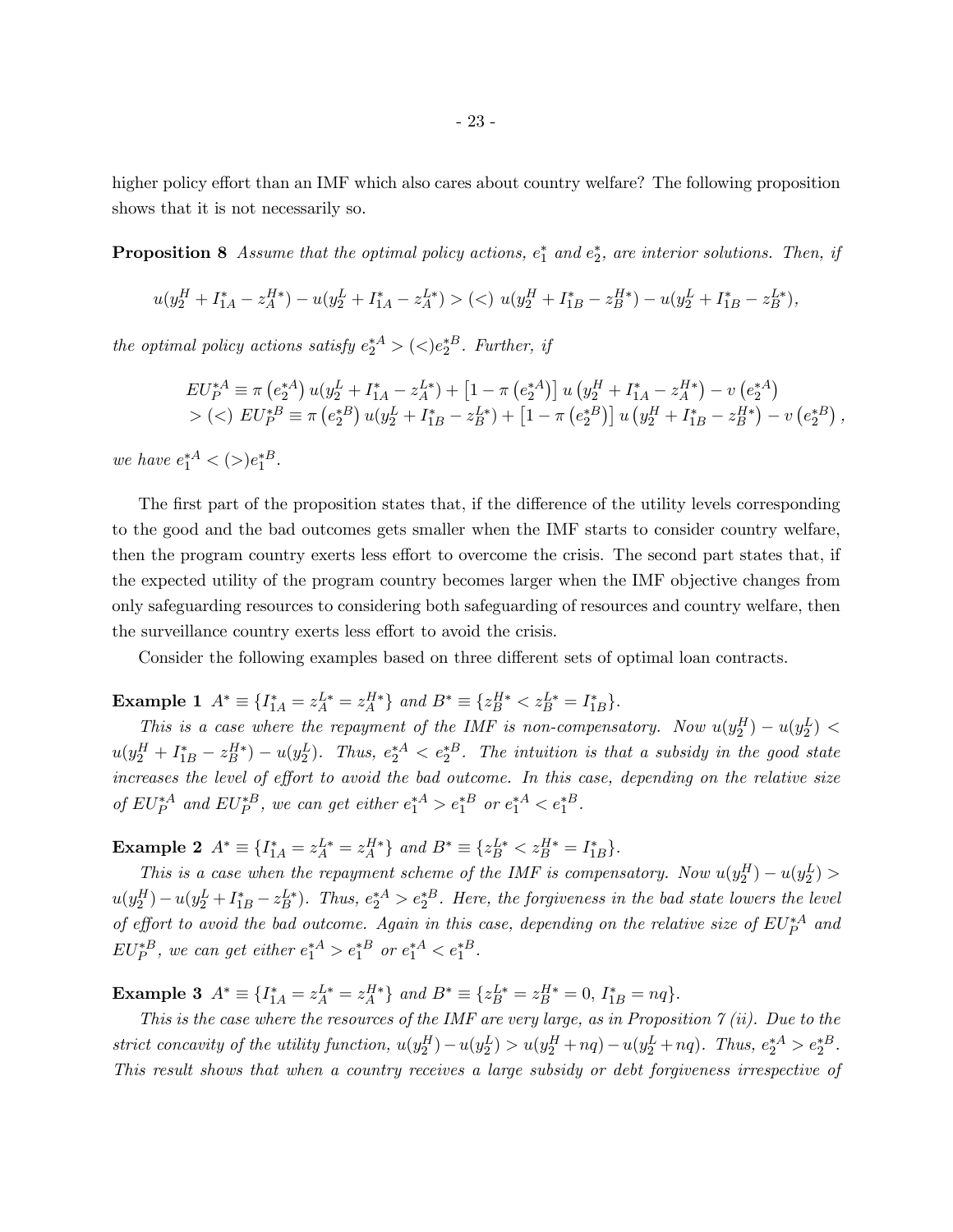whether it emerges from a crisis or not, it exerts less effort to sort through its problems. Also, as long as  $nq \ge y_2^H - y_2^L$ , we have

$$
\pi\left(e_2^{*A}\right)u(y_2^L) + \left[1 - \pi\left(e_2^{*A}\right)\right]u\left(y_2^H\right) - v\left(e_2^{*A}\right) \n< \pi\left(e_2^{*B}\right)u(y_2^L + nq) + \left[1 - \pi\left(e_2^{*B}\right)\right]u(y_2^H + nq) - v\left(e_2^{*B}\right)
$$
\n(19)

and thus  $e_1^*^A > e_1^*^B$  holds.

Thus, Proposition 8 shows that mandating the IMF to care about country welfare in addition to safeguarding its resources, does not necessarily imply that member countries will spend less effort in preventing imbalances from arising, or if problems should arise, spend less effort for their resolution.

#### E. Timing of Loan Contracts

Throughout this subsection, we will assume that the IMF cares both about safeguarding its resources and the borrowing country's utility. As pointed out in Khan and Sharma (2003), the IMF, given such a mandate, faces the Samaritan's dilemma. This dilemma arises whenever the availability or granting of assistance leads to making it more likely that the conditions that evoke such aid will hold. Faced with underperformance and a weak economy, countries know that the IMF will provide assistance because it is concerned with the borrowing country's welfare. The knowledge that the IMF will come to their assistance if they run into trouble, may make countries to be lax in correcting policy imbalances and exert less effort for crisis prevention. Under these conditions, should the IMF precommit to a contingent contract before a country experiences a crisis, or should it formulate a loan contract after a country is in crisis?

We consider three timings for the IMF loan contract:

#### Case 1 Ex-ante contract.

The IMF precommits to a contingent loan contract  $B = \{I_{1B}, z_B^L, z_B^H\}$  before the country chooses policy effort  $e_1$ . This case was analyzed in the previous section.

#### Case 2 Ex-post contract.

The IMF chooses contract  $C = \{I_{1C}, z_C^L, z_C^H\}$  after  $e_1$  has been chosen (and the country enters a crisis) but *before* the country chooses  $e_2$ .

Case 3 A variation of Ex-post contract.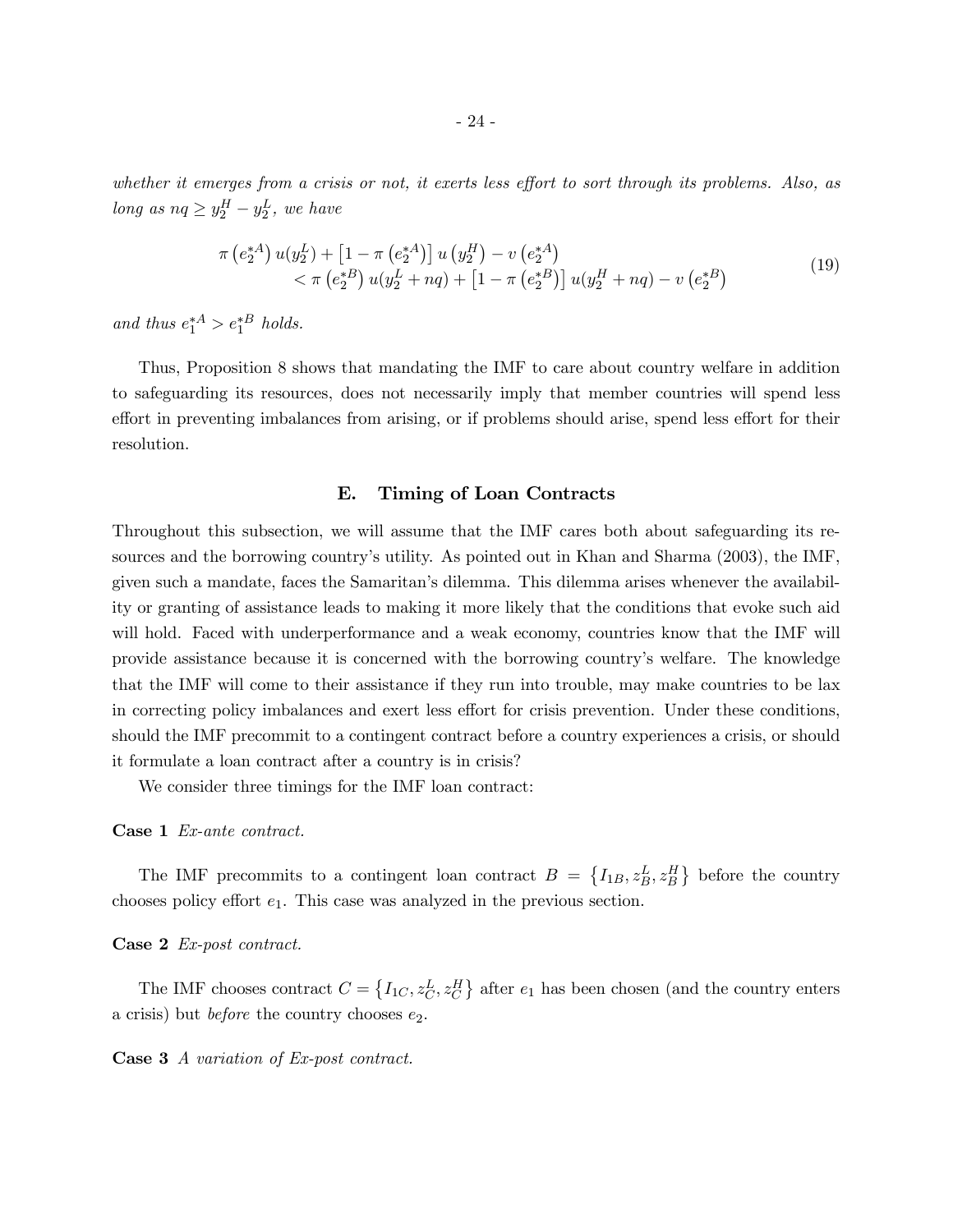The IMF chooses contract  $D = \{I_{1D}, z_D^L, z_D^H\}$ , where the IMF chooses  $I_{1D}$  after  $e_1$  has been chosen and  $(z_D^L, z_D^H)$  after the country chooses  $e_2$ .

For Case 2, the IMF's expected utility function can be written as:

$$
EU_{IMF} = \pi (e_2) [\hat{u}(x - I_1 + z^L) + \theta u(y_2^L + I_1 - z^L)] + [1 - \pi (e_2)] [\hat{u}(x - I_1 + z^H) + \theta u(y_2^H + I_1 - z^H)] - \theta v (e_2)
$$
\n(20)

Note that  $(20)$  differs from the expected utility function in the previous section where the IMF could precommit to a contract before a crisis occurred. The optimal contract  $C^*$  is obtained from the following first-order conditions:

$$
0 = -\pi (e_2) [\hat{u}'(x - I_1 + z^L) - \theta u'(y_2^L + I_1 - z^L)] - [1 - \pi (e_2)] [\hat{u}'(x - I_1 + z^H) - \theta u'(y_2^H + I_1 - z^H)] + e_{2I_1} {\pi'(e_2) [\hat{u}(x - I_1 + z^L) - \hat{u}(x - I_1 + z^H)] }
$$
\n(21)

$$
0 = \pi(e_2) \left[ \hat{u}'(x - I_1 + z^L) - \theta u'(y_2^L + I_1 - z^L) \right] + e_{2z} \left\{ \pi'(e_2) \left[ \hat{u}(x - I_1 + z^L) - \hat{u}(x - I_1 + z^H) \right] \right\}
$$
\n(22)

$$
0 = [1 - \pi (e_2)] [\hat{u}'(x - I_1 + z^H) - \theta u'(y_2^H + I_1 - z^H)]
$$
  
+ 
$$
+ e_{2z^H} {\pi'(e_2) [\hat{u}(x - I_1 + z^L) - \hat{u}(x - I_1 + z^H)] }
$$
 (23)

The IMF offers contract  $C^* = \{I_{1C}^*, z_C^{L*}, z_C^{H*}\}\$  to a country after it has entered a crisis. Also, since the IMF's objective is to balance the safeguarding of its resources while being concerned about country welfare, we expect the optimal contract to be compensatory. The following proposition formalizes this intuition.

**Proposition 9** If the IMF cares about both safeguarding its resources and country welfare, under an ex-post contract, the repayment scheme is compensatory, with the program country repaying more if the country recovers from the crisis and less if it does not recover.

Now let's consider Case 3. Note that in this case there is no remaining uncertainty, and an IMF that cares about country welfare finds it optimal to provide full insurance to a country. Moreover, the repayment scheme is compensatory for strictly positive values of  $\theta$ , i.e.,  $z_D^{H*} > z_D^{L*}$ .

Next we compare, how the three contracts  $B, C$ , and  $D$  affect a country's policy effort and the extent to which the IMF provides debt forgiveness. To this end, define  $T^H \equiv I_1 - z^H$  as the net transfer (or the amount of debt forgiveness) to the program country if it recovers from the crisis and  $T^L \equiv I_1 - z^L$  as the net transfer if the country does not emerge from the crisis.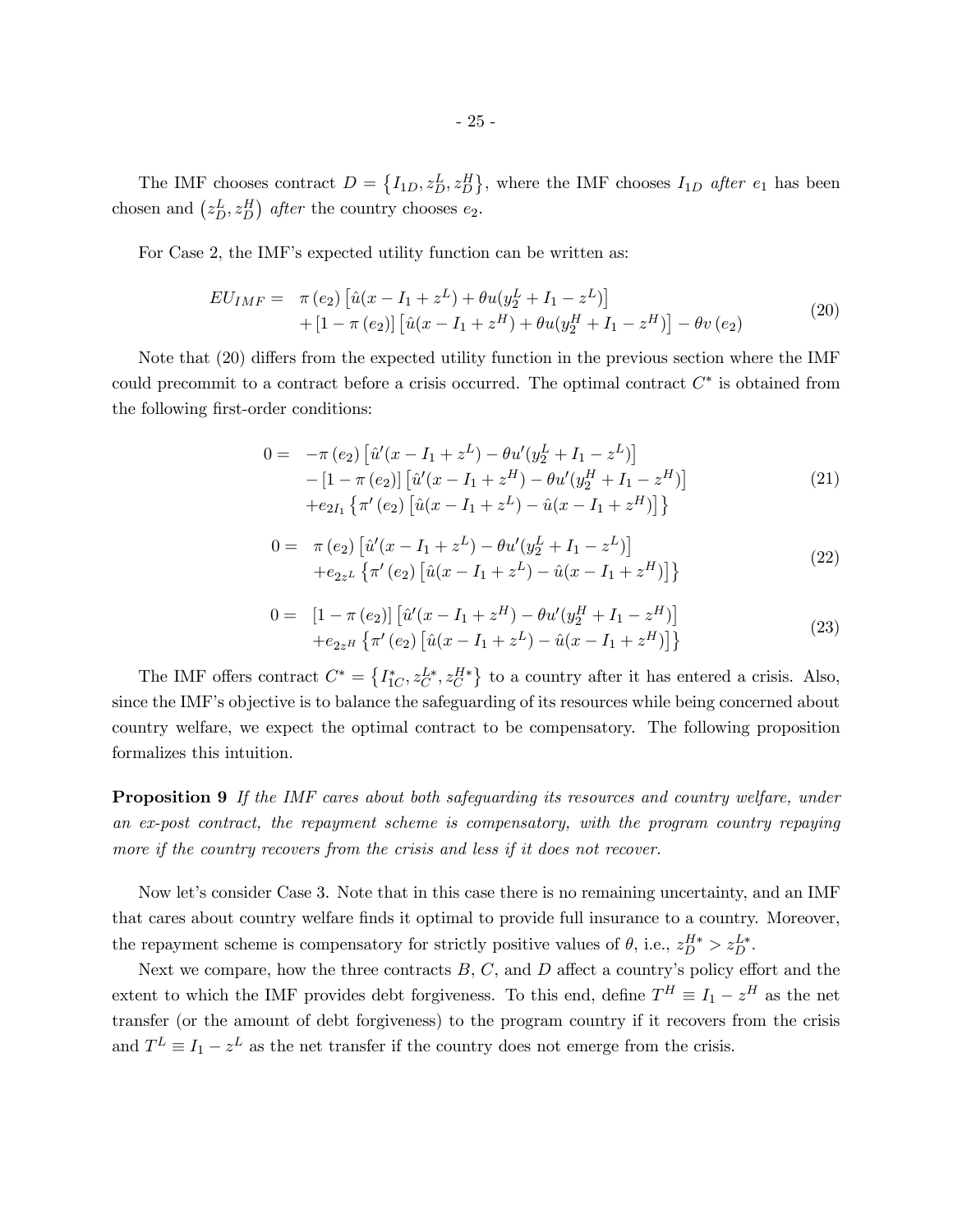The following lemma shows that, given a lower bound on the probability of remaining in a crisis (once it occurs), the effect of  $T^L$  on the policy effort to avoid a crisis is greater than that of  $T^H$ .

**Lemma 3** If 
$$
\pi(e_2) \geq \frac{1}{2}
$$
,  $\forall e_2$ , then  $\left| \frac{\partial e_1^*}{\partial T^L} \right| > \left| \frac{\partial e_1^*}{\partial T^H} \right|$ .

The above lemma is used in proving the following proposition on crisis prevention and recovery effort and net transfers under the three contracts.

#### Proposition 10 Assume that :

(1) The expected utility function of the IMF,  $EU_{IMF}$ , is twice continuously differentiable with respect to  $T^H$  and  $T^L$ .

\n- \n
$$
(\mathcal{Z}) \left\{ I_{1B}, z_B^L, z_B^H \right\}
$$
 and  $\left\{ I_{1C}, z_C^L, z_C^H \right\}$  are interior solutions.\n
\n- \n $(\mathcal{Z}) \frac{\partial^2 EU_{IMF}}{\partial(T^i)^2} < 0, \frac{\partial^2 EU_{IMF}}{\partial T^i \partial T^j} > 0, \text{ and } \left| \frac{\partial^2 EU_{IMF}}{\partial(T^i)^2} \right| > \frac{\partial^2 EU_{IMF}}{\partial T^i \partial T^j}, i, j = H, L, i \neq j.$ \n
\n- \n $(\mathcal{A}) \frac{\partial^2 EU_{IMF}}{\partial(T^H)^2} \approx \frac{\partial^2 EU_{IMF}}{\partial(T^L)^2}.$ \n
\n- \n $(\mathcal{Z}) \frac{\partial^2 EU_{IMF}}{\partial(T^H)^2} \approx \frac{\partial^2 EU_{IMF}}{\partial(T^L)^2}.$ \n
\n- \n $(\mathcal{Z}) \frac{\partial^2 EU_{IMF}}{\partial T^H} \approx \frac{\partial^2 EU_{IF}}{\partial T^H}.$ \n
\n- \n $(\mathcal{Z}) \frac{\partial^2 EU_{IF}}{\partial T^H} = \frac{\partial^2 EU_{IF}}{\partial T^H}.$ \n
\n- \n $(\mathcal{Z}) \frac{\partial^2 V_{IF}}{\partial T^H} = \frac{\partial^2 EU_{IF}}{\partial T^H}.$ \n
\n- \n $(\mathcal{Z}) \frac{\partial^2 V_{IF}}{\partial T^H} = \frac{\partial^2 EU_{IF}}{\partial T^H}.$ \n
\n- \n $(\mathcal{Z}) \frac{\partial^2 V_{IF}}{\partial T^H} = \frac{\partial^2 EU_{IF}}{\partial T^H}.$ \n
\n- \n $(\mathcal{Z}) \frac{\partial^2 V_{IF}}{\partial T^H} = \frac{\partial^2 EU_{IF}}{\partial T^H}.$ \n
\n- \n $(\mathcal{Z}) \frac{\partial^2 V_{IF}}{\partial T^H} = \frac{\partial^2 EU_{IF}}{\partial T^H}.$ \n
\n- \n $$

Proposition 10 shows that when the policy efforts of the country to prevent and overcome a crisis are not fully observed by the IMF, under some conditions a precommitment to a lending contract,  $B^*$ , elicits a greater amount of crisis prevention effort and crisis-overcoming effort from countries, than the offering of the contract  $C^*$  after the crisis has occurred. It also shows that some commitment is better than none at all, since contract  $C^*$  induces higher efforts than contract  $D^*$ .

In terms of debt forgiveness, precommitment leads to the least amount of forgiveness if the program country cannot get out of the crisis. On the other hand, if the program country is successful in getting out of the crisis, contract  $C^*$  provides the largest amount of debt forgiveness to the program country. The intuition for this is that under contract  $D^*$  the IMF decides on the amount of forgiveness after it observes whether the program country is successful in getting out of the crisis or not. Once the IMF knows that the country is out of the crisis, as it does under contract  $D^*$ , it is optimal for the IMF to reduce the amount of debt forgiveness compared to the situation under contract  $C^*$ , where the terms are decided before such information is available to the IMF.

From Propositions 9 and 10, Corollary 3 follows immediately.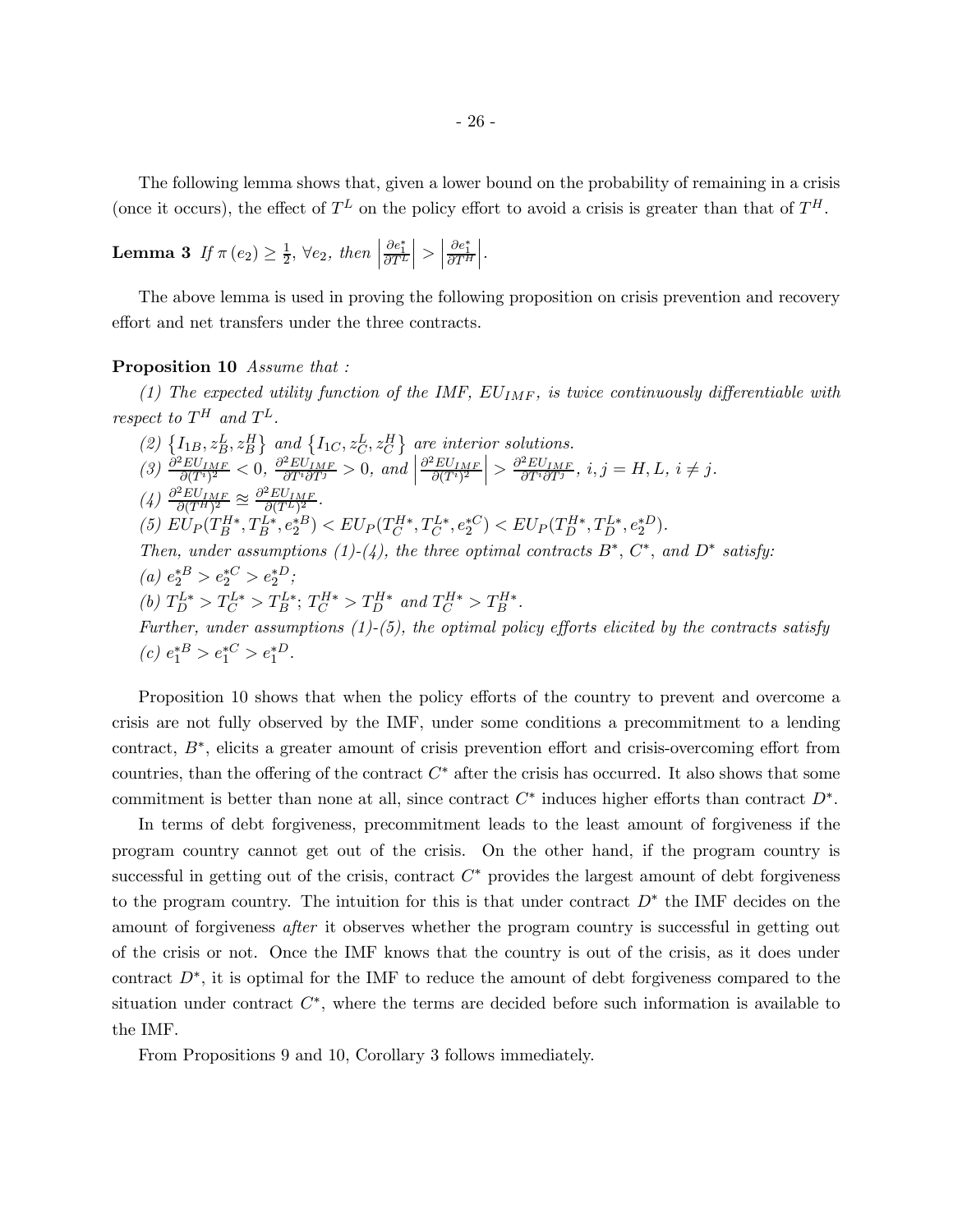Corollary 3  $T_D^{L*} > T_C^{L*} > T_C^{H*} > T_D^{H*}$ .

It implies that, compared to contract  $D^*$ , under contract  $C^*$  debt forgiveness by the IMF is lower when the program country remains in crisis, and higher when it is able to get out of a crisis.

## F. Precommitment and Time-consistency

The idea of precommitment entails an ex-ante agreement on the contingent loan contract between the IMF and a member country. But commitment to an ex ante contract (that is a contract agreed to before problems arise) suffers from the time-inconsistency problem (Kydland and Prescott (1977)). If the country knows that ex post (that is, after a country's situation deteriorates) the IMF will be willing to renegotiate the contract, ex ante country ownership of the contract is less likely.<sup>19</sup>

The problem of time inconsistency arises even in an environment of complete and perfect information. For an altruistic lender, there is the additional dimension that the borrower knows that it will be optimal for the lender to renege on penalties agreed to ex ante–the economics of fait accompli (Bernheim and Stark (1988), Lindbeck and Weibull (1988)). The presence of informational asymmetries exacerbates the problem even further–the lender cannot easily verify the policy effort and hence cannot contract on such effort; it also changes the prescription for dealing with the dilemmas posed by altruism and sequential decision making. This paper shows that, for an altruistic lender facing information asymmetries, it may be best to precommit to an ex ante loan contract rather than define the contract ex post.<sup>20</sup>

Suppose, for the sake of simplicity, that the menu of contracts consists of two contracts –the ex ante contract  $B^*$  and the ex post contract  $C^*$  defined in the previous section. Then, Proposition 10 shows that the IMF will choose contract  $B^*$  before a crisis occurs. Now consider what happens when a country runs into trouble. Once  $e_1^*$  is chosen and the country falls into a crisis, the optimal contract for the IMF is  $C^*$ . Since  $B^*$  and  $C^*$  need not be the same, the IMF has an incentive to change its contract once the country descends into a crisis. The intuition is as follows: When the IMF offers contract  $B^*$  to a surveillance country, its objective is to provide the country with the

 $19$  See, Drazen and Fischer (1997) and Khan and Sharma (2003).

 $^{20}$  Aside from altruism, the IMF faces additional hurdles in its operation compared to a traditional lender-oflast-resort (Tirole (2002) and Khan and Sharma (2003)). First, lending takes place on the promise that country authorities will implement policies to rectify imbalances, and it is difficult, if not impossible, to establish the value of such "collateral." Second, the information asymmetries and hence the moral hazard is likely to be more pronounced. The IMF faces what in agency theory is called "moral hazard in teams"–while program negotiations are conducted with certain representatives of the government (central bank, finance ministry), the success of the program depends on the acceptance and effort of many other stakeholders in society (other ministries, political parties, trade unions, professional associations, civic groups, NGOs) (Holmström (1982)). Third, the enforcement mechanism for ensuring that borrowing countries live up to their obligations essentially amounts to some combination of moral suasion, maintenance of the borrower's reputation, peer pressure, and the threat of being shut out of international capital markets.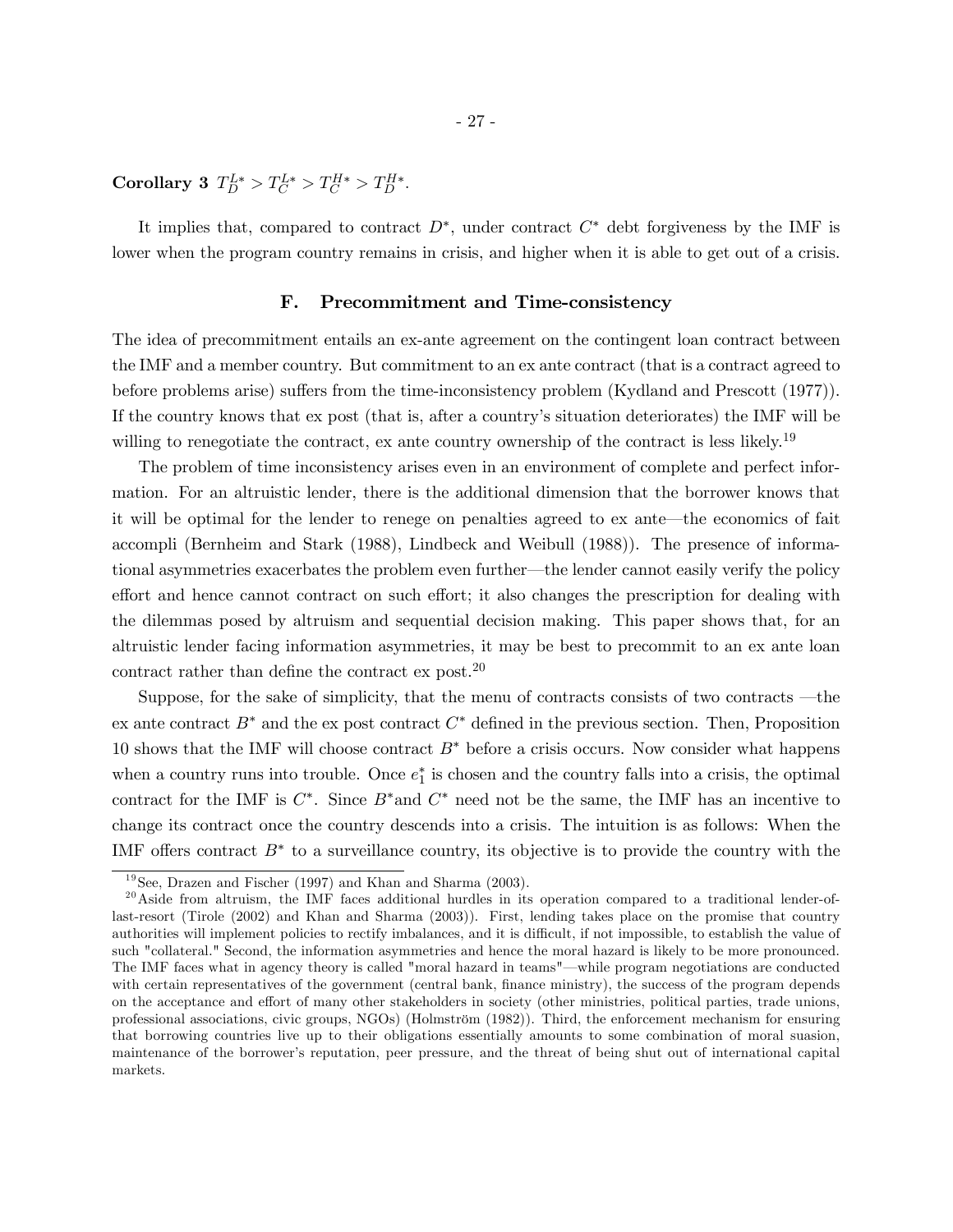incentive to both, prevent a crisis, and should a crisis occur, to expend effort to change course. Thus, the contract is designed to achieve these goals, while giving consideration to the country's welfare. However, once a crisis erupts, the IMF's focus is to encourage the country to exert adequate effort to get out of the crisis. Under the new circumstances, a different contract,  $C^*$ , is optimal. Hence, the IMF is willing to change the contract over time.<sup>21</sup>

Now consider the problem the country faces over time. A country in crisis may prefer the contract  $C^*$  to going through with  $B^*$  which may have been preferred before the crisis was encountered. If the program country obtains higher expected utility from  $C^*$ , renegotiation by the IMF and the country may make both of them better off. Again, time inconsistency stems from the fact that the IMF may prefer to change its contract as the situation changes.

This begs the question whether such contract renegotiation should be permitted and whether it is in the global interest.<sup>22</sup> The community of nations may well prefer that contract  $B^*$  be offered and enforced, since it leads to higher country effort to prevent problems from emerging, higher country effort to escape crises, and a smaller transfer of resources by the IMF.

The model presented in the paper has analyzed a single interaction between the IMF and a country. In a setting where there is repeated lending, it may be in the IMF's interest to precommit to a contract such as  $B^*$ , and build a reputation for enforcing the contract. Over time, this could lead to the emergence of an international norm under which the IMF offers and enforces a "standard" contract. Renegotiation would be allowed only under exceptional circumstances, for example, when it is perceived that the country in crisis poses a systemic threat to the world economy.

## IV. Concluding Remarks

This paper argues that in the presence of information asymmetries and given the mandate of the IMF to safeguard its resources and care about the welfare of borrowing countries, the IMF should precommit to a lending contract.<sup>23</sup> Such a precommitment elicits the right policy effort from

<sup>&</sup>lt;sup>21</sup>To go further, once the country chooses  $e_2^*$ , then depending on whether the country gets out of the crisis or not, the IMF may find that yet another contract  $D^*$ , different from  $C^*$ , is optimal.

<sup>&</sup>lt;sup>22</sup>In the context of our model, the parameter  $\theta$  can be given a different interpretation to capture the "too-big-tofail" issue. One could think of  $\theta$  as the importance the IMF attaches to a country, with the size of  $\theta$  depending on the consequences a crisis in that country would have for the international financial system. Large systemically important countries would be assigned larger  $\theta$ s and for these countries the time inconsistency problem would be more severe. Knowing this, such countries are more likely to be successful in renegotiating their contracts and obtaining weaker programs.

 $^{23}$  Note that precommitment to a lending contract for all members is quite different from prequalifying members for access as was done for the IMF's Contingent Credit Line (CCL) facility. The CCL facility had to contend with the concern that signing up for it may be taken as a signal of weakness, and that ineligibility at a future date may have a negative fallout.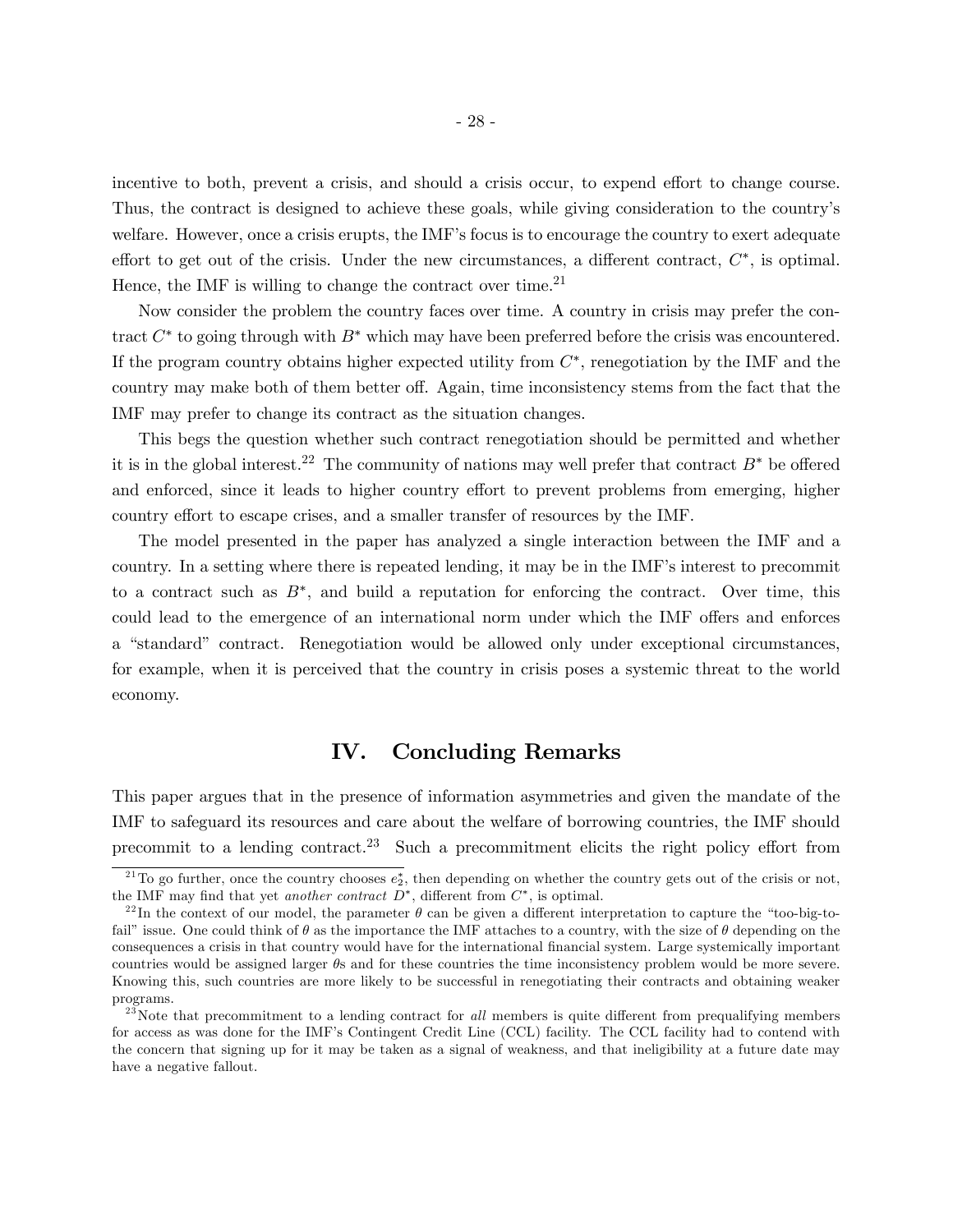countries to prevent crises and to recover from them. However, a contract agreed to before a crisis erupts is subject to time-inconsistency problems, since the Fund and the country may both find it in their interest to renegotiate the ex ante contract, once the country enters into a crisis. Hence, a country, knowing that the IMF will renegotiate the contract if it experiences a crisis, is less likely to own the program ex ante and give credence to statements that additional funds or concessions will not be made.

Our results can be taken as a defense of existing IMF procedures that define annual and overall access limits to resources for program countries. Limits on IMF lending and rewards for good housekeeping were favored by the independent task force sponsored by the Council on Foreign Relations (1999). The Meltzer Commission also suggested that the IMF should provide resources up to specific limits, but only to prequalified countries and at penalty interest rates.<sup>24</sup> A key objection to the prequalification requirement was that it would exclude a large number of member countries, and hence would be fundamentally inconsistent with the rights of all members to access IMF resources under the Articles of Agreement.25

In many recent programs, normal IMF access limits (100 percent of a country's quota annually and 300 percent of quota cumulatively) have been breached by wide margins. This paper does not address the difficult question of how large the IMF should be for effectively performing its role as a coinsurance arrangement and crisis manager. In an era of capital mobility, country quota levels and access limits may need to be recalibrated. Among other things, the size of the IMF will depend on the size distribution and health of member countries; the extent to which countries have access to private capital markets; the volatility of international finance (or more generally the real hazards that have to be dealt with); the effectiveness of IMF surveillance; and the catalyzing role of IMF lending.26

The design of an ex ante loan contract involves specifying the interest rate charged, and the maturity of the loan. If the IMF is limited in its ability to charge different credit spreads across countries, to safeguard its resources the IMF could still attach different policy conditionality to the loan contract depending on a country's characteristics and the imbalances the country is facing. Countries could be allowed to choose loans from a predefined set of maturities, and the rate of charge could increase with maturity to create an incentive for countries to deal with the situation quickly and repay the IMF.

An IMF commitment to a loan contract that ex ante stipulates access limits, size of tranches,

 $24$ See, Meltzer et al. (2000). Prequalification was to be based on four factors: (i) free entry of foreign financial institutions; (ii) regular and timely publication of the maturity structure of sovereign and government guaranteed debt; (iii) adequate capitalization of commercial banks; and (iv) a fiscal requirement.

<sup>&</sup>lt;sup>25</sup> For more on the debate see Eichengreen (1999), Goldstein (2000), and U.S. Treasury (2000).

 $2<sup>6</sup>$  For a discussion on the nature and size of the IMF, see Jeanne and Wyplosz (2001). For the catalyzing role of IMF lending see the recent survey by Hovaguimian (2003) and the references therein.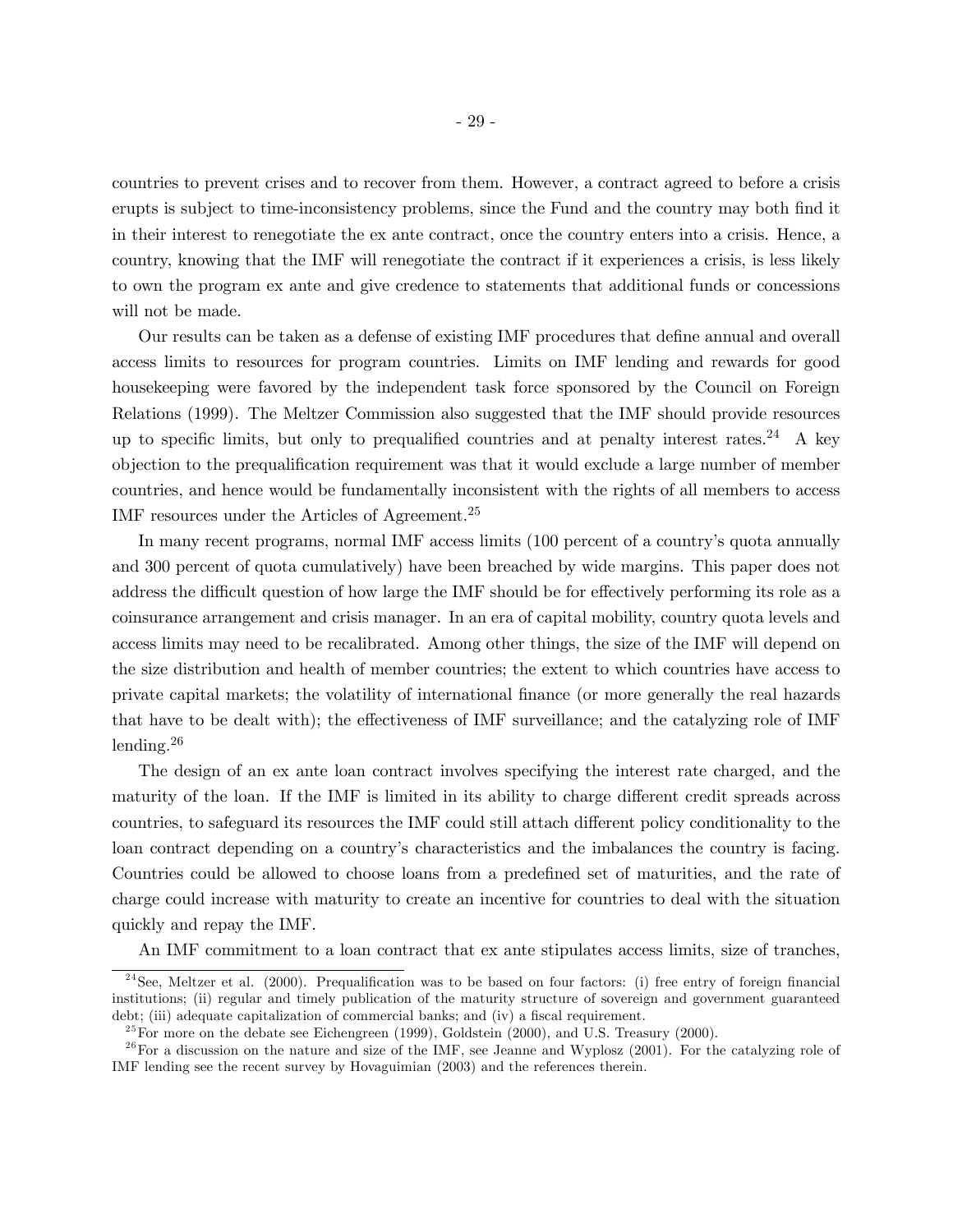interest rates, and maturities may have other advantages. First, it would make it easier for countries to decide how much self-insurance they should buy.<sup>27</sup> Second, it would make clear to private creditors the extent of IMF resources a country could tap if it ran into liquidity problems, and hence contribute to limiting creditor moral hazard. As a country accumulates debt in international and domestic markets, private lenders, knowing the limits of IMF support, may be quicker to react to signs of emerging imbalances than they would if the extent of IMF support was not specified (Haldane and Kruger 2001). Third, an international coinsurance arrangement among countries is essentially a self-regulatory club. It can be argued that when members do not live up to their obligations, like other self-regulated organizations, the IMF may not impose the discipline the international tax payers would deem appropriate. Hence, an international norm that restricts the access of countries to IMF resources through prespecified limits and terms, except when there is a systemic threat, may be a useful commitment mechanism.

 $27$  For a discussion of foreign exchange reserve accumulation and self-insurance, see Lee (2004).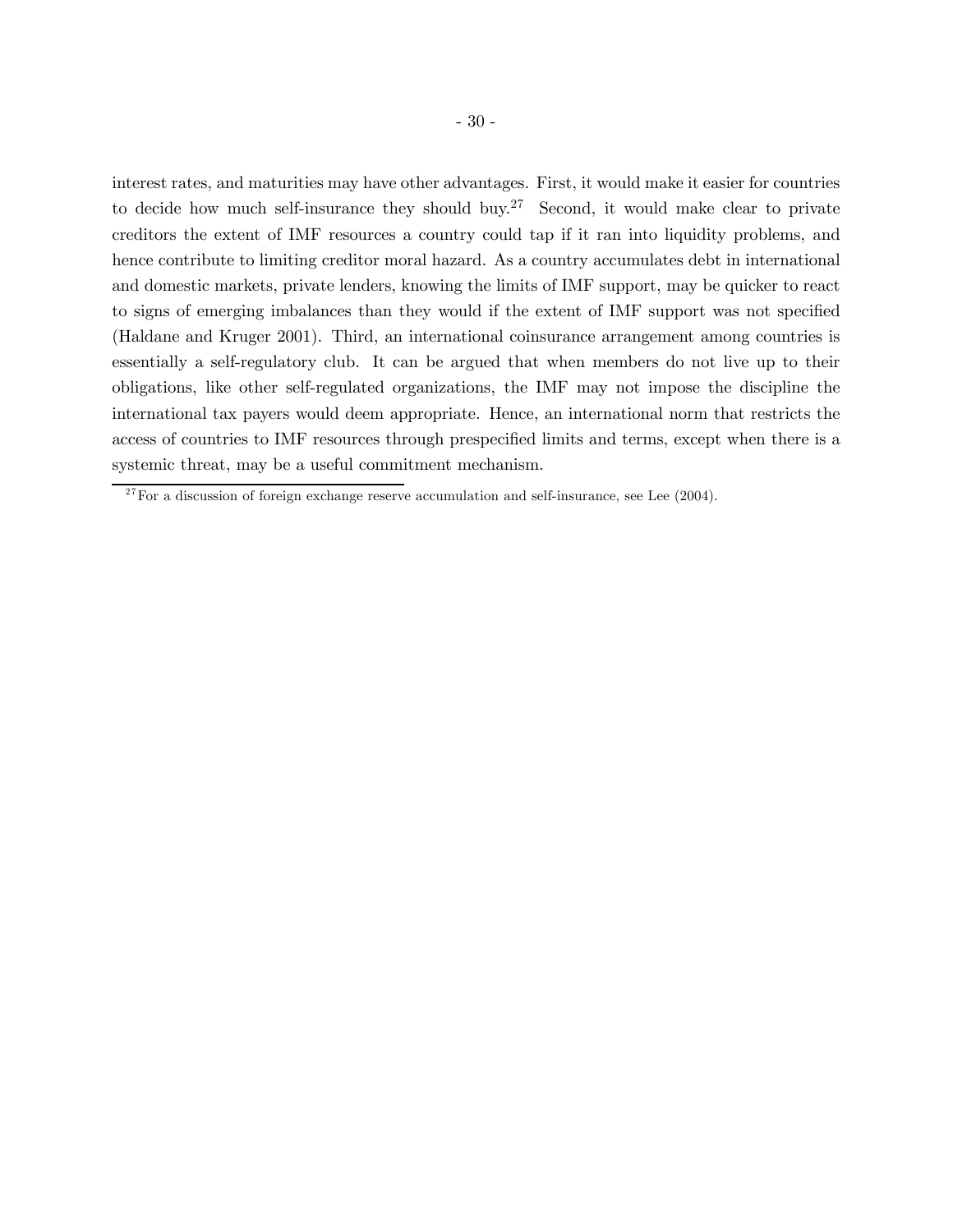## Appendix: Proofs

#### Proof for Lemma 1.

Since  $(y-\delta+\beta) \le (y-\beta), \forall \beta \in [0, \frac{\delta}{2}],$  diminishing marginal utility gives  $u'(y-\delta+\beta) \ge u'(y-\beta)$ . Therefore,  $\frac{\partial E(U)}{\partial \beta} = \pi (1 - \pi) [u'(y - \delta + \beta) - u'(y - \beta)] \ge 0, \forall \beta \in [0, \frac{\delta}{2}]$ , with equality holding for  $\beta = \frac{\delta}{2}$ .

Q.E.D.

Q.E.D.

## Proof for Lemma 2.

Let  $y_i = y, \, \delta_i = \delta$ , and  $u_i = u$ . From equation (6),  $\pi'_i [\pi_j u'(y - \beta) + (1 - \pi_j)u'(y - \delta + \beta)] d\beta + \Delta de_i^* = 0$ , where  $\Delta \equiv \frac{\partial^2 E(U_i)}{\partial e_i^2}$  $\frac{E(U_i)}{\partial e_i^2}$  < 0 by the convexity of  $\pi$  and v. Thus,  $\frac{\partial e_i^*}{\partial \beta} = -\frac{\pi_i'}{\Delta} [\pi_j u'(y-\beta) + (1-\pi_j)u'(y-\delta+\beta)] < 0.$ Q.E.D.

#### Proof for Proposition 1.

Let  $y_i = y, \delta_i = \delta$ , and  $u_i = u$ .

$$
\frac{\partial E(U_i)}{\partial \beta} = \frac{\partial E(U_i)}{\partial \beta}\Big|_{e_i} + \frac{\partial E(U_i)}{\partial e_i^*} \frac{\partial e_i^*}{\partial \beta} + \frac{\partial E(U_i)}{\partial e_j^*} \frac{\partial e_j^*}{\partial \beta}
$$
\n
$$
= -(1 - \pi_i)\pi_j u'(y - \beta) + \pi_i (1 - \pi_j) u'(y - \delta + \beta)
$$
\n
$$
+ \left\{ \left[ -(1 - \pi_i)u(y) - \pi_i u(y - \delta + \beta) + \pi_i u(y - \delta) + (1 - \pi_i)u(y - \beta) \right] \pi_j' \right\} \frac{\partial e_j^*}{\partial \beta}
$$
\n(i)

Evaluating (i) at  $\beta = 0$ , the second term in (i) disappears, and we get

$$
\frac{\partial E(U_i)}{\partial \beta}\bigg|_{\beta=0} = \pi(1-\pi) \left[ u'(y-\delta) - u'(y) \right] > 0.
$$

Evaluating (i) at  $\beta = \frac{\delta}{2}$ , the first term in (i) disappears, and we get

$$
\frac{\partial E(U_i)}{\partial \beta}\bigg|_{\beta=\delta/2} = \left\{ \left[ (1-\pi_i)[u(y-\delta/2)-u(y)] + \pi_i[u(y-\delta)-u(y-\delta/2)] \pi_j' \right\} \frac{\partial e_j^*}{\partial \beta} < 0.
$$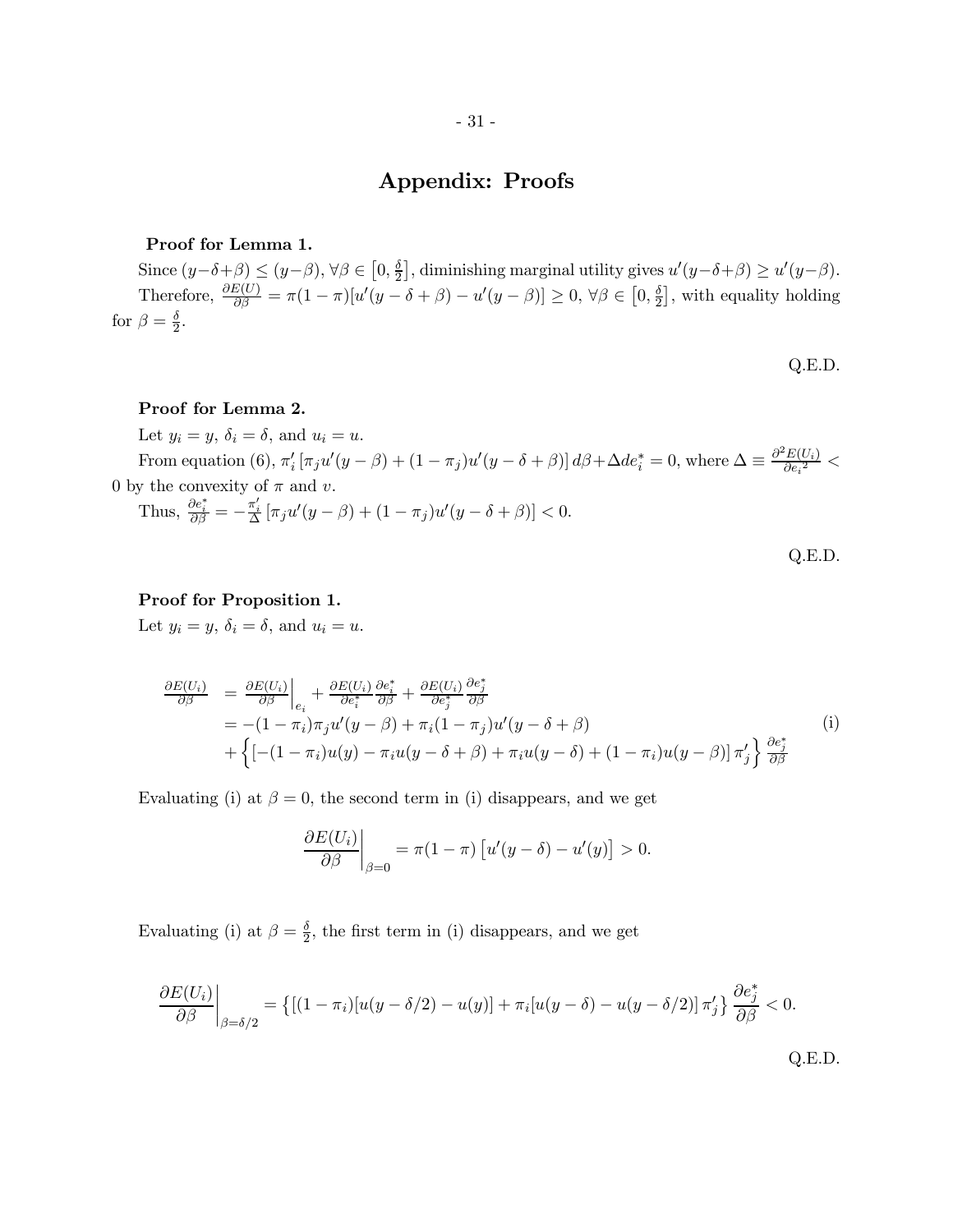#### Proof for Proposition 2.

$$
E(U_i) = (1 - \pi_i)(1 - \pi_j)u(y_i) + (1 - \pi_i)\pi_j u(y_i - \beta) + \pi_i (1 - \pi_j)u(y_i - \delta + \beta)
$$
  
+ 
$$
\pi_i \pi_j u(y_i - \delta) - v(e_i)
$$
  
+ 
$$
\lambda_i \{(1 - \pi_j)(1 - \pi_i)u(y_j) + (1 - \pi_j)\pi_i u(y_j - \beta) + \pi_j (1 - \pi_i)u(y_j - \delta + \beta)
$$
  
+ 
$$
\pi_j \pi_i u(y_j - \delta) - v(e_j)\}
$$

The first-order condition with respect to  $e_i$  is

$$
-\pi'_i(1-\pi_j)[u(y_i)+\lambda_i u(y_j)] - \pi'_i\pi_j[u(y_i-\beta)+\lambda_i u(y_j-\delta+\beta)]
$$
  
 
$$
+\pi'_i(1-\pi_j)[u(y_i-\delta+\beta)+\lambda_i u(y_j-\beta)] + \pi'_i\pi_j[u(y_i-\delta)+\lambda_i u(y_j-\delta)] - v'(e_i) = 0.
$$
 (ii)

As we did in Lemma 2, by symmetry, we can use  $e_i^* = e_j^* = e^*(\beta)$  and  $y_i = y_j = y$ . From equation (ii),

$$
\pi'_i \left\{ \pi_j[u'(y-\beta) - \lambda u'(y-\delta+\beta)] + (1-\pi_j)[u'(y-\delta+\beta) - \lambda u'(y-\beta)] \right\} d\beta + \Delta de_i^* = 0,
$$
  
where 
$$
\Delta \equiv \frac{\partial^2 E(U_i)}{(\partial e_i)^2} < 0
$$
 for all  $\lambda \ge 0$ . Thus,

$$
\frac{\partial e_i^*}{\partial \beta} = -\frac{\pi'_i}{\Delta} \left\{ \pi_j [u'(y-\beta) - \lambda u'(y-\delta+\beta)] + (1-\pi_j) [u'(y-\delta+\beta) - \lambda u'(y-\beta)] \right\}.
$$
 (iii)

We know from the first order condition with respect to  $\beta$  that, in the symmetric equilibrium,  $\beta^* = \delta/2$  should hold to make the marginal utilities equal. Plugging this into (iii), as  $\lambda \to 1$ , we get  $\frac{\partial e_i^*}{\partial \beta} \to 0$ . Alternatively, as  $\lambda \to 1$ , and the countries tend to attach the same relative weight to each others utility. Therefore, their marginal utilities in each state will tend to equality and the term  $\{\pi_j[u'(y-\beta) - \lambda u'(y-\delta+\beta)] + (1-\pi_j)[u'(y-\delta+\beta) - \lambda u'(y-\beta)]\}$  will converge to zero.

$$
Q.E.D.
$$

#### Proof for Proposition 3.

Without loss of generality, we assume that  $y_i > y_j$ . Then, proceeding in the same way as in the proof of Proposition 2, we get the following: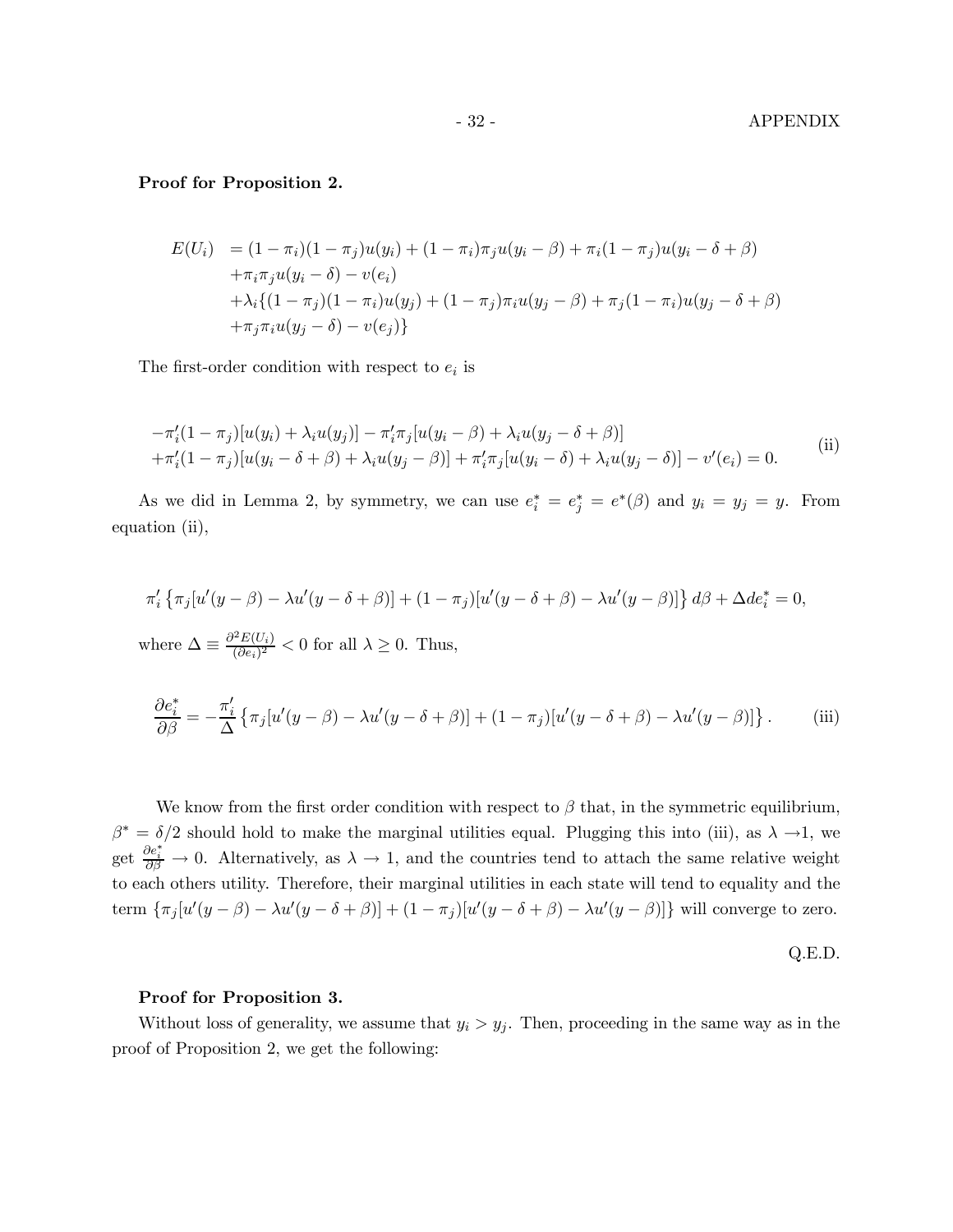$$
\frac{\partial e_i^*}{\partial \beta} = -\frac{\pi'_i}{\Delta} \left\{ \pi_j [u'(y_i - \beta) - \lambda u'(y_j - \delta + \beta)] + (1 - \pi_j) [u'(y_i - \delta + \beta) - \lambda u'(y_j - \beta)] \right\}
$$

As  $\lambda \to 1$ , the marginal utilities of country *i* and country *j* can be equal in both states at the same time, if and only if, the following holds:

$$
\pi_j(e^*) = \frac{u'(y_j - \beta) - u'(y_i - \delta + \beta)}{u'(y_i - \beta) - u'(y_i - \delta + \beta) + u'(y_j - \beta) - u'(y_j - \delta + \beta)}
$$

Thus, 
$$
\{\pi_j[u'(y_i - \beta) - \lambda u'(y_j - \delta + \beta)] + (1 - \pi_j)[u'(y_i - \delta + \beta) - \lambda u'(y_j - \beta)]\}\neq 0.
$$
  
Q.E.D.

## Proof for Proposition 4.

From (14),

$$
\begin{aligned} \left\{ \pi''(e_2^*) \left[ u(y_2^L + I_1 - z^L) - u(y_2^H + I_1 - z^H) \right] - v''(e_2^*) \right\} de_2^* - \left[ \pi'(e_2^*) u'(y_2^L + I_1 - z^L) \right] dz^L \\ + \left[ \pi'(e_2^*) u'(y_2^H + I_1 - z^H) \right] dz^H + \left\{ \pi'(e_2^*) \left[ u'(y_2^L + I_1 - z^L) - u'(y_2^H + I_1 - z^H) \right] \right\} dI_1 = 0 \end{aligned}
$$

Then,

$$
e_{2z}^{*} = \frac{\partial e_{2}^{*}}{\partial z^{L}} = \frac{\left[\pi'(e_{2}^{*})u'(y_{2}^{L} + I_{1} - z^{L})\right]}{\left\{\pi''(e_{2}^{*})\left[u(y_{2}^{L} + I_{1} - z^{L}) - u(y_{2}^{H} + I_{1} - z^{H})\right] - v''(e_{2}^{*})\right\}} > 0
$$
  
\n
$$
e_{2z}^{*} = \frac{\partial e_{2}^{*}}{\partial z^{H}} = \frac{-\left[\pi'(e_{2}^{*})u'(y_{2}^{H} + I_{1} - z^{H})\right]}{\left\{\pi''(e_{2}^{*})\left[u(y_{2}^{L} + I_{1} - z^{L}) - u(y_{2}^{H} + I_{1} - z^{H})\right] - v''(e_{2}^{*})\right\}} < 0
$$
  
\n
$$
e_{2I_{1}}^{*} = \frac{\partial e_{2}^{*}}{\partial I_{1}} = \frac{-\left\{\pi'(e_{2}^{*})\left[u'(y_{2}^{L} + I_{1} - z^{L}) - u'(y_{2}^{H} + I_{1} - z^{H})\right]\right\}}{\left\{\pi''(e_{2}^{*})\left[u(y_{2}^{L} + I_{1} - z^{L}) - u(y_{2}^{H} + I_{1} - z^{H})\right] - v''(e_{2}^{*})\right\}} < 0.
$$
  
\nQ.E.D.

## Proof for Proposition 5.

From (15), using the envelope theorem, we get

$$
\begin{aligned}\n\left\{\pi''(e_1^*) \left[ -u(y_1^H) + \pi(e_2^*)u(y_2^L + I_1 - z^L) + (1 - \pi(e_2^*))u(y_2^H + I_1 - z^H) - v(e_2^*) \right] - v''(e_1^*) \right\} de_1^* \\
&\quad - \left[ \pi'(e_1^*)\pi(e_2^*)u'(y_2^L + I_1 - z^L) \right] dz^L - \left[ \pi'(e_1^*)(1 - \pi(e_2^*))u'(y_2^H + I_1 - z^H) \right] dz^H \\
&\quad + \left\{ \pi'(e_1^*) \left[ \pi(e_2^*)u'(y_2^L + I_1 - z^L) + (1 - \pi(e_2^*))u'(y_2^H + I_1 - z^H) \right] \right\} dI_1 = 0\n\end{aligned}
$$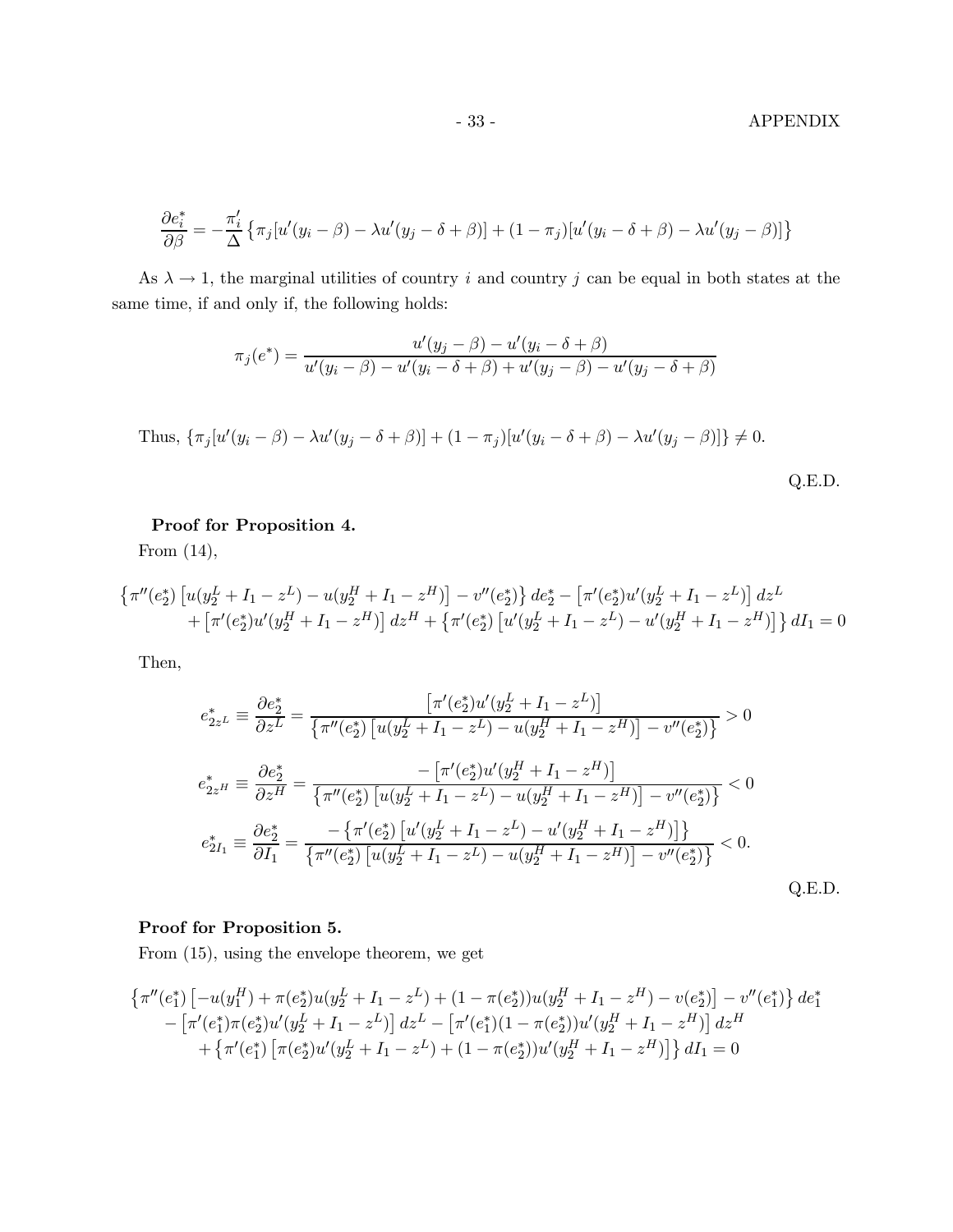Hence,

$$
e_{1z}^{*} = \frac{\partial e_1^{*}}{\partial z^{L}} = \left(\frac{1}{\Delta}\right) \left[\pi'(e_1^{*})\pi(e_2^{*})u'(y_2^{L} + I_1 - z^{L})\right] > 0
$$

$$
e_{1z}^{*} = \frac{\partial e_1^{*}}{\partial z^{H}} = \left(\frac{1}{\Delta}\right) \left[\pi'(e_1^{*})(1 - \pi(e_2^{*}))u'(y_2^{H} + I_1 - z^{H})\right] > 0
$$

$$
e_{1I_1}^{*} = \frac{\partial e_1^{*}}{\partial I_1} = \left(\frac{-1}{\Delta}\right) \left\{\pi'(e_1^{*})\left[\pi(e_2^{*})u'(y_2^{L} + I_1 - z^{L}) + (1 - \pi(e_2^{*}))u'(y_2^{H} + I_1 - z^{H})\right]\right\} < 0
$$

where

$$
\Delta = \left\{ \pi''(e_1^*) \left[ -u(y_1^H) + \pi(e_2^*)u(y_2^L + I_1 - z^L) + (1 - \pi(e_2^*))u(y_2^H + I_1 - z^H) - v(e_2^*) \right] - v''(e_1^*) \right\}.
$$
  
Q.E.D.

Proof for Corollary 1.

$$
\frac{\partial \pi(e_1^*)}{\partial I_1} = \frac{\partial \pi(e_1^*)}{\partial e_1^*} \frac{\partial e_1^*}{\partial I_1} > 0
$$
  
Q.E.D.

Proof for Corollary 2.

$$
\frac{\partial \pi(e_2^*)}{\partial I_1} = \frac{\partial \pi(e_2^*)}{\partial e_2^*} \frac{\partial e_2^*}{\partial I_1} > 0
$$
 Q.E.D.

#### Proof for Proposition 6.

From the expected utility function of the IMF under contract A and the assumption  $I_1 \geq$  $\max(z^H, z^L)$ , we can see that the IMF's utility is maximized when  $I_{1A}^* = z_A^{L*} = z_A^{H*}$ , and the corresponding level of the IMF's utility is  $\hat{u}(x)$  for any value of  $e_1$  and  $e_2$ . Then, from the assumption that  $q \leq I_1 \leq nq$ ,  $y_2^L \geq z^L$ ,  $y_2^H \geq z^H$ , and  $y_2^H > y_2^L$ , we get  $q \leq I_{1A}^* = z_A^{L*} = z_A^{H*} \leq \min(nq, y_2^L)$ .

$$
Q.E.D.
$$

#### Proof for Proposition 7.

Note that the sum of the right-hand side of (16), (17) and (18) is zero. Thus, if the right-hand side of (17) and (18) is negative, then the right-hand side of (16) must be positive.

Suppose  $x \to \infty$  and  $\theta \gg 0$ . Then, the second and the third terms on the right-hand side of (17) and (18) converge to zero while the first term of (17) and (18) is negative and not close to 0. Thus, the right-hand side of (17) and (18) becomes negative, which means  $z_B^{H*} = z_B^{L*} = 0$  and  $I_{1B}^* = nq.$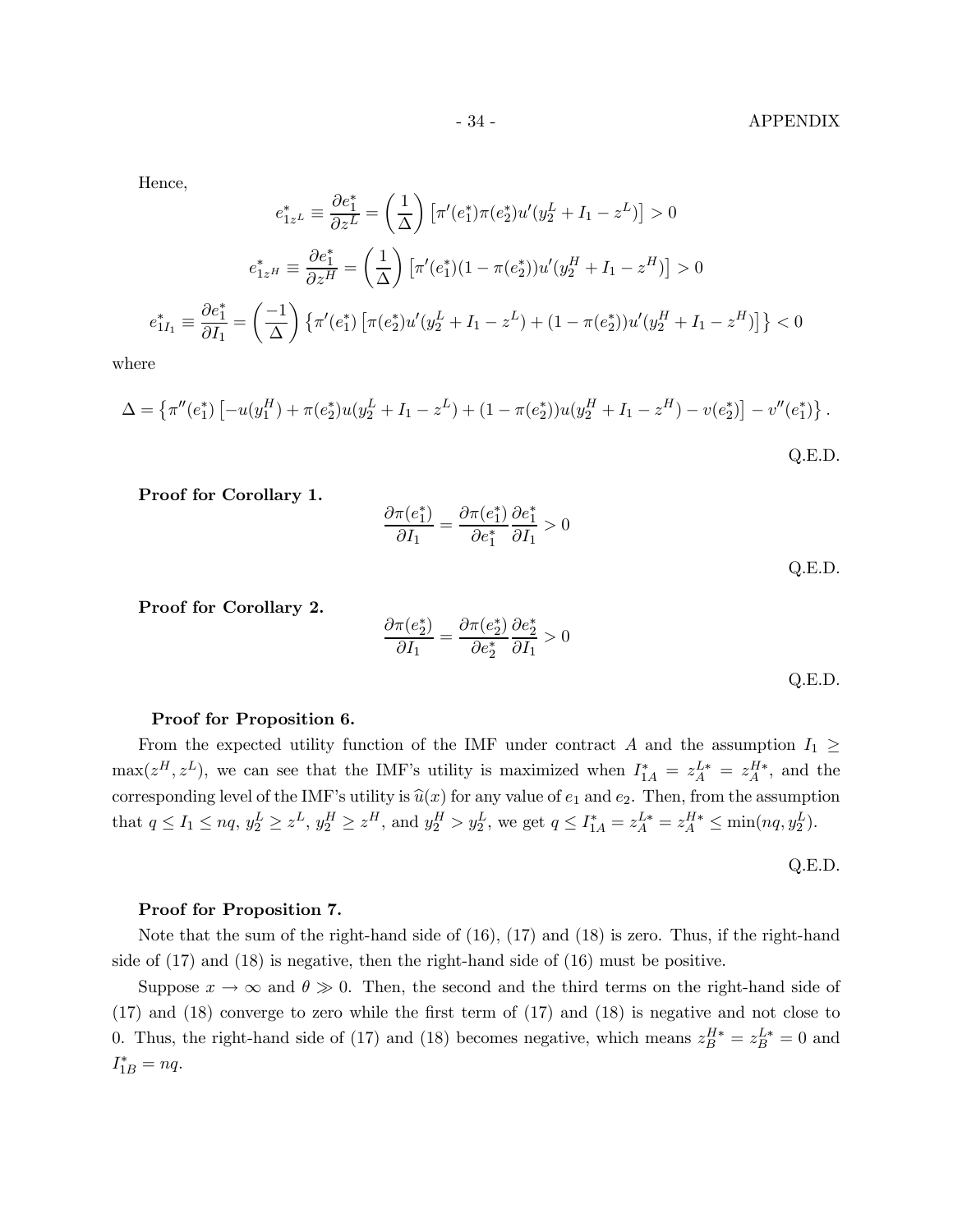#### - 35 - APPENDIX

Next, consider the case where  $x$  is small (i.e. close to 0). We know that now the first and second terms on the right-hand side of (17) and (18) are positive and the first terms in (17) and (18) are close to  $\infty$ . Thus, the right-hand side of (17) and (18) becomes positive, which means  $I_{1B}^* = z_B^{H*} = z_B^{L*} = q$  as long as  $q < x$ .

$$
Q.E.D.
$$

#### Proof for Proposition 8.

Let  $f(e) \equiv -\frac{v'(e)}{\pi'(e)}$ , and note that  $\frac{\partial f}{\partial e} = -\left[\frac{v''(e)\pi'(e) - \pi''(e)v'(e)}{\{\pi'(e)\}^2}\right]$  $\{\pi'(e)\}^2$  $\vert > 0$ . The results in Proposition 8 follow directly from (14), (15) and the fact that  $-\frac{v'}{\pi'}$  is a strictly increasing function of effort.

Q.E.D.

#### Proof for Proposition 9.

The proof is by contradiction. Suppose that  $z_C^{H*} \leq z_C^{L*}$ . Then,  $\widehat{u}(x - I_1 + z_C^{L*}) \geq \widehat{u}(x - I_1 + z_C^{H*})$ holds, which means  $\widehat{u}'(x - I_1 + z_C^{L*}) \leq \widehat{u}'(x - I_1 + z_C^{H*}).$ 

Now, from (22),  $\hat{u}'(x - I_1 + z_C^L) \ge \theta u'(y_2^L + I_1 - z_C^L)$ . Also, from (23),  $\hat{u}'(x - I_1 + z_C^H) \le \theta u'(y_2^H + I_1 - z_C^H)$ .

But, from the first order condition with respect to  $e_2$ ,  $u'(y_2^L + I_1 - z_C^L) > u'(y_2^H + I_1 - z_C^H)$ . Thus, it follows that

$$
\widehat{u}'(x - I_1 + z_C^L) \ge \theta u'(y_2^L + I_1 - z_C^L) > \theta u'(y_2^H + I_1 - z_C^H) \ge \widehat{u}'(x - I_1 + z_C^H),
$$

which implies  $\hat{u}'(x - I_1 + z_C^L) > \hat{u}'(x - I_1 + z_C^H)$ . This is a contradiction.

Q.E.D

#### Proof for Proposition 10 and Lemma 3.

Throughout the proof, we denote the general expected utility of the IMF by  $EU_{IMF}$ , and make the following assumptions:

Assumption 1.  $EU_{IMF} \in C_2$  (i.e. twice continuously differentiable) with respect to  $T^H$ ,  $T^L$ and  $\kappa$ , where  $\kappa$  is defined in (PART 1) below.

This assumption is necessary for well-behaved second-order conditions.

Assumption 2. 
$$
\{I_{1B}^*, z_B^{L*}, z_B^{H*}\}
$$
 and  $\{I_{1C}^*, z_C^{L*}, z_C^{H*}\}$  are interior solutions.  
Assumption 3.  $\frac{\partial^2 EU_{IMF}}{\partial (T^i)^2} < 0$ ,  $\frac{\partial^2 EU_{IMF}}{\partial T^i \partial T^j} > 0$ , and  $\left|\frac{\partial^2 EU_{IMF}}{\partial (T^i)^2}\right| > \frac{\partial^2 EU_{IMF}}{\partial T^i \partial T^j}$ ,  $i, j = H, L, i \neq j$ .

This assumption assures that the second-order condition for a maximum holds. It also guarantees that the expected utility of the IMF is more sensitive to its own wealth compared to that of the country.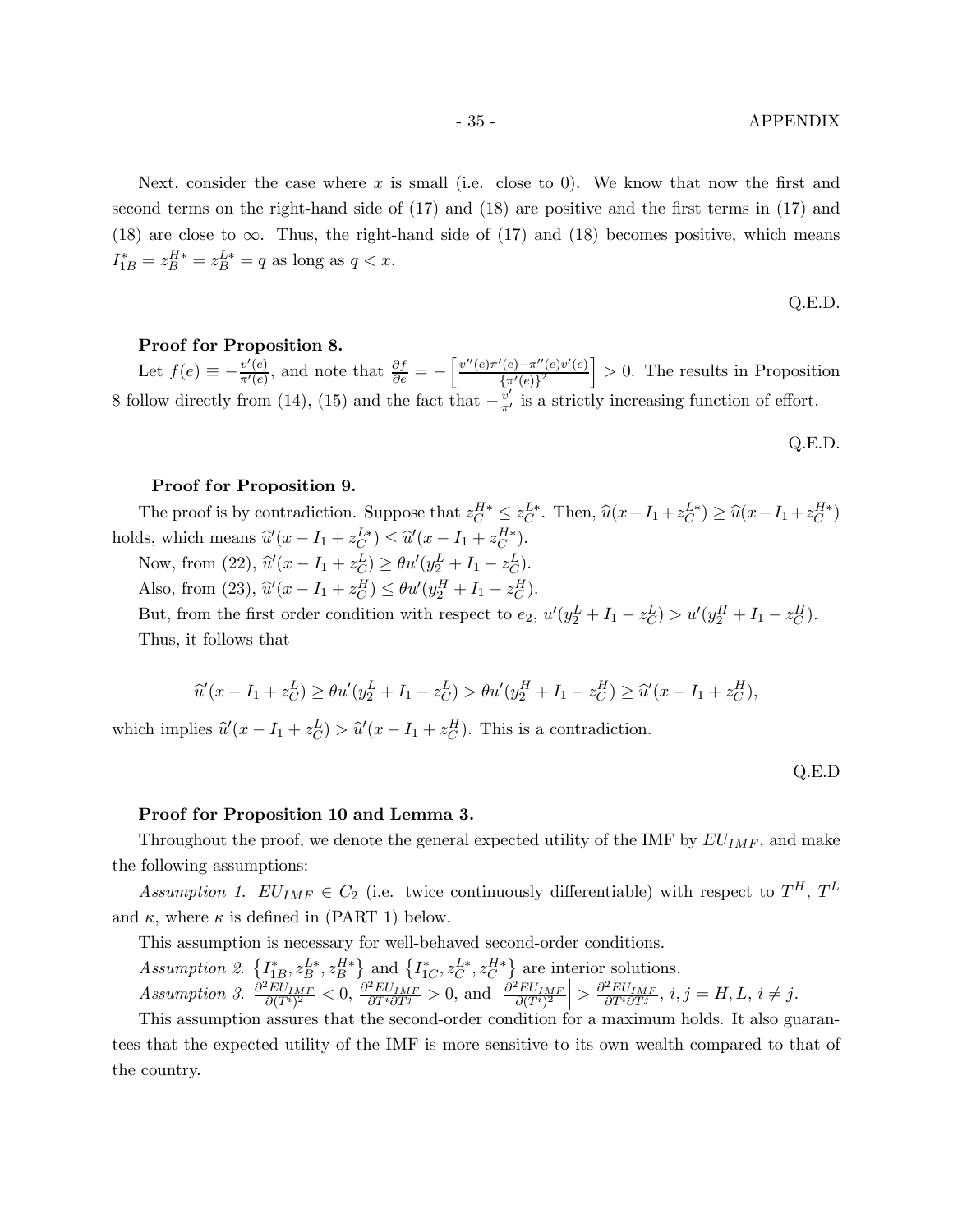The proof has two parts: the first part shows that  $e_2^*{}^B > e_2^*{}^C$ ,  $e_1^*{}^B > e_1^*{}^C$  and  $T_C^{H*} > T_B^{H*}$ ,  $T_C^{L*} > T_B^{L*}$ ; the second part shows that  $e_2^{\ast C} > e_2^{\ast D}$ ,  $e_1^{\ast C} > e_1^{\ast D}$  and  $T_C^{H*} > T_D^{H*}$ ,  $T_D^{L*} > T_C^{L*}$ .

## (PART I)

First, we show that  $e_2^{*B} > e_2^{*C}$ .

When we compare the IMF's expected utility functions under contracts  $B$  and  $C$ , we find that the first order conditions, after normalization, differ only in that each of the first order conditions under contract  $B$  has an additional term

$$
e_{1i}^* \left\{ \frac{\pi'(e_1^*)}{\pi(e_1^*)} \left[ \pi(e_2^*) \widehat{u}(x - I_1 + z^L) + (1 - \pi(e_2^*)) \widehat{u}(x - I_1 + z^H) - \widehat{u}(x) \right] \right\},\,
$$

where  $i = I_1, z^L, z^H$ . Thus, we can represent the solution of the problem under both the contracts in one system of equations using the following term

$$
\kappa e_{1i}^* \left\{ \frac{\pi'(e_1^*)}{\pi(e_1^*)} \left[ \pi(e_2^*) \widehat{u}(x - I_1 + z^L) + (1 - \pi(e_2^*)) \widehat{u}(x - I_1 + z^H) - \widehat{u}(x) \right] \right\}
$$

where  $i = I_1, z^L, z^H$ . For  $\kappa = 0$ , we get the appropriate conditions for contract C, and for  $\kappa = 1$ , we get them for contract  $B$ .

To show that  $e_2^* B > e_2^* C$ , first we derive the change of  $z^H$ ,  $z^L$ , and  $I_1$  when we move from contract B to contract C, then we calculate the change of  $e_2^*$  due to the changes in  $z^H$ ,  $z^L$ , and  $I_1$ between the two contracts, and finally we combine these two effects to get the total effect.

In particular, define  $F = \frac{\partial EU_{IMF}}{\partial I_1}$ ,  $G = \frac{\partial EU_{IMF}}{\partial z^L}$ ,  $H = \frac{\partial EU_{IMF}}{\partial z^H}$ .

Then, we need to solve the following system of equations to get  $\frac{\partial I_1}{\partial \kappa}$ ,  $\frac{\partial z^L}{\partial \kappa}$ , and  $\frac{\partial z^H}{\partial \kappa}$ :

$$
\begin{bmatrix} F_1 & F_2 & F_3 \\ G_1 & G_2 & G_3 \\ H_1 & H_2 & H_3 \end{bmatrix} \begin{bmatrix} dI_1 \\ dz^L \\ dz^H \end{bmatrix} = \begin{bmatrix} -F_4 \\ -G_4 \\ -H_4 \end{bmatrix} d\kappa,
$$

where  $F_1 = \frac{\partial F}{\partial I_1}$ ,  $F_2 = \frac{\partial F}{\partial z^L}$ ,  $F_3 = \frac{\partial F}{\partial z^H}$ ,  $F_4 = \frac{\partial F}{\partial \kappa}$ , and so on. Thus, we need to show that

$$
\int_0^1 \frac{\partial I_1}{\partial \kappa} \frac{\partial e_2^*}{\partial I_1} d\kappa + \int_0^1 \frac{\partial z^L}{\partial \kappa} \frac{\partial e_2^*}{\partial z^L} d\kappa + \int_0^1 \frac{\partial z^H}{\partial \kappa} \frac{\partial e_2^*}{\partial z^H} d\kappa > 0
$$

holds.

Note that  $F + G + H = 0$ ,  $\forall I_1, z^L, z^H, \kappa$ . Thus, from Assumption 2, one of the terms F, G or  $H$  is redundant. Therefore, we can redefine the problem as a 2-equation-2-variable problem using the following change of variables:  $T^H \equiv I_1 - z^H$  and  $T^L \equiv I_1 - z^L$ , where  $T^H, T^L \ge 0$ from the assumption that  $I_1 - \max(z^H, z^L) \geq 0$ . Now we can rewrite the IMF's expected utility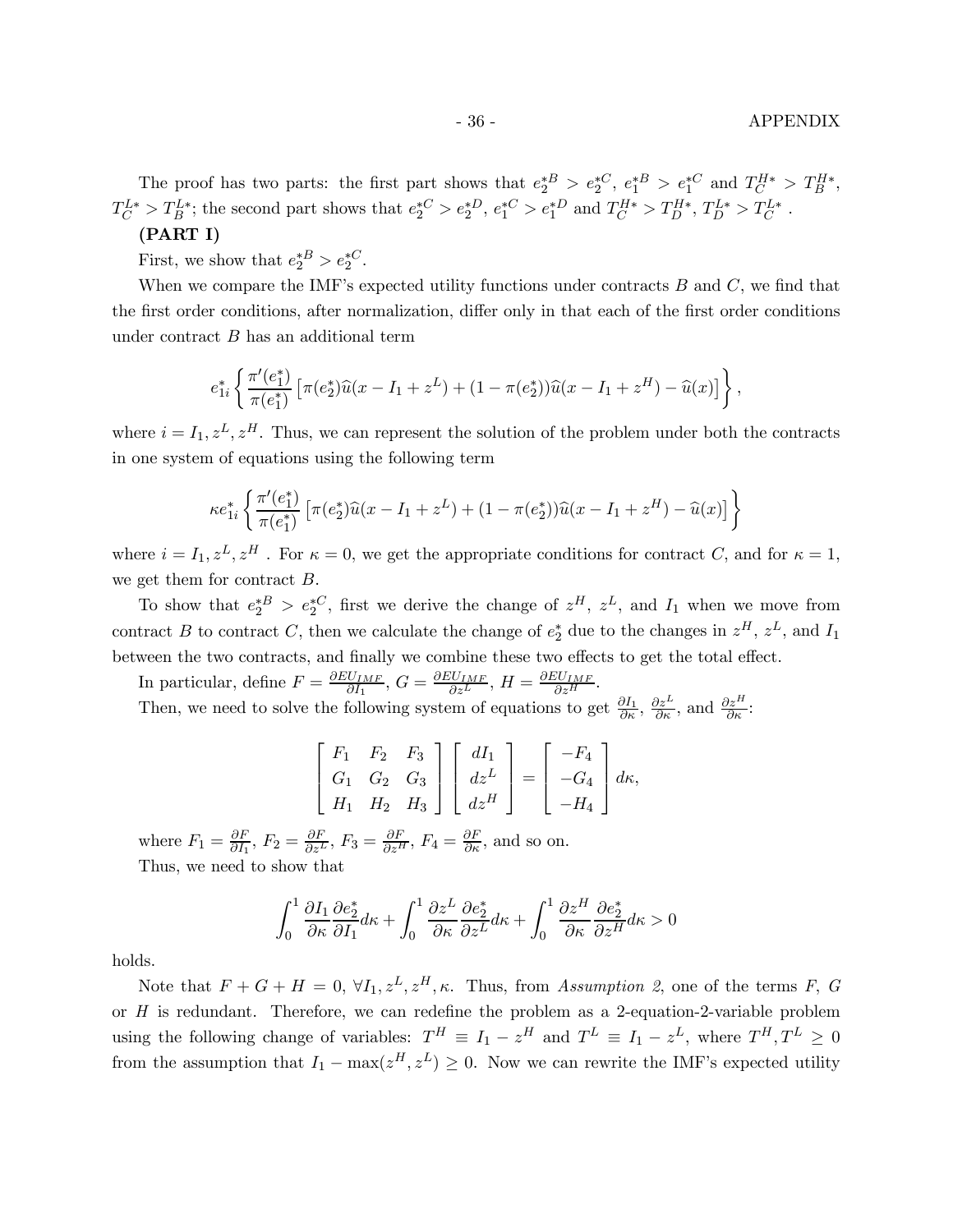- 37 - APPENDIX

functions under contracts B and C using  $T^H, T^L$ , calculate the derivatives  $e^*_{1T^H}, e^*_{1T^L}, e^*_{2T^H}, e^*_{2T^L}$ , and redefine  $F$  and  $G$  as follows:

$$
F = \frac{\partial EU_{IMF}}{\partial T^H}
$$
  
=  $\left[1 - \pi(e_2^*)\right] \left[-\widehat{u}'(x - T^H) + \theta u'(y_2^H + T^H)\right] + e_{2T^H}^* \left\{\pi'(e_2^*) \left[\widehat{u}(x - T^L) - \widehat{u}(x - T^H)\right]\right\}$   
+  $\kappa e_{1T^H}^* \left\{\frac{\pi'(e_1^*)}{\pi(e_1^*)} \left[\pi(e_2^*)\widehat{u}(x - T^L) + (1 - \pi(e_2^*))\widehat{u}(x - T^H) - \widehat{u}(x)\right]\right\}$ 

$$
G = \frac{\partial EU_{IMF}}{\partial T^L}
$$
  
=  $\pi(e_2^*) \left[ -\hat{u}'(x - T^L) + \theta u'(y_2^L + T^L) \right] + e_{2T^L}^* \left\{ \pi'(e_2^*) \left[ \hat{u}(x - T^L) - \hat{u}(x - T^H) \right] \right\}$   
+  $\kappa e_{1T^L}^* \left\{ \frac{\pi'(e_1^*)}{\pi(e_1^*)} \left[ \pi(e_2^*) \hat{u}(x - T^L) + (1 - \pi(e_2^*)) \hat{u}(x - T^H) - \hat{u}(x) \right] \right\}$ 

Note that  $EU_{IMF} = EU_{IMF}(T^H, T^L, \kappa)$ . Thus, from Assumption 1, we have  $F = F(T^H, T^L, \kappa)$ and  $G = G(T^H, T^L, \kappa)$ .

To show that  $e_2^{*B} > e_2^{*C}$ , we need to show that  $\int_0^1 \frac{\partial T^L}{\partial \kappa}$  $\partial \kappa$  $\frac{\partial e_2^*}{\partial T^L} d\kappa + \int_0^1 \frac{\partial T^H}{\partial \kappa}$  $\partial \kappa$  $\frac{\partial e_2^*}{\partial T^H} d\kappa > 0$  holds, where the first term on the left side of the inequality represents the increase in  $e_2^*$  through  $T^L$  when we move from contract C to B, and the second term represents the decrease in  $e_2^*$  through  $T^H$  when we move from contract C to B. To this end, it is sufficient to show that  $\frac{\partial T^L}{\partial \kappa}$  $\frac{\partial e_2^*}{\partial T^L} + \frac{\partial T^H}{\partial \kappa}$  $\frac{\partial e_2^*}{\partial T^H} > 0$ .

To derive  $\frac{\partial T^L}{\partial \kappa}$  and  $\frac{\partial T^H}{\partial \kappa}$ , we differentiate F and G with respect to  $T^H, T^L, \kappa$  and get the following:

$$
\left[\begin{array}{cc} F_1 & F_2 \\ G_1 & G_2 \end{array}\right] \left[\begin{array}{c} dT^H \\ dT^L \end{array}\right] = \left[\begin{array}{c} -F_3 \\ -G_3 \end{array}\right] d\kappa
$$

where  $F_1 = \frac{\partial F}{\partial T^H}$ ,  $F_2 = \frac{\partial F}{\partial T^L}$ ,  $F_3 = \frac{\partial F}{\partial \kappa}$ , and so on.

Since  $F_1$ ,  $F_2$ ,  $F_3$ ,  $G_1$ ,  $G_2$ ,  $G_3$  are continuous, by Young's theorem,  $F_2 = G_1$ . We can also show that  $F_3 < 0$  and  $G_3 < 0$ .

From Assumption 3, we get 
$$
\begin{vmatrix} F_1 & F_2 \ G_1 & G_2 \end{vmatrix} = F_1G_2 - F_2G_1 > 0.
$$
 Denote 
$$
\begin{vmatrix} F_1 & F_2 \ G_1 & G_2 \end{vmatrix}
$$
 as |J|. Then, 
$$
\frac{\partial T^L}{\partial \kappa} = \frac{-F_1G_3 + F_3G_1}{|J|} < 0
$$
 and 
$$
\frac{\partial T^H}{\partial \kappa} = \frac{-F_3G_2 + F_2G_3}{|J|} < 0.
$$
It follows that  $T_C^{H*} > T_B^{H*}$  and  $T_C^{L*} > T_B^{L*}$ .

To prove Lemma 3, first note that

$$
\frac{\partial e_1^*}{\partial T^H} = \frac{-\left[\pi'(e_1^*)(1-\pi(e_2^*))u'(y_2^H + T^H)\right]}{\left\{\pi''(e_1^*)\left[-u(y_1^H) + \pi(e_2^*)u(y_2^L + T^L) + (1-\pi(e_2^*))u(y_2^H + T^H) - v(e_2^*)\right] - v''(e_1^*)\right\}} < 0
$$
  

$$
\frac{\partial e_1^*}{\partial T^L} = \frac{-\left[\pi'(e_1^*)\pi(e_2^*)u'(y_2^L + T^L)\right]}{\left\{\pi''(e_1^*)\left[-u(y_1^H) + \pi(e_2^*)u(y_2^L + T^L) + (1-\pi(e_2^*))u(y_2^H + T^H) - v(e_2^*)\right] - v''(e_1^*)\right\}} < 0
$$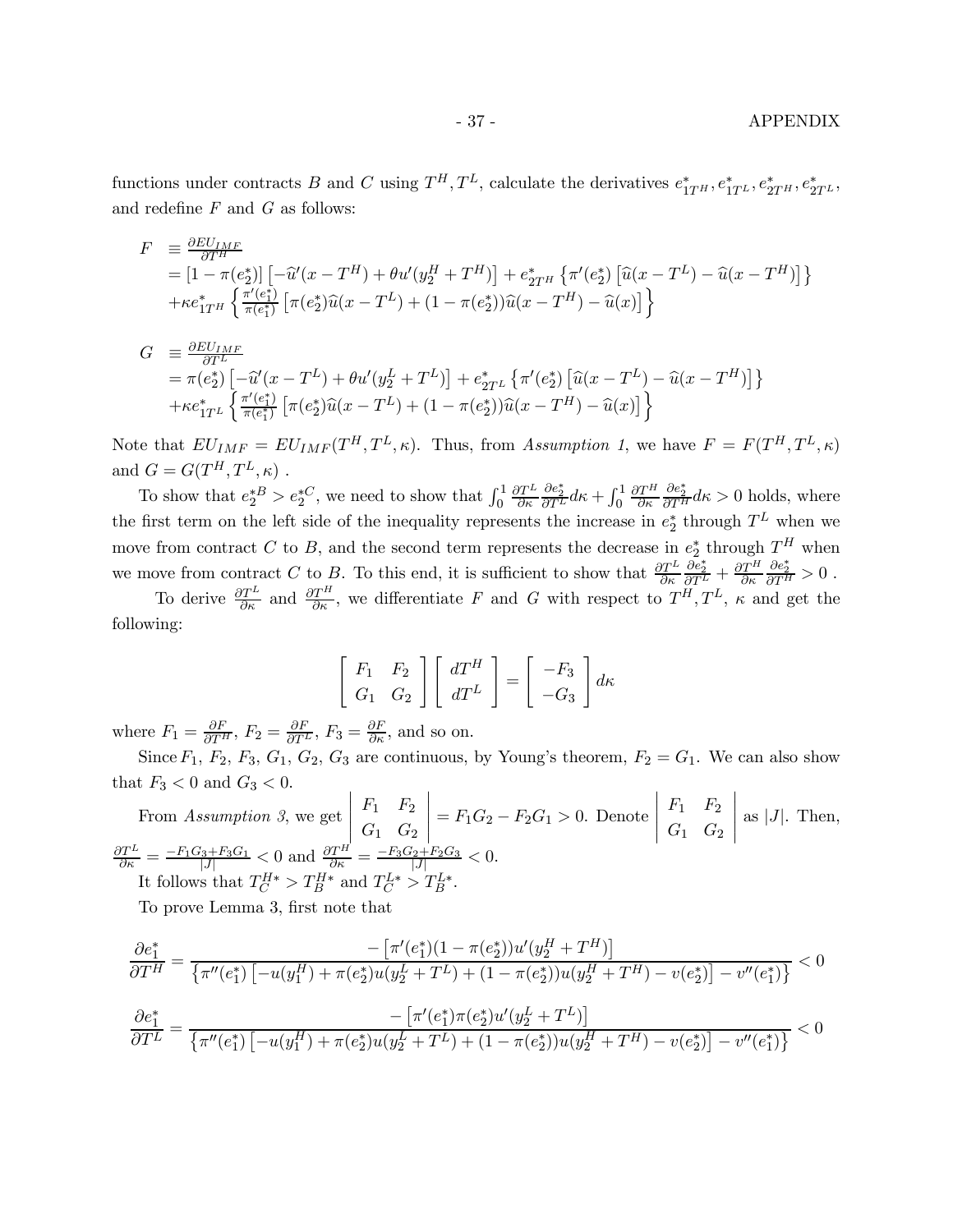#### - 38 - **APPENDIX**

Since we already know, from the first-order condition of P with respect to  $e_2$ , that  $u'(y_2^L + T^L)$  $u'(y_2^H + T^H)$ , once we have  $\pi(e_2^*) \ge 1/2$ , then  $\frac{\partial e_1^*}{\partial T^L} < \frac{\partial e_1^*}{\partial T^H} < 0$  holds. Therefore, Lemma 3 is true.

By Lemma 3,  $|G_3| > |F_3|$ . Using Assumption 4,  $F_1 \cong G_2$ , we have  $(F_1 + F_2)G_3 \geq (G_1 + G_2)F_3$ . and hence  $\vert$  $\partial T^L$  $\partial \kappa$  $\vert \geq \vert$  $\partial T^H$  $\partial \kappa$ Then, together with  $0 < e_{2T^H}^* < |e_{2T^L}^*|$  we have from the first-order condition of P, we get  $\frac{\partial T^L}{\partial \kappa}$  $\frac{\partial e_2^*}{\partial T^L} + \frac{\partial T^H}{\partial \kappa}$  $\frac{\partial e_2^*}{\partial T^H} > 0$ . Therefore,  $e_2^{*B} > e_2^{*C}$ .

Second, given  $e_2^* B > e_2^* C$  and  $T_C^{H*} > T_B^{H*}$ ,  $T_C^{L*} > T_B^{L*}$ , we have to show that  $e_1^* B > e_1^* C$ . Now denote the variables in the case of contract C by. For example,  $\tilde{\pi}^{1} \equiv \pi'(e_1^{*C})$  and  $\tilde{v}^2 \equiv v(e_2^{*C})$ .

Solving for the surveillance country's choice of  $e_1$  under contract C, given  $(T_C^{H*}, T_C^{L*}, e_2^{*C})$ , we get

$$
\tilde{\pi}^{1\prime}\left[-u(y_1^H) + \tilde{\pi}^2 u(y_2^L + T_C^{L*}) + (1 - \tilde{\pi}^2)u(y_2^H + T_C^{H*}) - \tilde{v}^2\right] = \tilde{v}^{1\prime}.
$$

Rearranging terms,

$$
-\tilde{\pi}^2 u(y_2^L + T_C^{L*}) - (1 - \tilde{\pi}^2) u(y_2^H + T_C^{H*}) + u(y_1^H) + \tilde{v}^2 = -\frac{\tilde{v}^1}{\tilde{\pi}^{1/2}} > 0.
$$

Proceeding similarly for contract  $B$ , we show

$$
-\pi^{2}u(y_{2}^{L}+T_{B}^{L*}) - (1-\pi^{2})u(y_{2}^{H}+T_{B}^{H*}) + u(y_{1}^{H}) + v^{2} = -\frac{v^{1}}{\pi^{1}} > 0.
$$

Note v and  $\tilde{v}$  are positive unless  $e^{*}$ 's are corner solutions; and from the assumption that  $y_1^H$ Note v and  $\tilde{v}$  are positive unless  $e^*$ 's are corner solutions; and from the assumption that  $y_1^H$  >  $\max [y_2^L + I_1 - z^L, y_2^H + I_1 - z^H],$  it follows that  $-\frac{\tilde{v}^{1}}{\tilde{\pi}^{1}}$  and  $-\frac{v^{1}}{\tilde{\pi}^{1}}$  are indeed positive. Let  $f(e_1) \equiv -\frac{v'(e_1)}{\pi'(e_1)}$ , and note that  $\frac{\partial f}{\partial e_1} = -\left[\frac{v''(e_1)\pi'(e_1) - \pi''(e_1)v'(e_1)}{\{\pi'(e_1)\}^2}\right]$  $\Big] > 0$ . Thus, f is strictly

 $\{\pi'(e_1)\}^2$ increasing in e<sub>1</sub>, which implies that, if  $-\frac{\tilde{v}^{1}}{\tilde{\pi}^{1}} < -\frac{v^{1}}{\pi^{1}}$ , then  $e_1^*^B > e_1^*^C$ . But Assumption 5,  $EU_P(T_B^{H*}, T_B^{L*}, e_2^{*B}) < EU_P(T_C^{H*}, T_C^{L*}, e_2^{*C})$ , is equivalent to  $-\frac{\tilde{v}^{1}}{\tilde{\pi}^{1}} < -\frac{v^{1'}}{\pi^{1}}$ . Hence,  $e_1^{*B} > e_1^{*C}$ .

#### (PART II)

First, consider the choice of  $T_C^{H*}$  and  $T_C^{L*}$  by the IMF under contract C. The first-order conditions with respect to  $T_C^H$  and  $T_C^L$  are:

$$
-\pi(e_2^*)\left[\hat{u}'(x-T^L) - \theta u'(y_2^L + T^L)\right] + e_{2T^L}^* \left\{\pi'(e_2^*)\left[\hat{u}(x-T^L) - \hat{u}(x-T^H)\right]\right\} = 0
$$
  
-
$$
[1 - \pi(e_2^*)]\left[\hat{u}'(x-T^H) - \theta u'(y_2^H + T^H)\right] + e_{2T^H}^* \left\{\pi'(e_2^*)\left[\hat{u}(x-T^L) - \hat{u}(x-T^H)\right]\right\} = 0
$$

We know from Proposition 9 that  $T_C^{H*} < T_C^{L*}$ . From the above first-order conditions, we get the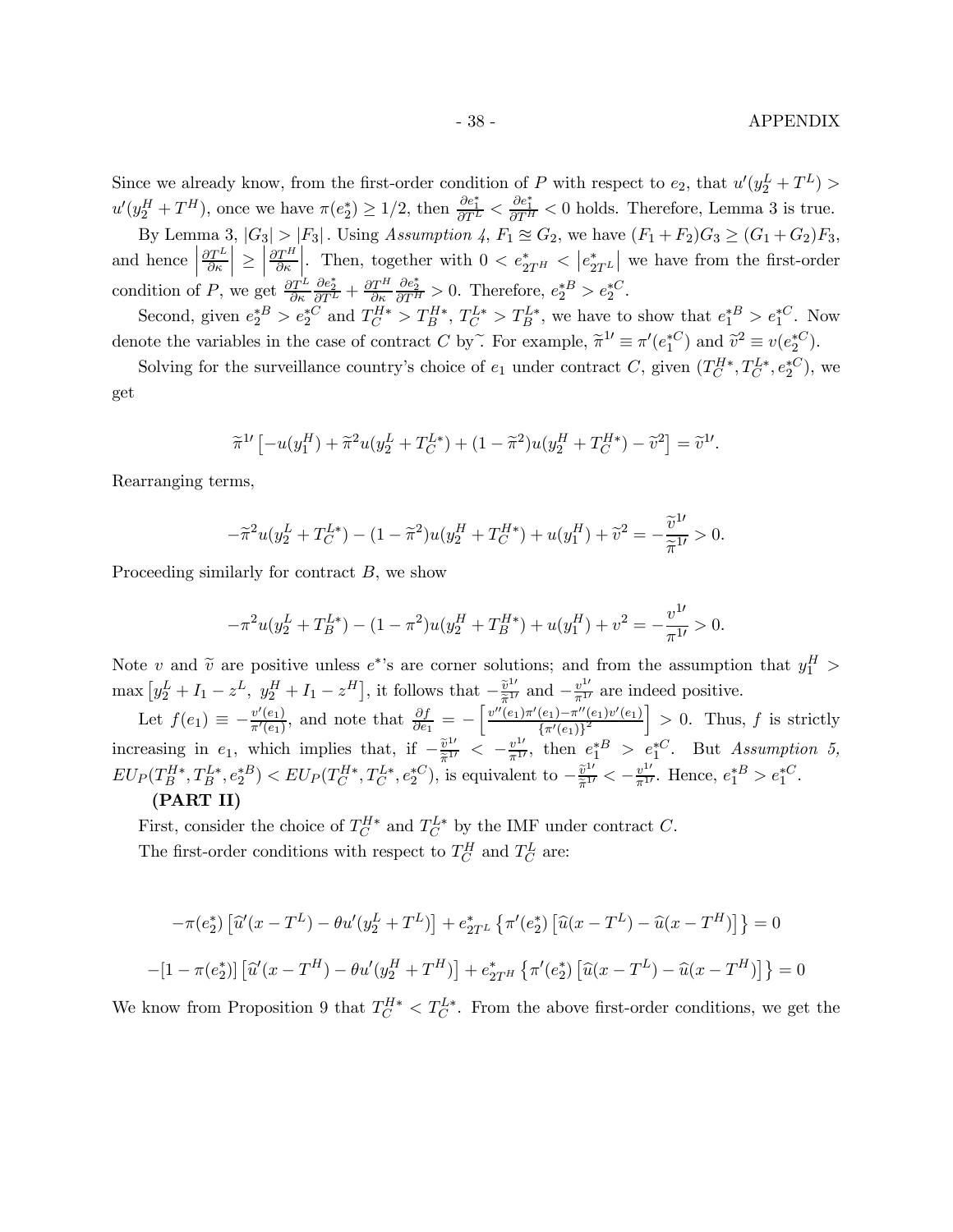#### - 39 - **APPENDIX**

following inequalities:

$$
\hat{u}'(x - T_C^{L*}) - \theta u'(y_2^L + T_C^{L*}) < 0 \tag{iv}
$$

$$
\widehat{u}'(x - T_C^{H*}) - \theta u'(y_2^H + T_C^{H*}) > 0
$$
 (v)

Next, consider the choice of  $T_D^H$  and  $T_D^L$  by the IMF under contract D. The first-order conditions with respect to  $T_D^H$  and  $T_D^L$  are:

$$
\widehat{u}'(x - T_D^{L*}) = \theta u'(y_2^L + T_D^{L*})
$$
\n(vi)

$$
\widehat{u}'(x - T_D^{H*}) = \theta u'(y_2^H + T_D^{H*})
$$
\n(vii)

Comparing (iv) and (vi), we see that  $T_C^{L*} < T_D^{L*}$ . Also, a comparison of (v) and (vii) reveals that  $T_C^{H*} > T_D^{H*}$ . Therefore, we have

$$
T_D^{L*} > T_C^{L*} > T_C^{H*} > T_D^{H*}.
$$
\n(viii)

.

Now, we need to show  $e_2^{\ast C} > e_2^{\ast D}$ . Given  $(T_D^{H*}, T_D^{L*})$  already chosen by the IMF, the program country, P, chooses  $e_2^*{}^D$  that satisfies

$$
\pi'(e_2^*^D) \left[ u(y_2^L + T_D^{L*}) - u(y_2^H + T_D^{H*}) \right] = v'(e_2^*^D).
$$

Rearranging terms, we have

$$
u(y_2^H + T_D^{H*}) - u(y_2^L + T_D^{L*}) = -\frac{v'(e_2^{*D})}{\pi'(e_2^{*D})}.
$$

Similarly, given  $(T_C^{H*}, T_C^{L*})$ , the program country chooses  $e_2^{\ast C}$  that satisfies

$$
u(y_2^H + T_C^{H*}) - u(y_2^L + T_C^{L*}) = -\frac{v'(e_2^{*C})}{\pi'(e_2^{*C})}
$$

Note that from (viii), we have  $u(y_2^H + T_C^{H*}) > u(y_2^H + T_D^{H*})$  and  $u(y_2^L + T_C^{L*}) < u(y_2^L + T_D^{L*})$ . Thus,  $u(y_2^H + T_D^{H*}) - u(y_2^L + T_D^{L*}) < u(y_2^H + T_C^{H*}) - u(y_2^L + T_C^{L*}),$  which is equivalent to

$$
-\frac{v'(e_2^{*C})}{\pi'(e_2^{*C})} > -\frac{v'(e_2^{*D})}{\pi'(e_2^{*D})}.
$$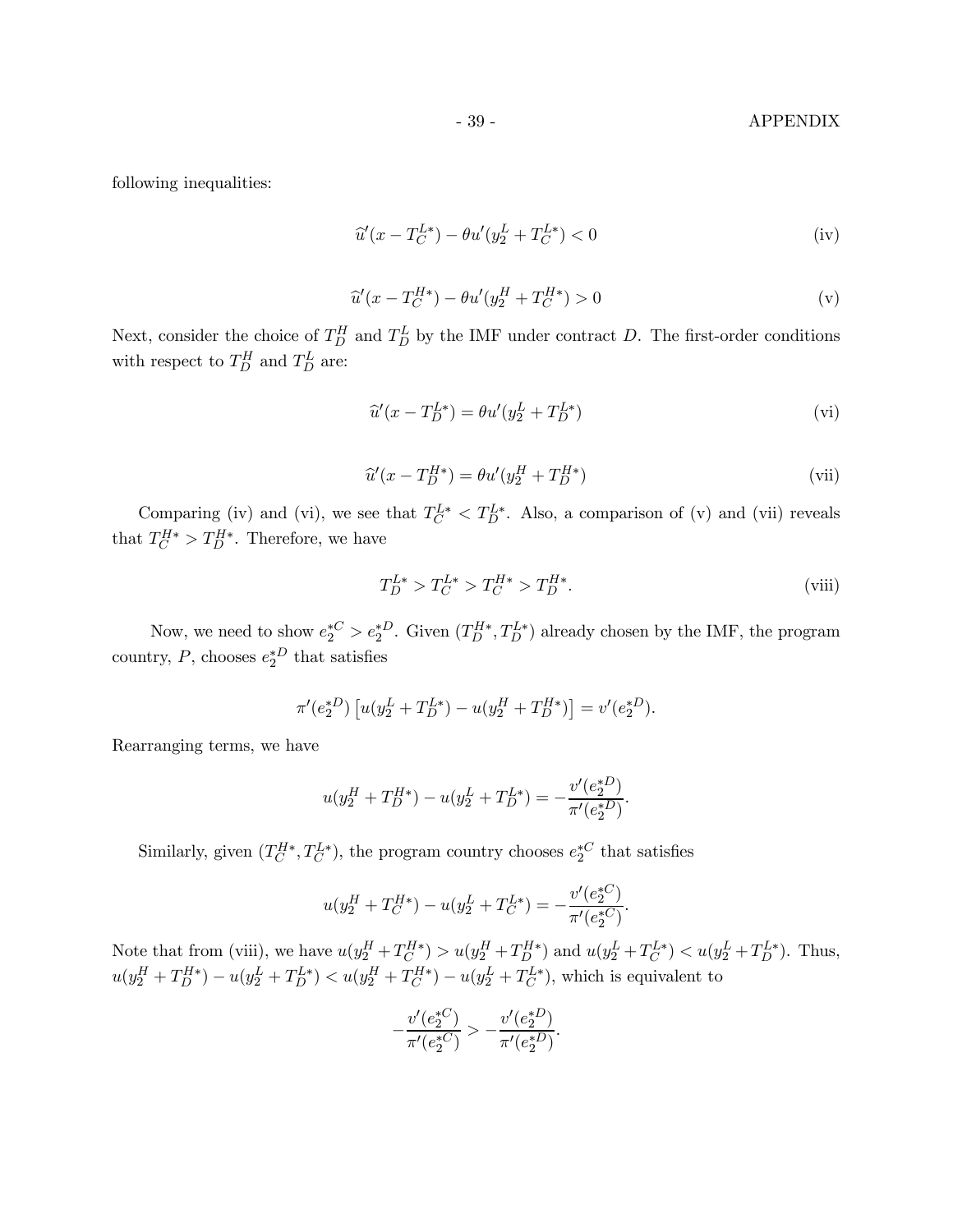Let  $\hat{g}(e_2) \equiv -\frac{v'(e_2)}{\pi'(e_2)} > 0$ , and note that  $\frac{\partial \hat{g}}{\partial e_2} > 0$ . Thus,  $\hat{g}$  is strictly increasing in  $e_2$ , which implies that  $e_2^{*C} > e_2^{*D}$ .

Finally, we need to show  $e_1^{*C} > e_1^{*D}$  given  $e_2^{*C} > e_2^{*D}$  and  $T_D^{L*} > T_C^{L*} > T_C^{H*} > T_D^{H*}$ .

Denote the variables under contract  $D$  by. Remember the variables under contract  $C$  are given by $\widetilde{\cdot}$ .

Given  $(e_2^{*D}, T_D^{L*}, T_D^{H*})$ , solving for the surveillance country's choice of  $e_1$  under contract D case, we get

$$
\widehat{\pi}^{1\prime}\left[-u(y_1^H) + \widehat{\pi}^2 u(y_2^L + T_D^{L*}) + (1 - \widehat{\pi}^2)u(y_2^H + T_D^{H*}) - \widehat{v}^2\right] = \widehat{v}^{1\prime}.
$$

Rearranging terms, gives

$$
-\widehat{\pi}^2 u(y_2^L + T_D^{L*}) - (1 - \widehat{\pi}^2) u(y_2^H + T_D^{H*}) + u(y_1^H) + \widehat{v}^2 = -\frac{\widehat{v}^{1\prime}}{\widehat{\pi}^{1\prime}} > 0.
$$

Similarly, for contract  $C$ , we get

$$
-\tilde{\pi}^2 u(y_2^L + T_C^{L*}) - (1 - \tilde{\pi}^2) u(y_2^H + T_C^{H*}) + u(y_1^H) + \tilde{v}^2 = -\frac{\tilde{v}^H}{\tilde{\pi}^H} > 0.
$$

Now let  $\hat{f} \equiv -\frac{v'(e_1)}{\pi'(e_1)}$ , and note that  $\frac{\partial \hat{f}}{\partial e_1} = -\left[\frac{v''(e_1)\pi'(e_1)-\pi''(e_1)v'(e_1)}{\{\pi'(e_1)\}^2}\right]$  $\{\pi'(e_1)\}^2$ | > 0. Thus,  $\hat{f}$  is strictly increasing in  $e_1$ , which implies that, if  $-\frac{\tilde{v}^{1}}{\tilde{\pi}^{1}} > -\frac{\tilde{v}^{1}}{\tilde{\pi}^{1}}$ , then  $e_1^{*C} > e_1^{*D}$ . But Assumption 5,  $EU_P(T_C^{H*}, T_C^{L*}, e_2^{*C}) < EU_P(T_D^{H*}, T_D^{L*}, e_2^{*D})$ , is equivalent to  $-\frac{\tilde{v}^{1}}{\tilde{\pi}^{1}} > -\frac{\tilde{v}^{1'}}{\tilde{\pi}^{1'}}$ . Hence,  $e_1^{*C} > e_1^{*D}$ .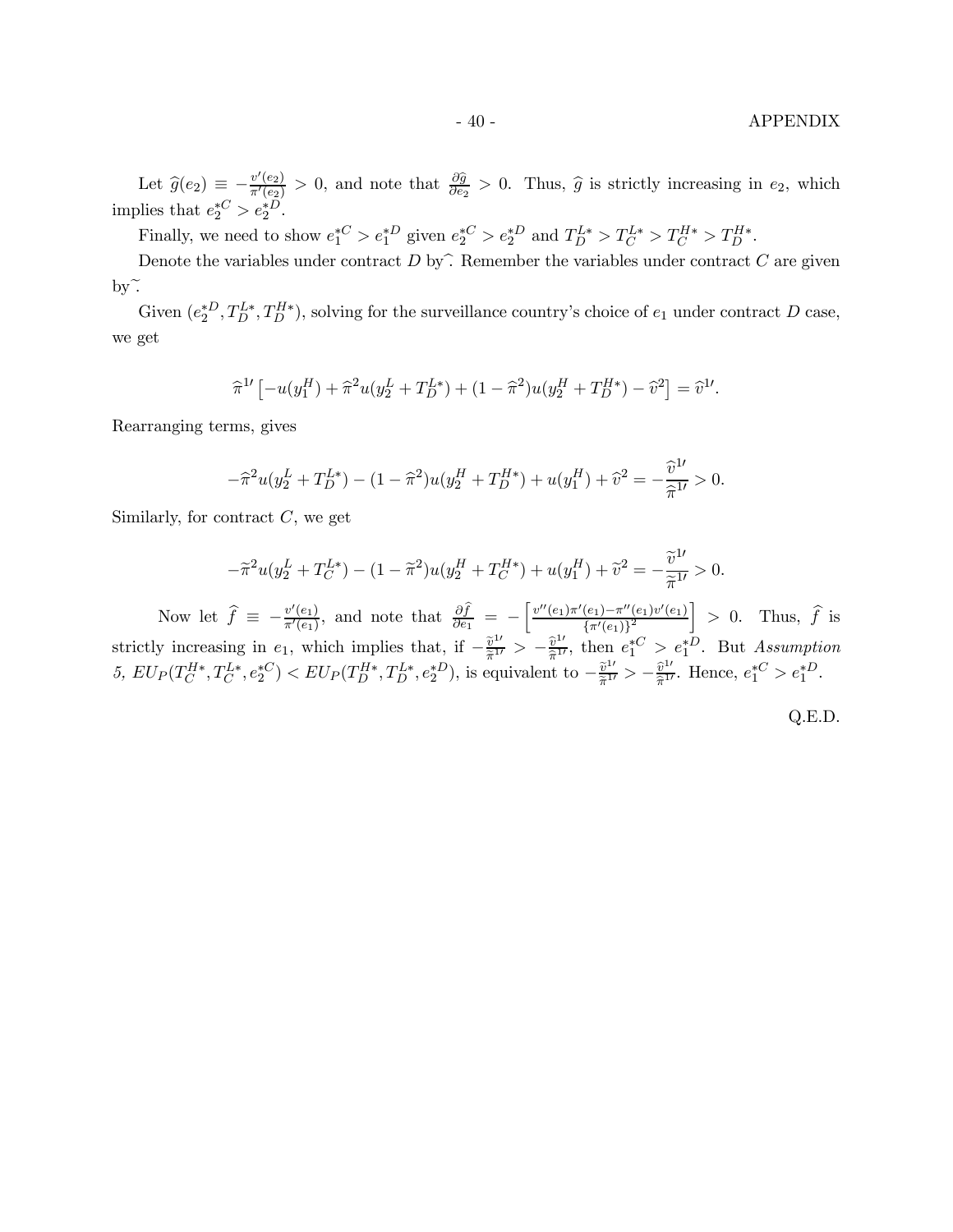## References

- Armendariz de Aghion, Beatriz, 1999, "On the Design of a Credit Agreement with Peer Monitoring," Journal of Development Economics, Vol. 60, pp. 79—104.
- Arnott, Richard, and Joseph E. Stiglitz, 1991, "Moral Hazard and Nonmarket Institutions: Dysfunctional Crowding Out or Peer Monitoring?" American Economic Review, Vol. 81, pp. 179—90.
- Becker, Gary S., 1974, "A Theory of Social Interaction," *Journal of Political Economy*, Vol. 82, pp. 1063—93.
- Bergstrom, Theodore C., 1989, "A Fresh Look at the Rotten Kid Theorem–and Other Household Mysteries," Journal of Political Economy, Vol. 97, no. 5, pp. 1138—1159.
- Bernheim, Douglas, Andrei Shleifer and Lawrence E. Summers, 1985, "The Strategic Bequest Motive," Journal of Political Economy, Vol. 93, no. 6, pp. 1045—1076.
- Bernheim, Douglas, and Oded Stark, 1988, "Altruism within the Family Reconsidered: Do Nice Guys Finish Last?" American Economic Review, Vol. 78, (December), pp. 1034—1045.
- Bordo, Michael D., and Anna J. Schwartz, 1999, "Under What Circumstances, Past and Present, Have International Rescues of Countries in Financial Distress Been Successful?" Journal of International Money and Finance, Vol. 18, pp. 683—708.
- Boughton, James M., 2004, "The IMF and the Force of History: Ten Events and Ten Ideas that have Shaped the Institution," Working Paper 04/75 (Washington: International Monetary Fund).
- Bruce, Neil, and Michael Waldman, 1990, "The Rotten Kid Theorem Meets the Samaritan's Dilemma," Quarterly Journal of Economics, Vol. 105, pp. 155–165.
- Buchanan, James M., 1975, "The Samaritan's Dilemma," in Altruism, Morality and Economic Theory, ed. by Edmund S. Phelps (New York: Russel Sage Foundation), pp. 71—85.
- Calomiris, Charles W., 1999, "How to Invent a New IMF," (Washington: American Enterprise Institute).
- Capie, Forrest, 1998, "Can There be an International Lender-of-Last-Resort?" International Finance, Vol. 1, No. 2, pp. 311—325.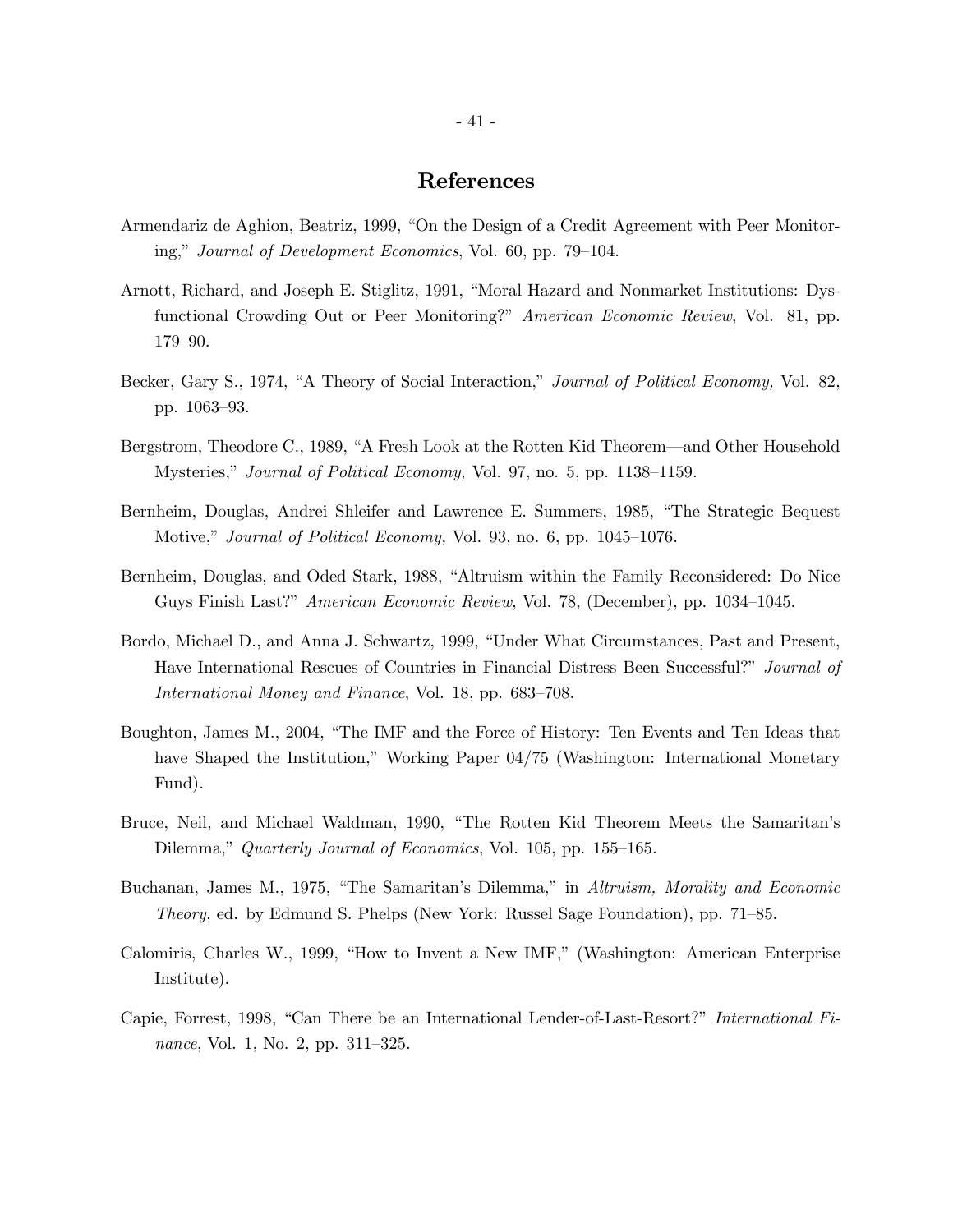- Chami, Ralph, 1996, "King Lear's Dilemma: Precommitment versus the Last Word," Economics Letters, Vol. 52, pp. 171—76.
- –––, 1998, "Private Income Transfers and Market Incentives," Economica, Vol. 65, pp. 557—80.
- and Jeffrey H. Fischer, 1996, "Altruism, Matching and Nonmarket Insurance," Economic Inquiry, Vol. 34, pp. 630—47.
- Cordella, Tito, and Eduardo Levy-Yeyati, 2004, "Country Insurance," Working Paper 04/148, (Washington: International Monetary Fund).
- Cox, Donald, 1987, "Motives for Private Income Transfers," Journal of Political Economy, Vol. 95, pp. 508—46.
- Council on Foreign Relations, 1999, Safeguarding Prosperity in a Global Financial System: The Future International Financial Architecture, Report of an Independent Task Force, (New York: Council on Foreign Relations).
- DeMarzo, Peter, Michael Fishman and Kathleen Hagerty, 2001, "The Enforcement Policy of a Self-Regulatory Organization," Working paper, Stanford University.
- Drazen, Allan, and Stanley Fischer, 1997, "Conditionality and Selectivity in Lending by International Financial Institutions," mimeo, (Washington: International Monetary Fund).
- Eichengreen, Barry, 1999, Towards a New International Financial Architecture (Washington: Institute for International Economics).
- Fischer, Stanley, 1999, "On the Need for an International Lender of Last Resort," Journal of Economic Perspective, Vol. 13, No. 4, pp. 85—104.
- Goldstein, Morris, 2000, "Strengthening the International Financial Architecture: Where Do We Stand?" (Washington: Institute for International Economics).
- Ghosh, Atish, Timothy Lane, Marianne Schulze-Ghattas, Ales Bulir, Javier Hamann, and Alex Mourmouras, 2002, IMF-Supported Programs in Capital Account Crises, Occasional Paper 210 (Washington: International Monetary Fund).
- Haldane, Andrew, and Mark Kruger, 2001, "The Resolution of International Financial Crises," Financial Stability Review, Bank of England, (December), pp. 193—202.
- Haldane, Andrew, and Ashley Taylor, 2003, "Moral Hazard: How Does IMF Lending Affect Debtor and Creditor Incentives?" Financial Stability Review, Bank of England, (June) pp. 122—133.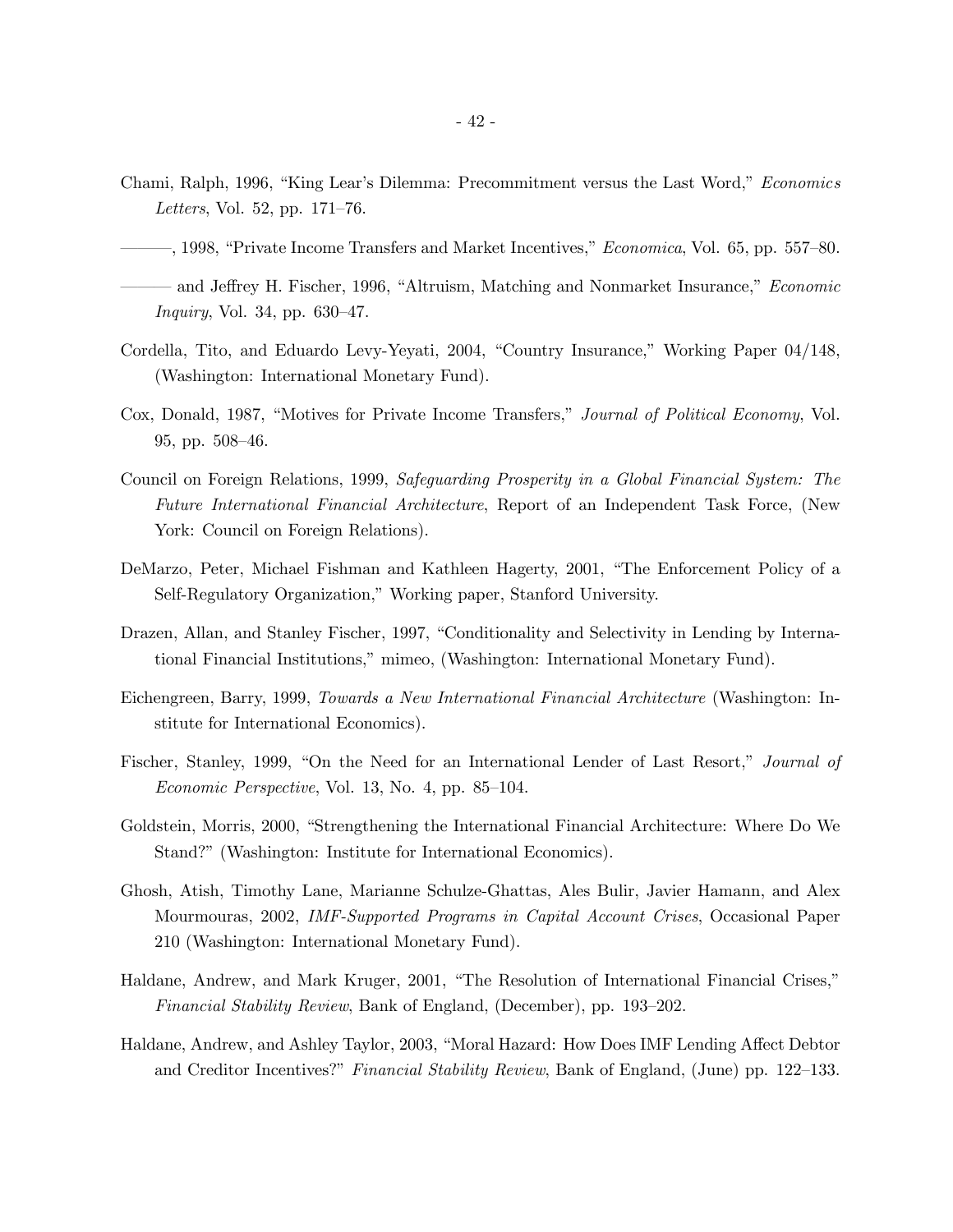- Hirshleifer, Jack, 1977, "Shakespeare vs. Becker on Altruism: The Importance of Having the Last Word," Journal of Economic Literature, Vol. 15, pp. 500—502.
- Holmstrőm, Bengt, 1982, "Moral Hazard in Teams," Bell Journal of Economics, Vol. 13, pp. 324—40.
- Hovaguimian, Catherine, 2003, "The Catalytic Effect of IMF Lending," Financial Stability Review, Bank of England, (December) pp. 160—169.
- Independent Evaluation Office, 2003, The IMF and Recent Capital Account Crises: Indonesia, Korea and Brazil (Washington: International Monetary Fund).
- Jeanne, Olivier, and Charles Wyplosz, 2001, "The International Lender of Last Resort: How Large is Large Enough?" Working Paper 01/76, (Washington: International Monetary Fund).
- Jeanne, Olivier, and Jeromin Zettlemeyer, 2001, "International Bailouts, Moral Hazard and Conditionality," Economic Policy, (October) pp. 409—432.
- Jurges, Hendrik, 2000, "Of Rotten Kids and Rawlsian Parents: The Optimal Timing of Intergenerational Transfers," Journal of Population Economics, Vol 13., pp. 147—157.
- Khan, Mohsin S., and Sunil Sharma, 2003, "IMF Conditionality and Country Ownership of Programs," World Bank Research Observer, Vol.18, No. 2 (Fall), pp. 227—248.
- Krueger, Anne O., 1998, "Whither the World Bank and the IMF," Journal of Economic Literature, Vol. 36, No. 4, pp. 1983—2020.
- Kydland, Finn E., and Edward C. Prescott, 1977, "Rules Rather than Discretion: The Inconsistency of Optimal Plans," Journal of Political Economy, Vol. 85, pp. 473-92.
- Laffont, Jean-Jacques, and David Martimort, 2002, The Theory of Incentives: The Principal-Agent Model (Princeton: Princeton University Press).
- Lee, Jaewoo, 2004, "Insurance Value of International Reserves: An Option Pricing Approach," mimeo, (Washington: International Monetary Fund).
- Lindbeck, Assar, and Jőrgen W. Weibull, 1988, "Altruism and Time Consistency: The Economics of Fait Accompli," Journal of Political Economy, Vol. 96, No. 6, pp. 1165-1182.
- Masson, Paul R., and Michael Mussa, 1995, "The Role of the IMF: Financing and Its Interactions with Adjustment and Surveillance," IMF Pamphlet Series, no. 50, (Washington: International Monetary Fund).